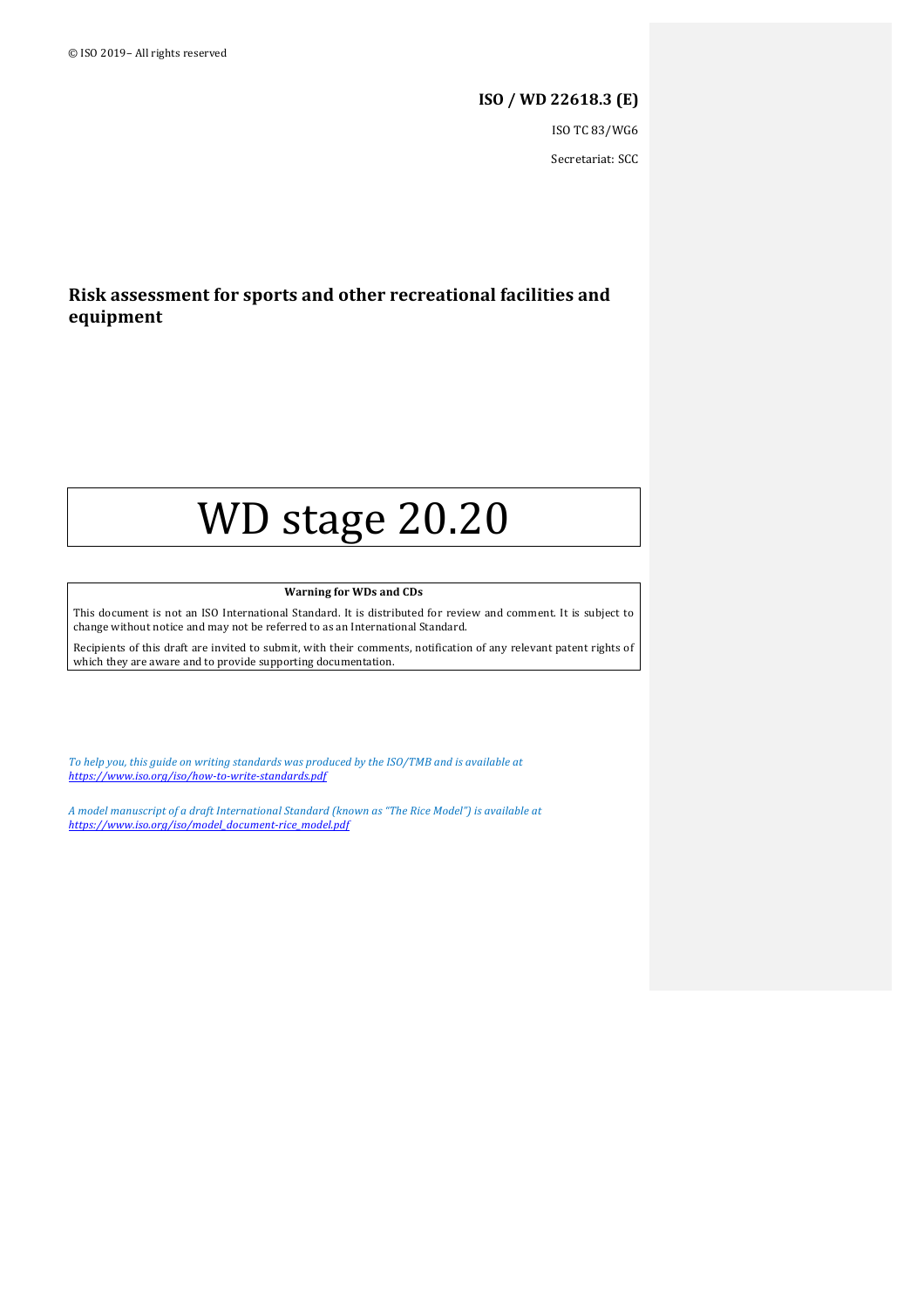#### © ISO 2019

All rights reserved. Unless otherwise specified, or required in the context of its implementation, no part of this publication may be reproduced or utilized otherwise in any form or by any means, electronic or mechanical, including photocopying, or posting on the internet or an intranet, without prior written permission. Permission can be requested from either ISO at the address below or ISO's member body in the country of the requester.

ISO copyright office CP 401 • Ch. de Blandonnet 8 CH-1214 Vernier, Geneva Phone: +41 22 749 01 11 Fax: +41 22 749 09 47 Email: copyright@iso.org Website: www.iso.org

Published in Switzerland

ii © ISO 2019 – All rights reserved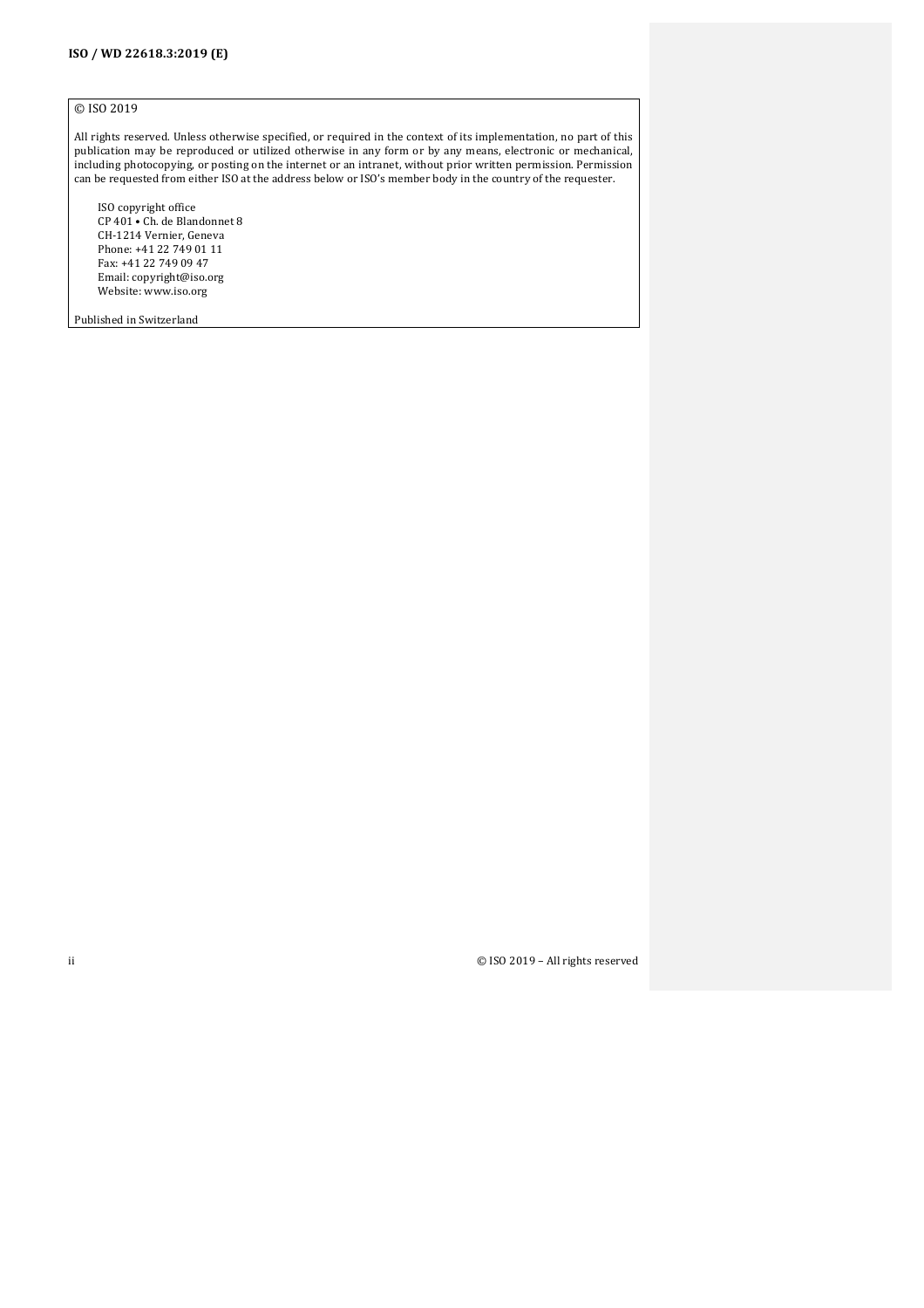# **Contents**

| 1        |                |  |
|----------|----------------|--|
| 2        |                |  |
| 3        | 1              |  |
| 4        | $\overline{2}$ |  |
|          | 3              |  |
| 5        |                |  |
| 6        | 4              |  |
| 7        |                |  |
| 8        | 4.1.1          |  |
| 9        | 4.1.2          |  |
| 10       | 4.2.1          |  |
| 11       | 4.2.2          |  |
| 12<br>13 | 4.2.3          |  |
| 14       | 4.2.4          |  |
| 15       | 4.2.5          |  |
| 16       | 4.2.6          |  |
| 17       |                |  |
| 18       | 4.3.1          |  |
| 19       | 4.3.2          |  |
| 20       | 4.3.3          |  |
| 21       | 4.3.4          |  |
| 22       | 4.3.5          |  |
| 23       | 4.3.6          |  |
| 24       |                |  |
| 25       | 4.4.1          |  |
| 26       | 4.4.2          |  |
| 27       |                |  |
| 28       | 4.5.1          |  |
| 29       | 4.5.2          |  |
| 30       | 4.5.3          |  |
| 31       |                |  |
| 32       | 4.6.1          |  |
| 33       | 4.6.2          |  |
| 34       |                |  |
| 35       | 4.7.1          |  |
| 36       | 4.7.2          |  |
| 37       | 4.7.3          |  |
| 38       | 4.7.4          |  |
| 39       |                |  |
| 40       | 4.8.1          |  |
| 41       | 4.8.2          |  |
| 42       |                |  |
| 43       | 4.9.1          |  |
| 44       | 5              |  |
| 45       | 6              |  |
| 46       |                |  |
| 47       |                |  |
| 48       |                |  |

© ISO 2019 - All rights reserved

 $\rm iii$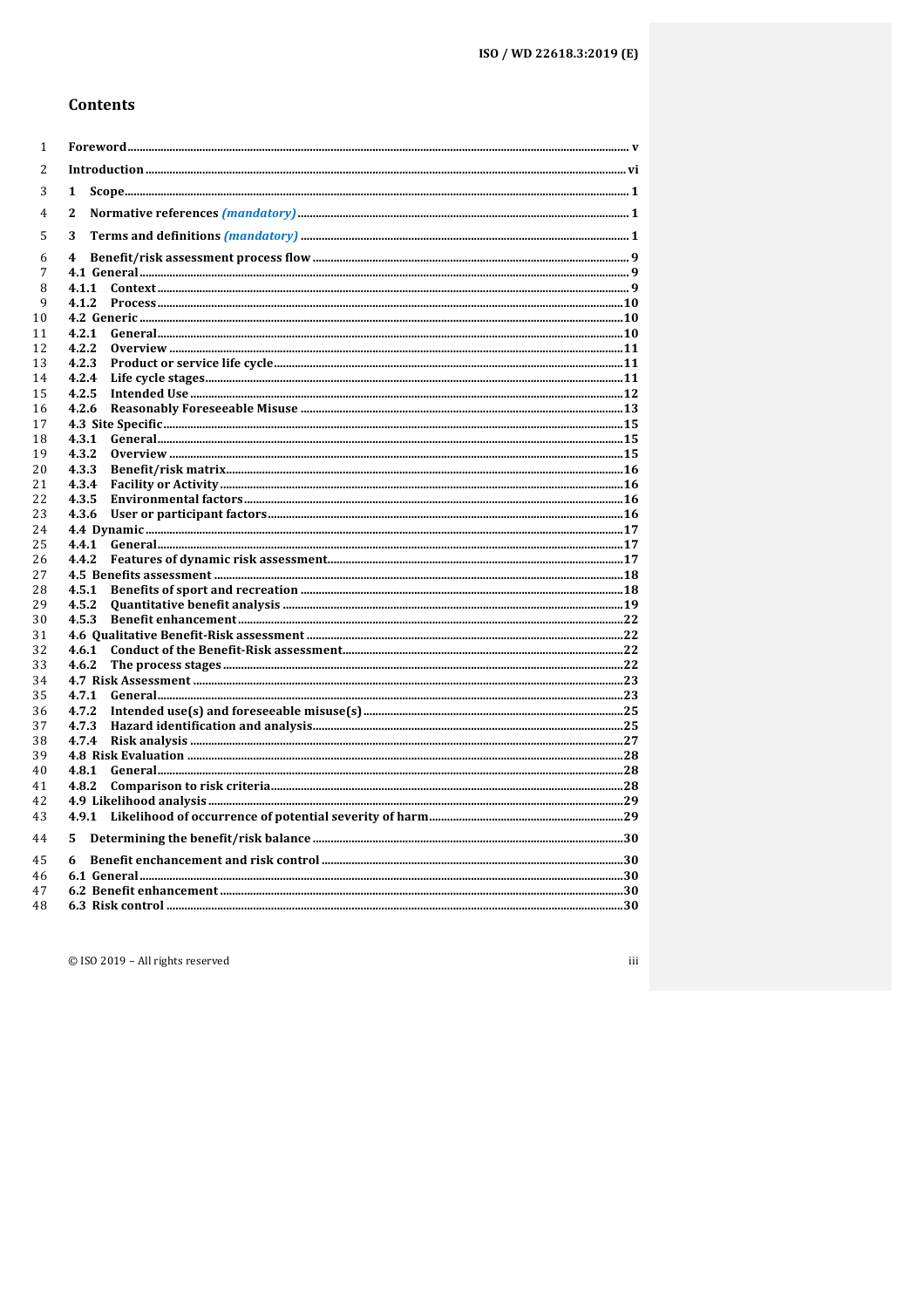| 49       |                  |     |
|----------|------------------|-----|
|          |                  |     |
| 50       |                  |     |
| 51<br>52 |                  |     |
| 53       |                  |     |
| 54       | 8                |     |
| 55       |                  |     |
| 56       |                  |     |
| 57       |                  |     |
| 58       | 9                |     |
| 59       |                  |     |
| 60<br>61 |                  |     |
| 62       |                  |     |
| 63       |                  |     |
| 64       |                  |     |
| 65       |                  |     |
| 66       |                  |     |
| 67       |                  |     |
| 68       |                  |     |
| 69       |                  |     |
| 70       |                  |     |
| 71       |                  |     |
| 72       |                  |     |
| 73       |                  |     |
|          |                  |     |
| 74       |                  |     |
| 75       |                  |     |
| 76       |                  |     |
| 77       | B.1.3.4.1.1      |     |
| 78       | B.1.3.4.1.2      |     |
| 79       | <b>B.1.3.4.2</b> |     |
| 80       | B.1.3.4.2.1      |     |
| 81       | B.1.3.4.2.2      |     |
| 82       | B.1.3.4.2.3      |     |
| 83       |                  | .37 |
| 84       | <b>B.1.3.4.4</b> |     |
| 85       |                  |     |
| 86       |                  |     |
| 87       |                  |     |
| 88       |                  |     |

 $\ensuremath{\text{i}} \ensuremath{\text{v}}$ 

© ISO 2019 - All rights reserved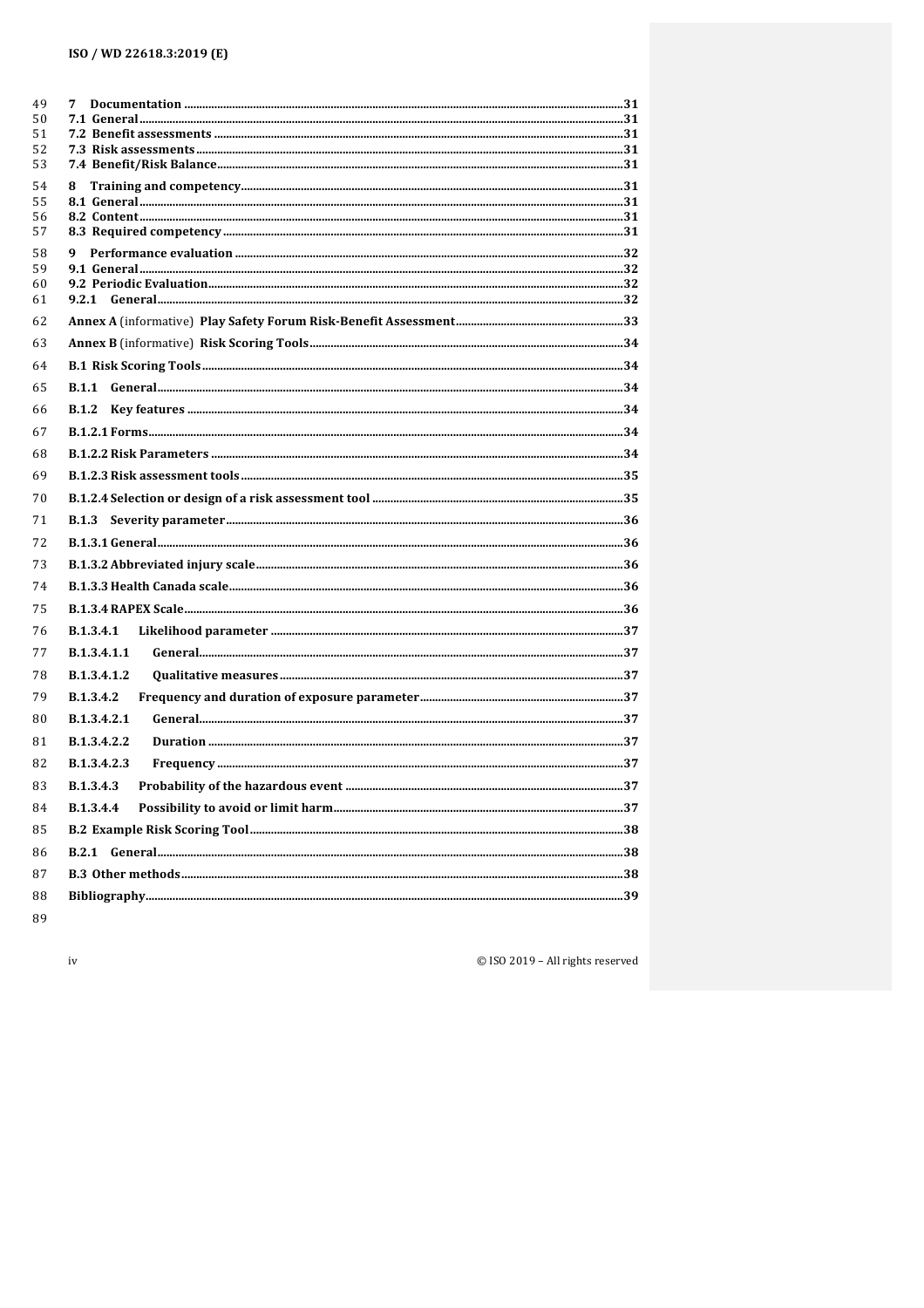#### 90 **Foreword**

91 ISO (the International Organization for Standardization) is a worldwide federation of national 92 standards bodies (ISO member bodies). The work of preparing International Standards is normally 93 carried out through ISO technical committees. Each member body interested in a subject for which a 94 technical committee has been established has the right to be represented on that committee.<br>95 International organizations governmental and non-governmental in liaison with ISO, also take part in International organizations, governmental and non-governmental, in liaison with ISO, also take part in 96 the work. ISO collaborates closely with the International Electrotechnical Commission (IEC) on all 97 matters of electrotechnical standardization.

98 The procedures used to develop this document and those intended for its further maintenance are 99 described in the ISO/IEC Directives, Part 1. In particular, the different approval criteria needed for the 100 different types of ISO documents should be noted. This document was drafted in accordance with the 101 editorial rules of the ISO/IEC Directives, Part 2 (see www.iso.org/directives).

102 Attention is drawn to the possibility that some of the elements of this document may be the subject of 103 patent rights. ISO shall not be held responsible for identifying any or all such patent rights. Details of 104 any patent rights identified during the development of the document will be in the Introduction and/or 105 on the ISO list of patent declarations received (see www.iso.org/patents).

106 Any trade name used in this document is information given for the convenience of users and does not 107 constitute an endorsement.

108 For an explanation of the voluntary nature of standards, the meaning of ISO specific terms and 109 expressions related to conformity assessment, as well as information about ISO's adherence to the 110 World Trade Organization (WTO) principles in the Technical Barriers to Trade (TBT), see 111 www.iso.org/iso/foreword.html.

112 This document was prepared by Technical Committee ISO/TC 83, *Sports and other recreational facilities* 113 and equipment.

114 Any feedback or questions on this document should be directed to the user's national standards body. A 115 complete listing of these bodies can be found at www.iso.org/members.html.

 $\odot$  ISO 2019 – All rights reserved v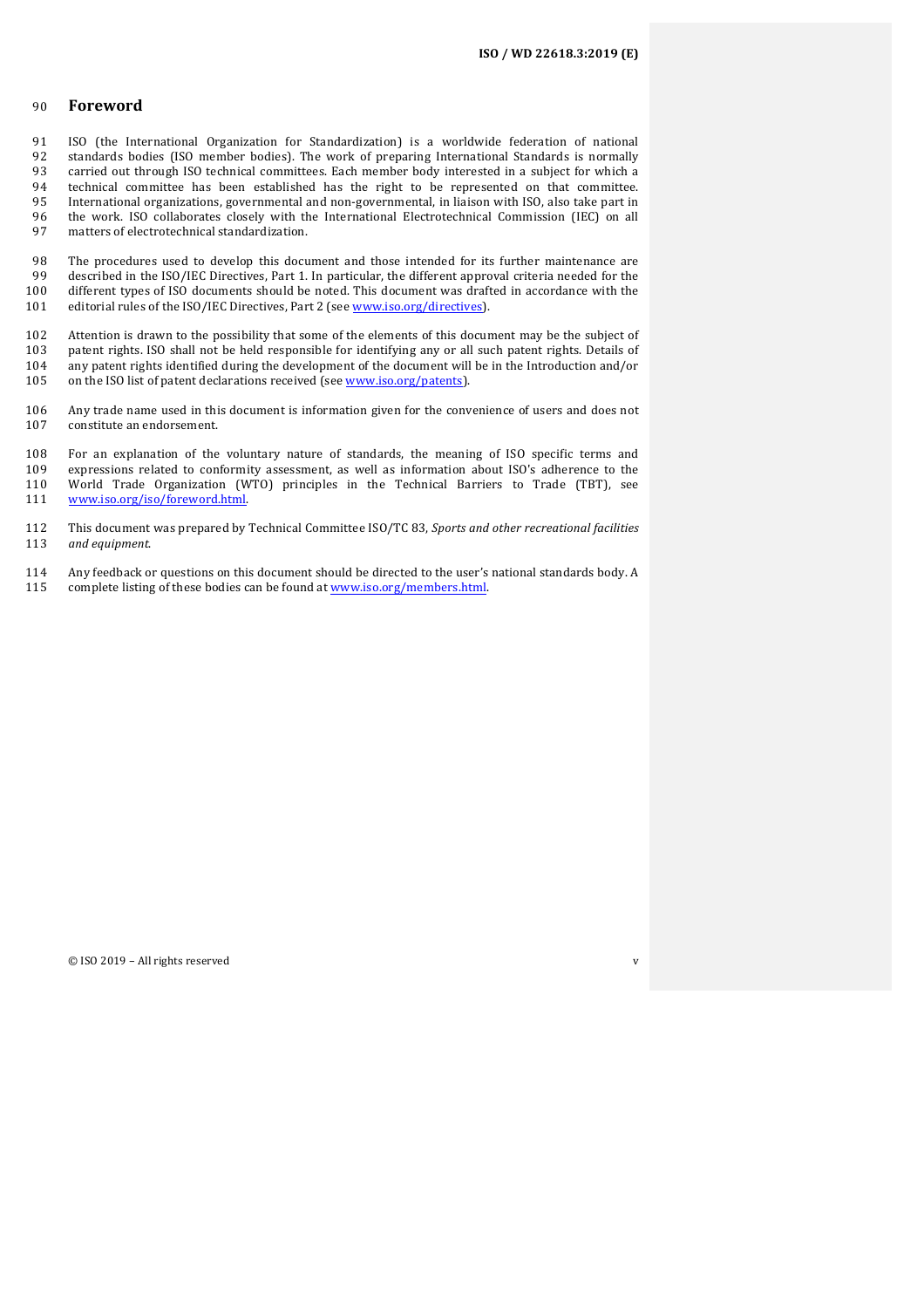### 116 **Introduction**

117 An ISO task group has determined a need for a system of identifying hazards and assessing risks related 118 to sport and recreation for all ages and abilities. In many jurisdictions there is a requirement for the 119 designer, builder, owner/operator, including inspectors and maintainers of a sport and other 120 recreational facilities and equipment, to carry out a risk/benefit assessment and in some cases to record 121 it.

122 The International Organization for Standardization has already provided Standards on risk assessment 123 and risk management for occupational health and safety (ISO 31000:2009, ISO 31010:2009, and ISO 124 45001:2018). These Standards were written with the intention of preventing work-related injury and 125 ill-health via the elimination of hazards and the minimization of Occupational Health and Safety (OH&S) 126 risks by taking effective preventive and protective measures. Were the sport and recreation sector the 127 same there would be no need for an additional Standard. The sectors are not the same and face different 128 challenges. There is an expectation in sport and recreation activities that the user is making an implicit 129 trade-off between the benefits of the activity and the inherent risks of the activity.

130 The terms "sports" and "recreation" describe diverse activities and the necessary equipment for all ages 131 and abilities. For example, camping, hockey, high ropes and challenge course equipment, martial arts, 132 games with rules such as football (soccer), kite boarding, summer tobogganing, play spaces, etcetera.

133 It is recognized that sports and recreation involves numerous stakeholders including designers, 134 installers, owner/operators, maintainers, inspectors of sports and recreation equipment and facilities,<br>135 and any park rangers, play workers or rangers or activity leaders who may be present at these venues. and any park rangers, play workers or rangers or activity leaders who may be present at these venues.

136 Due to the variable interests of the different stakeholders a single system of hazard identification and 137 risk assessment for the sport and recreation sector is not feasible. What can be achieved, however, is to 138 identify principles and offer assistance in selecting appropriate techniques.

139  $\parallel$  A key issue identified by the *working group* is the differentiation of sports and recreation activities from

140 a work activity. Sports and recreation activities are designed for the public good, and therefore public 141 interests are paramount. The public good can include social, physical, psychological, and health for the 142 welfare and benefit of the participant and society as a whole. Participation in sport and recreation 143 involves exposure to risk which is not necessarily a bad thing and can be of benefit to the public good.<br>144 The consequence of a risk deficient culture instills that the world is something to be frightened of and The consequence of a risk deficient culture instills that the world is something to be frightened of and 145 greatly limits the development of human competency. For example, in adventure sports exposure to 146 risk is what provides part of the enjoyment. Even in the case of children's play provision, it is now 147 widely recognized that children will seek risky situations. Exposure to some risk is essential human 148 development. 

149 It is common to conduct a benefit/risk analysis that explicitly brings together the consideration of 150 benefits as well as the risks of sport and recreation to a single evaluation. This immediately separates benefits as well as the risks of sport and recreation to a single evaluation. This immediately separates 151 sport and recreation from the world of occupational health and safety where the goal, as noted above, is 152 generally seen as one of eliminating or minimizing risk.

153 Within sport and recreation, there are many different goals of which safety from injury is but one. Using 154 an alternative approach to risk assessment recognizes the need for making trade-offs in achieving a 155 balance that maximizes the overall social utility and public good. These are not the only considerations, 156 though they are important ones. Whether provided on a commercial, not-for-profit or charitable basis, 157 sport and recreation activities involve an accepted, inherent element of risk and challenge. Taking risks 158 brings rewards but also brings dangers.

159 The range of stakeholders involved in sport and recreation is so diverse, different types of benefit/risk 160 assessment are needed. Generally, there are three types of assessments that can be used: the generic 161 risk assessment, the site-specific risk assessment and the dynamic risk assessment. This Standard will

vi © ISO 2019 – All rights reserved

Doug Nix 2019-10-29 12:2 Deleted: countryside

Doug Nix 2019-10-29 12:2 Deleted: task force Doug Nix 2019-10-29 12 164 **Deleted:** separate 

Doug Nix 2019-10-29 12 Deleted: desirable to

Doug Nix 2019-10-29 12 Deleted: site specific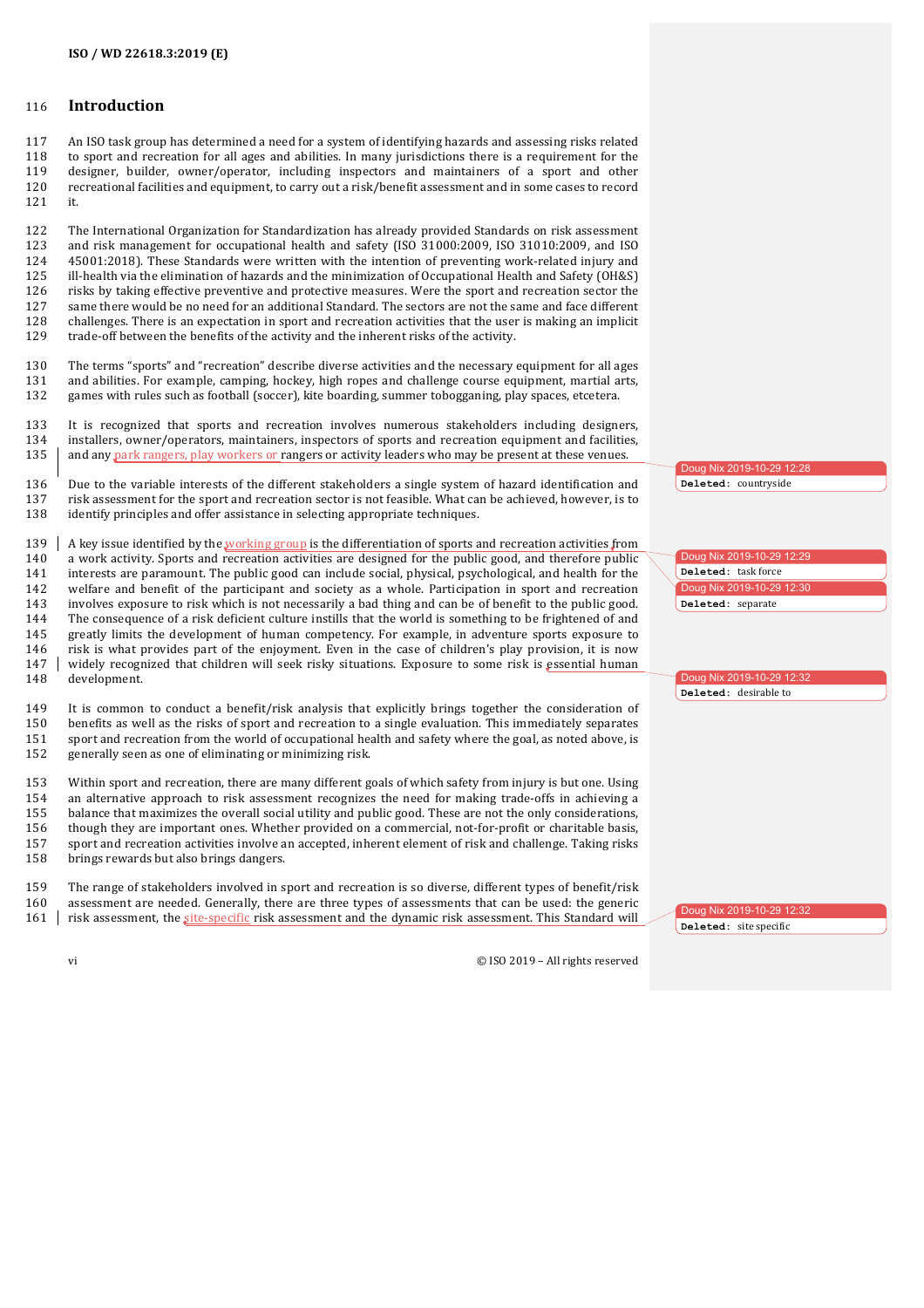167 help providers of products and operators of facilities to better understand the risks associated with 168 their products, activities and facilities, and to help evaluate, implement and document a suitable

their products, activities and facilities, and to help evaluate, implement and document a suitable

169 benefit/risk analysis. For example, a generic risk assessment technique could be used to analyze the 170  $\vert$  risks related to *skis*, while a site-specific risk assessment could be used by the owner/operator to risks related to skis, while a site-specific risk assessment could be used by the owner/operator to

171 evaluate the ski hill, and the skier and the ski instructor would be dynamically assessing the risk during<br>172 the skiing activity. the skiing activity.

Doug Nix 2019-12-27 13:1 Deleted: the

173

© ISO 2019 – All rights reserved vii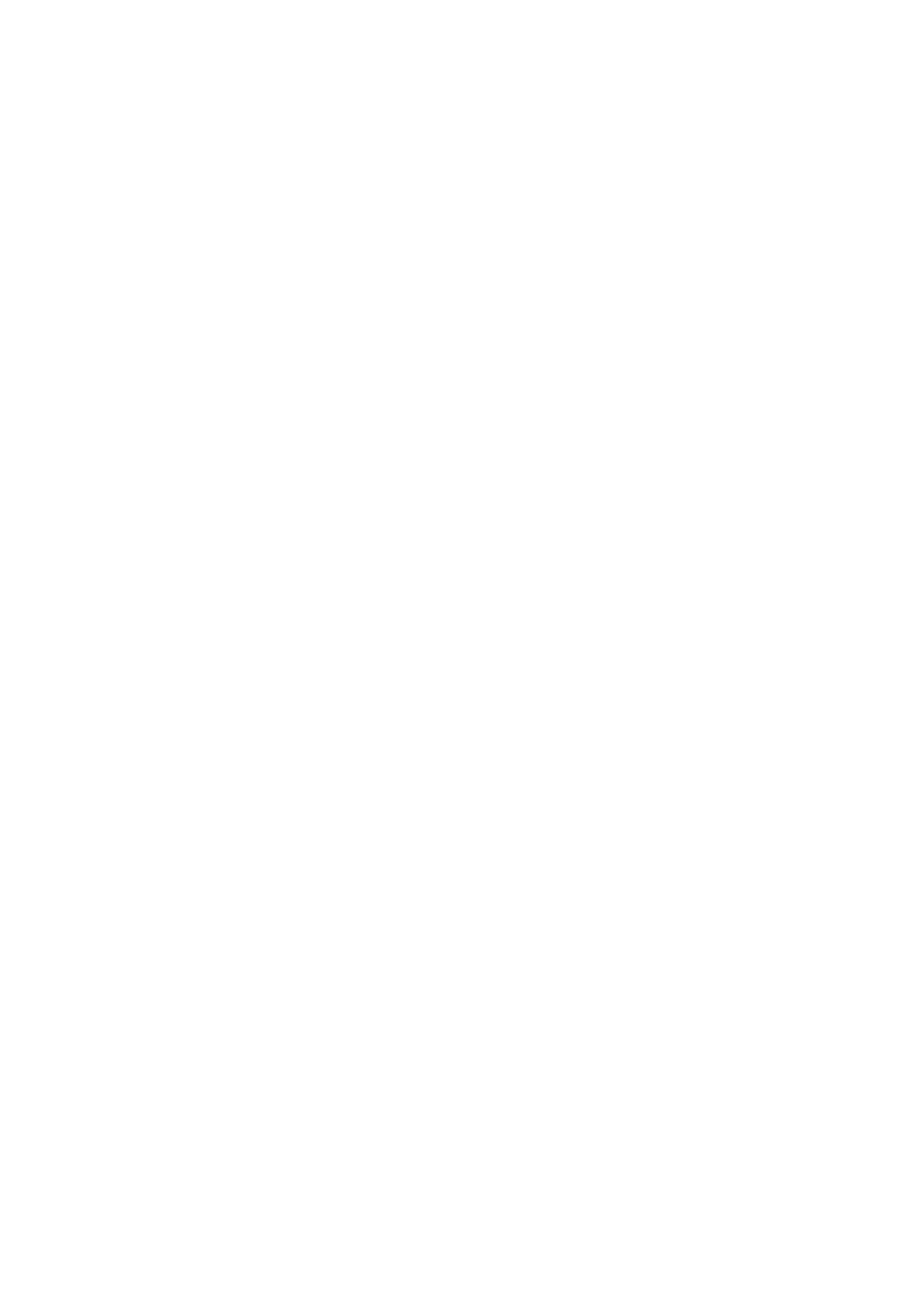# 175 Risk assessment for sports and other recreational facilities and <sup>176</sup> **equipment**

# 177 **1 Scope**

| 178<br>179<br>180<br>181<br>182<br>183<br>184<br>185<br>186<br>187<br>188 | The hazard identification and risk assessment approach provides significant advantages to the<br>development of new play, recreation and sport environments when used by designers, manufacturers,<br>installers, owner/operators and maintainers to assess the risks that could lead to harm to persons. This<br>is particularly important when new materials or spaces are introduced that do not follow the<br>prescriptive requirements of published Standards. Assessment of the inherent risk in a design, and the<br>expected residual risk remaining following risk mitigation are the contributions and outputs of a<br>written risk assessment.<br>In addition, it is important to assess the benefits of the activity in balance with the risks that could lead<br>to harm.<br>This International Standard provides methods regarding benefits assessment, hazard identification and<br>risk assessment, including example injury thresholds. See Annex X and XX. | Doug Nix 2019-10-29 15:07<br>Deleted: benefit<br>Doug Nix 2019-10-29 15:07<br>Deleted: or property<br>Doug Nix 2019-10-29 15:07<br>Deleted: benefit<br>Doug Nix 2019-10-29 15:07<br>Deleted: strong<br>Doug Nix 2019-10-29 15:08<br>Deleted: benefits |
|---------------------------------------------------------------------------|------------------------------------------------------------------------------------------------------------------------------------------------------------------------------------------------------------------------------------------------------------------------------------------------------------------------------------------------------------------------------------------------------------------------------------------------------------------------------------------------------------------------------------------------------------------------------------------------------------------------------------------------------------------------------------------------------------------------------------------------------------------------------------------------------------------------------------------------------------------------------------------------------------------------------------------------------------------------------|-------------------------------------------------------------------------------------------------------------------------------------------------------------------------------------------------------------------------------------------------------|
| 189<br>190<br>191<br>192<br>193                                           | The purpose of this ISO is not to be prescriptive but to give general guidance on the approach to<br>assessing risk. There are multiple methods of risk assessment to choose from (see ISO 31010:2018), but<br>some are more suited to the design stage and others to the operational stage (see Figure 1 (was 4)).<br>Also, there have been developments in understanding of risk assessment since ISO31010 was<br>published.                                                                                                                                                                                                                                                                                                                                                                                                                                                                                                                                               | Doug Nix 2019-10-29 15:09<br>Comment [1]: Still open for debate<br>following the Tokyo meeting.                                                                                                                                                       |
| 194                                                                       | Normative references (mandatory)<br>$\mathbf{2}$                                                                                                                                                                                                                                                                                                                                                                                                                                                                                                                                                                                                                                                                                                                                                                                                                                                                                                                             | Doug Nix 2019-10-29 15:08                                                                                                                                                                                                                             |
| 195<br>196<br>197<br>198                                                  | The following documents are referred to in the text in such a way that some or all of their content<br>constitutes requirements of this document. For dated references, only the edition cited applies. For<br>undated references, the latest edition of the referenced document (including any amendments) applies.<br>ISO/IEC Guide 50:2014, Safety aspects - Guidelines for child safety in standards and other specifications                                                                                                                                                                                                                                                                                                                                                                                                                                                                                                                                            | Deleted: The sample risk assessment<br>tool provides a suggested methodology for<br>Hazard Identification and Risk Assessment,<br>including proposed injury thresholds                                                                                |
| 199                                                                       | ISO/IEC Guide 51:2014, Safety aspects - Guidelines for their inclusion in standards                                                                                                                                                                                                                                                                                                                                                                                                                                                                                                                                                                                                                                                                                                                                                                                                                                                                                          |                                                                                                                                                                                                                                                       |
| 200                                                                       | ISO Guide 73:2009, Risk management - Vocabulary                                                                                                                                                                                                                                                                                                                                                                                                                                                                                                                                                                                                                                                                                                                                                                                                                                                                                                                              |                                                                                                                                                                                                                                                       |
| 201<br>202                                                                | ISO/TR 20183:2015, Sports and other recreational facilities and equipment -- Injury and safety definitions<br>and thresholds -- Guidelines for their inclusion in standards                                                                                                                                                                                                                                                                                                                                                                                                                                                                                                                                                                                                                                                                                                                                                                                                  |                                                                                                                                                                                                                                                       |
| 203                                                                       | IEC 31010:2019, Risk management - Risk assessment techniques                                                                                                                                                                                                                                                                                                                                                                                                                                                                                                                                                                                                                                                                                                                                                                                                                                                                                                                 |                                                                                                                                                                                                                                                       |
| 204<br>205<br>206                                                         | <b>Terms and definitions (mandatory)</b><br>3<br>3.1<br>activity leader                                                                                                                                                                                                                                                                                                                                                                                                                                                                                                                                                                                                                                                                                                                                                                                                                                                                                                      | Doug Nix 2019-10-29 15:15<br>Deleted: ISO 21101:2014, Adventure<br>$tourism - Safety$ management systems $-$<br>Requirements.<br>$\left( \cdots \right)$ [1]                                                                                          |
| 207                                                                       | text of the definition                                                                                                                                                                                                                                                                                                                                                                                                                                                                                                                                                                                                                                                                                                                                                                                                                                                                                                                                                       |                                                                                                                                                                                                                                                       |
| 208<br>209<br>210                                                         | 3.2<br>benefit<br>helpful or good effect, or something intended to help [SOURCE: ISO 16439:2014, 3.7]                                                                                                                                                                                                                                                                                                                                                                                                                                                                                                                                                                                                                                                                                                                                                                                                                                                                        |                                                                                                                                                                                                                                                       |

© ISO <u>2019</u> – All rights reserved **1**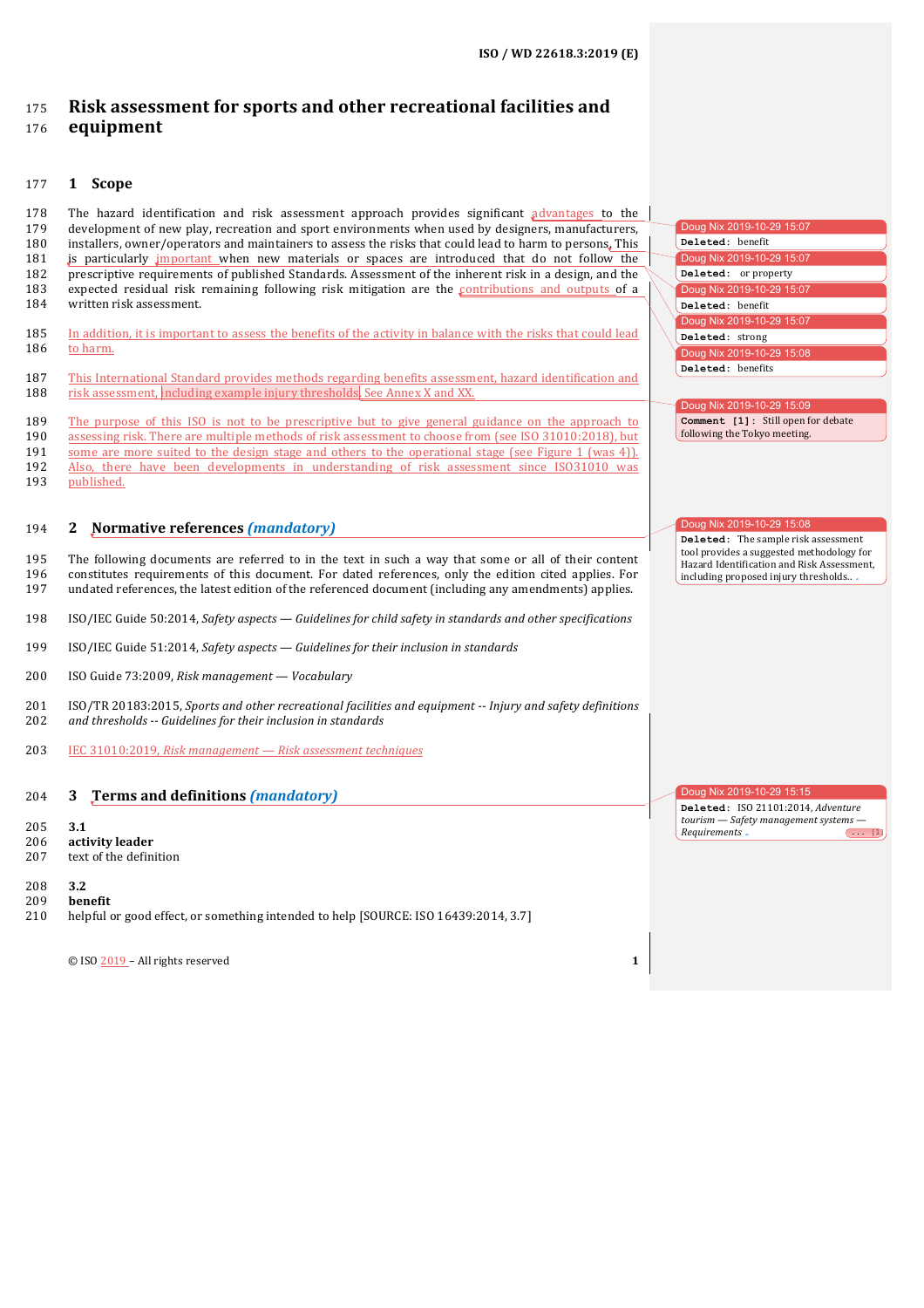#### 224 **3.3**

#### 225 **competence**

226 ability to apply knowledge and skills to achieve intended results [SOURCE: ISO/IWA 26:2017(en), 3.9]

227 a demonstrated ability to apply OHS knowledge and skills to the hazard identification and risk 228 assessment processes. [SOURCE: CSA Z1002]

#### 229 **3.4 competent person**

230 person who has acquired through training, qualifications or experience, or a combination of these, the 231 knowledge and skills enabling that person to perform a specified task [SOURCE: ISO 17842-1:2015(en), 232 3.6]

#### 233 3.5 competent body

- 234 person or corporate body who, by combination of appropriate qualifications, training, experience and 235 resources, is able to make objective judgements on the subject [SOURCE: ISO 22991:2004(en), 3.4]
- 236 **3.6 safe** the state of being protected from recognized hazards that are likely to cause harm [SOURCE: 237 unk] unk]
- 238 capacity to be used at an acceptable level of risk of harm [SOURCE: ISO 19867-1:2018(en), 3.53]
- 239 condition that renders the probability of an unwanted event below an agreed limit [SOURCE: ISO 240 26871:2012(en), 3.1.33]
- 241 property of an item and its environment that limits its potential for damage to an acceptable risk 242 [SOURCE: ISO 14620-2:2011(en), 3.28]
- 243 **3.7 safety** freedom from risk which is not tolerable [SOURCE: Guide 50:2014, 3.14]
- 244 Note 1 to entry: Safety is achieved by reducing risk to a tolerable level. [SOURCE: ISO/TR 20183, 2.2]
- 245 Note 2 to entry: There is no complete absence of risk. In turn there is no product or system that is 246 without some risk, which must be reduced to a tolerable risk. [SOURCE:: ISO/TR 20183, 2.2]
- 247 **3.8 risk** combination of the probability of occurrence of harm and the severity of that harm
- 248 Note to entry: The probability of occurrence includes the exposure to a hazardous situation, the 249 occurrence of a hazardous event, and the possibility to limit the harm
- 250 [SOURCE: ISO 12100:2010, 3.12]
- 251 **risk criteria**
- 252 The terms of reference by which the significance of risk is assessed.
- 253 Note 1 to entry: Risk criteria can include associated cost and benefits, legal and statutory requirements, 254 socio-economic and environmental aspects, the concerns of stakeholders, priorities and other inputs to 255 the assessment.
- 256 [SOURCE: ISO Guide 73:2002, definition 3.1.6]
- 257 **3.9 harm** injury or damage to the health of people, or damage to property or the environment 258 [SOURCE: ISO/IEC Guide 51:2014, 3.1]
- 259 Note: injury is a type of harm that applies to people and in relation to hazardous situations involving

**2** © ISO 2019– All rights reserved

#### Doug Nix 2019-10-29

Deleted: a person who is knowledgeable about the risk assessment process and has a demonstrated ability to apply the process by reason of education, training, experience, or a combination thereof. [SOURCE: CSA Z1002]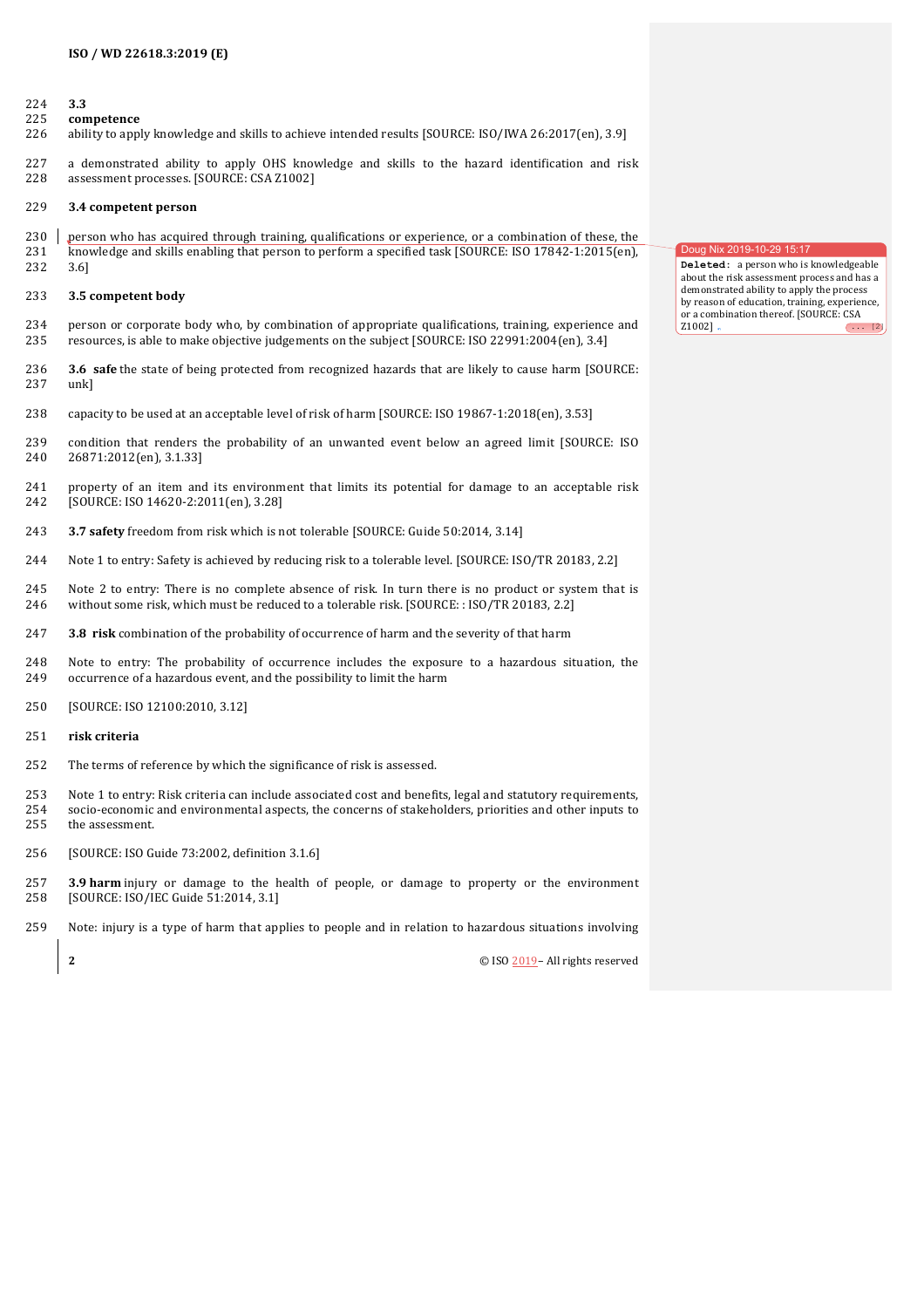- 267 people, injury and harm are often used interchangeably [SOURCE: unk]
- 268 **3.10 hazard** potential source of harm (3.9)
- 269 [SOURCE: ISO Guide 51:2014, 3.2]
- 270 3.11 hazardous event
- 271 event that can cause harm (3.9)
- 272 [SOURCE: ISO Guide 51:2014, 3.3]
- 273 **3.13 hazardous situation**
- 274 circumstance in which people, property or the environment is/are exposed to one or more hazards 275 (3.10)
- 276 [SOURCE: ISO Guide 51:2014, 3.4]

# 277 **3.14 tolerable risk or acceptable risk**

- 278 risk which is acceptable in a given context based on the current values of society [SOURCE: ISO Guide 279 51:2014, 3.15]
- 280 Risk reduction measure or protective measure any action or means of eliminating hazards or reducing 281 risk [SOURCE: unk, maybe ISO 31000 or 31010?]
- 282 Note to entry: Risk reduction measures or protective measure could include, but are not limited to, 283 eliminating hazards, guarding against hazards, use of protective devices, and reducing the likelihood of 284 hazardous events. [SOURCE: unk]
- 285 **3.15**
- 286 **residual risk**
- 287 remaining risk after risk reduction measures (protective measures) have been taken [SOURCE: ISO 288 Guide 51:2014, 3.8, modified]
- 289 Note to entry: Following risk reduction measures, the residual risk should be less than tolerable risk,<br>290 thus providing safety. [SOURCE:: ISO/TR 20183, 2.1] thus providing safety.  $[SOURCE::ISO/TR 20183, 2.1]$
- 291 **3.16**
- 292 **risk analysis**
- 293 systematic use of available information to identify hazards and to estimate risk
- 294 **3.17**
- 295 **risk evaluation**
- 296 procedure based on the risk analysis to determine whether a tolerable risk has been achieved
- 297

© ISO 2019 – All rights reserved **3**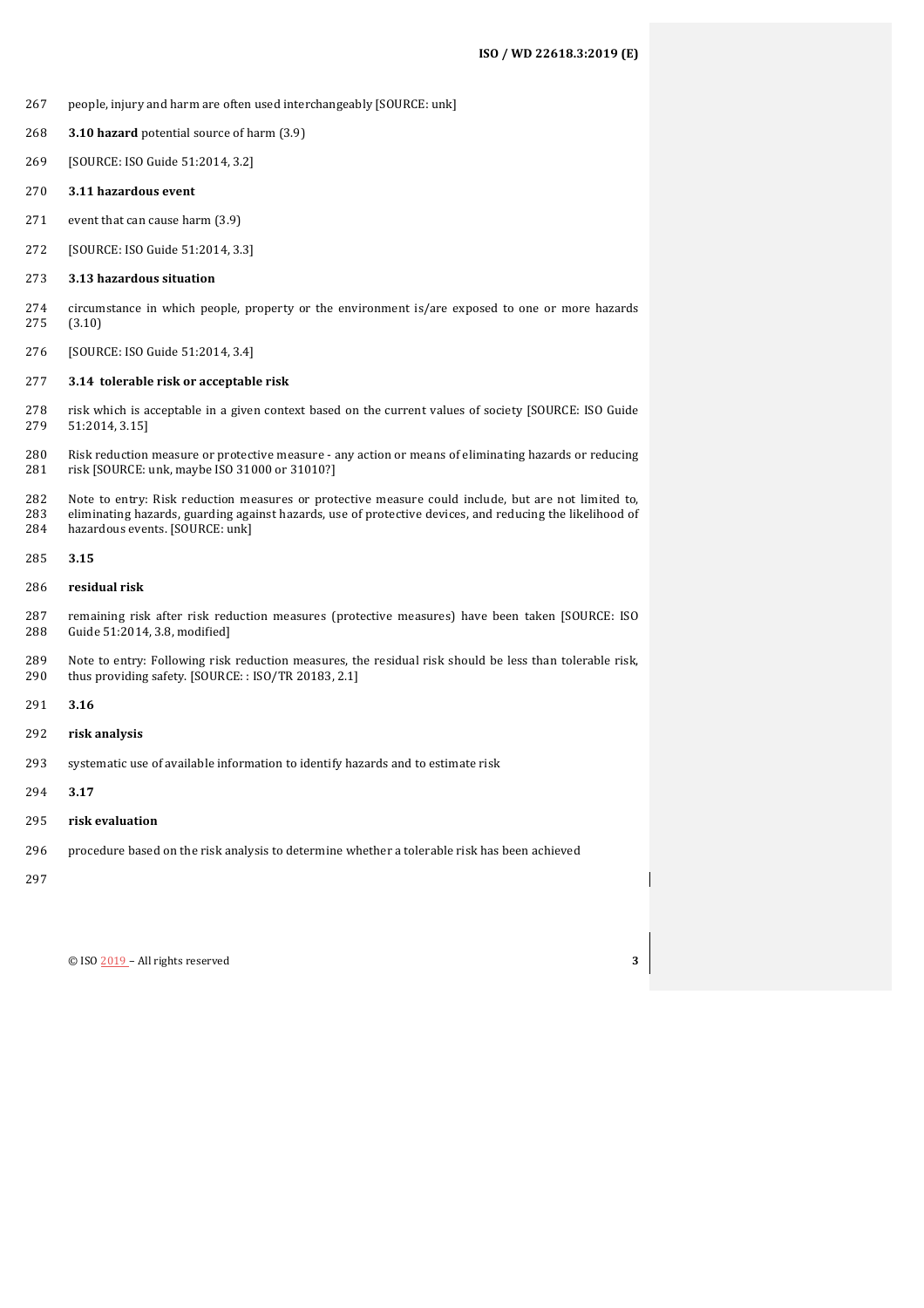298 **3.18** 

#### 299 **risk assessment**

300 overall process comprising a risk analysis and risk evaluation

301 Note to entry: Degree of exposure to risk, comprised of the potential severity of the harm and the 302 probability of that harm occurring. In determining the probability of occurrence of harm, the exposure 303 of a user to a hazardous situation, the possibility of a hazardous event, and the potential means of

- 304 limiting the harm should all be considered."
- 305 **3.19**
- 306 **intended use**
- 307 use of a product or system in accordance with the information provided by the supplier
- 308 **3.20**

#### 309 **reasonably foreseeable misuse**

310 use of a product or system in a manner not intended by the supplier, where that manner of use could be 311 anticipated based on predictable human behaviour

- 312 Note 1 to entry: Also referred to as 'foreseeable misuse.
- 313 Note 2 to entry: In evaluating readily predictable human behaviour, all relevant demographics should 314 be considered, including, but not limited to, elderly, children, and persons with disabilities.
- 315 Note 3 to entry: In the context of consumer safety, 'reasonably foreseeable use' is often used to 316 encompass both 'intended use' and "reasonably foreseeable misuse".
- 317 **3.21**
- 318 **user**
- 319 the ultimate user of a product or service
- 320 Note to entry: For a child under the age of consent the user may be a parent, legal guardian or qualified caregiver. caregiver.
- 322 **3.22**
- 323 **inspection**
- 324 act of careful examination or scrutiny and identifying hazards, and hazardous situations and evaluation 325 of compliance with regulations, codes and standards.
- 326 Note to entry: Inspection should include, but not be limited to, consideration of hazards that can emerge 327 during or as a result of intended operation, reasonably foreseeable misuse, vandalism, aging of the 328 product/environment, and weather conditions.
- 329

**4**  $\odot$  ISO 2019– All rights reserved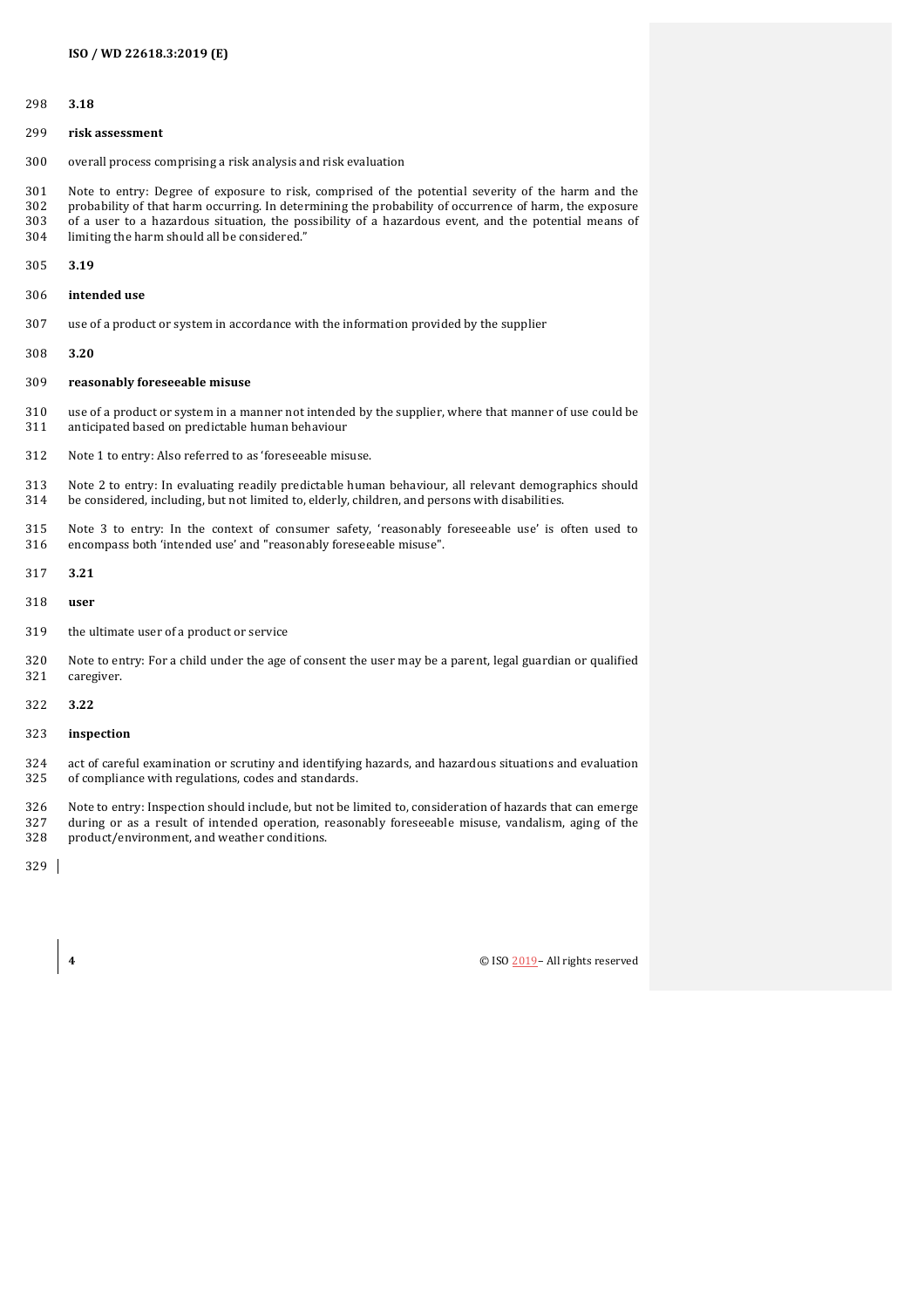#### 330 **3.23**

#### 331 **manufacturer**

332 the party responsible for the design or fabrication of a portion or all of a product intended for a 333 consumer

#### 334 **3.24**

#### 335 **installer** / assembler

336 the party responsible for assembly and or installation of a product to its final configuration intended by<br>337 the manufacture and destined for use by a consumer. the manufacture and destined for use by a consumer.

338 Note to entry: The installer makes the product ready to use, brings it into the market and has the same 339 responsibility as the manufacturer, they may even combine several products to a system and acts on 340 behalf of the manufacturer

341 **3.25** 

#### 342 **operator**

- 343 the person(s) or organization(s) who allow a product to be used
- 344 Note to entry: An operator may implement an active role as a designated supervisor during use.

345 **3.26**

#### 346 **protective device**

347 an apparatus, such as a guard, that blocks, shields, or otherwise prevents access to a hazard or reduces 348 the degree of harm that can be caused by a hazard

349 Note to entry: A protective device could be a technical device such as a railing

#### 350 **3.27**

#### 351 **graduated challenge**

352 an event in sport and recreation, confronting the users with activities to test their physical, mental,  $353$  emotional\or social skills and to achieve a given, intended outcome. emotional\or social skills and to achieve a given, intended outcome.

354 Note to entry: Based on the ability of the user, there could be circumstances where a user is presented 355 with hazards that shall be eliminated or reduced for the intended user group and unintended users 356 should be warned away. The user group can be identified by age or ability within the appropriate 357 standard

358 **3.28**

#### 359 **user information**

360 instructions, warning labels, or other written documentation provided by the manufacturer regarding 361 use and maintenance requirements for the product, as well as issues of potential residual risk that could 362 be related to aging of the product or skill of the user.

363 Note 1 to entry: This documentation could be provided by the manufacturer prior to purchase,

© ISO 2019 – All rights reserved **5**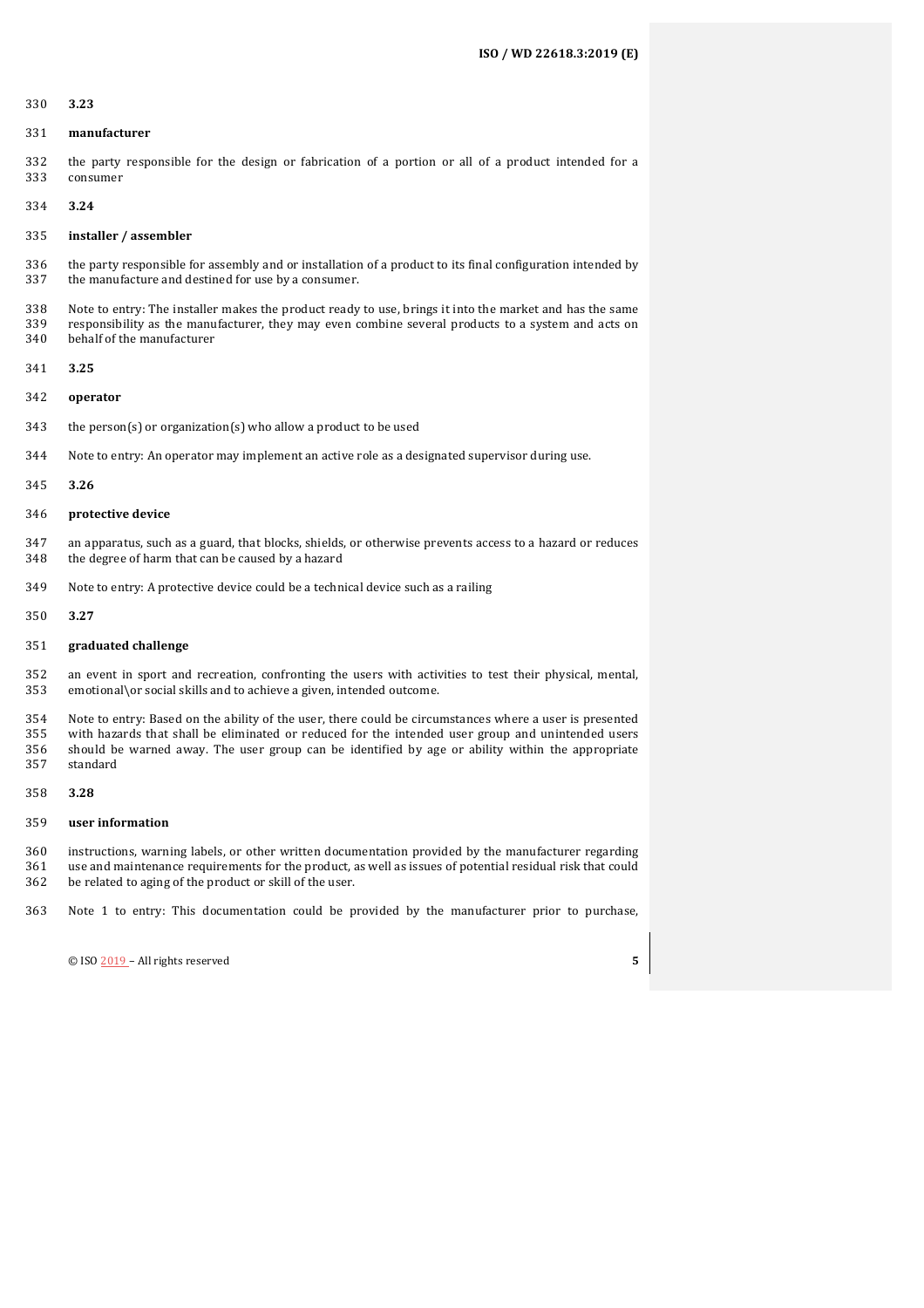364 installation, or acquisition of the product by the owner and/or operator. The documentation should be  $365$  available to the user prior to initial use.

366 Note 2 to entry: Information should be provided in a clear and understandable language and where 367 provided as pictogram or signage this must be clearly visible and understandable by the user.

368 **3.29** 

#### 369 **warning**

370 notice or communication to indicate a potentially hazardous situation that if not avoided may result in 371 risk

372 Note to entry: Warning can be a specific key word used in safety labels and will have specific 373 requirements with certain standards and jurisdictions. The same would apply to the use of Danger, 374 Caution and Notice.

#### 375 **3.30**

#### 376 **as low as reasonably practicable (ALARP)**

- 377 determine the level of residual risk, after steps of hazard reduction have taken place.
- 378 Note 1 to entry: The main tests that are applied in regulating industrial risks are very similar to those 379 applied in day to day life. They involve determining:
- $380$  whether a given risk is so great or the outcome so unacceptable that it must be refused 381 altogether; or
- 382 whether the risk is, or has been made, so small that no further precaution is necessary; 383 or
- 384 if a risk falls between these two states, that it has been reduced to the lowest level 385 practicable, bearing in mind the benefits flowing from its acceptance and taking into account the 386 costs of any further reduction. The injunction laid down in safety law is that any risk must be 387 reduced so far as reasonably practicable, or to a level which is 'as low as reasonably practicable'

388 Note 2 to entry: For the risk to be ALARP it must be possible to demonstrate that the cost involved in 389 reducing the risk further would be grossly disproportionate to the benefit gained.

390 Note 3 to entry: The ALARP principle arises from the fact that infinite time, effort and money could be 391 spent on the attempt of reducing a risk to zero. It should be understood as simply a quantitative 392 measure of benefit against detriment. It is more a best practice of judgement of the balance of risk and 393 societal benefit.

394 **3.31** 

#### 395 **life-threatening injury**

396 an injury to any part of the human body which is severe or resulting in permanent impairment, that 397 received an Abbreviated Injury Scale (AIS) score of 4 (severe with survival probable) or greater

- 398 **3.32**
- 399 **debilitating injury**

400 an injury that diminishes or weakens the human body and has a legacy of greater than 1 month and that

**6**  $\degree$  **6**  $\degree$  **6**  $\degree$  **6**  $\degree$  **6**  $\degree$  **6**  $\degree$  **6**  $\degree$  **6**  $\degree$  **6**  $\degree$  **6**  $\degree$  **6**  $\degree$  **6**  $\degree$  **6**  $\degree$  **6**  $\degree$  **6**  $\degree$  **6**  $\degree$  **6**  $\degree$  **6**  $\degree$  **6**  $\degree$  **6**  $\degree$  **6**  $\degree$  **6**  $\degree$  **6**  $\degree$  **6**  $\degree$  **6**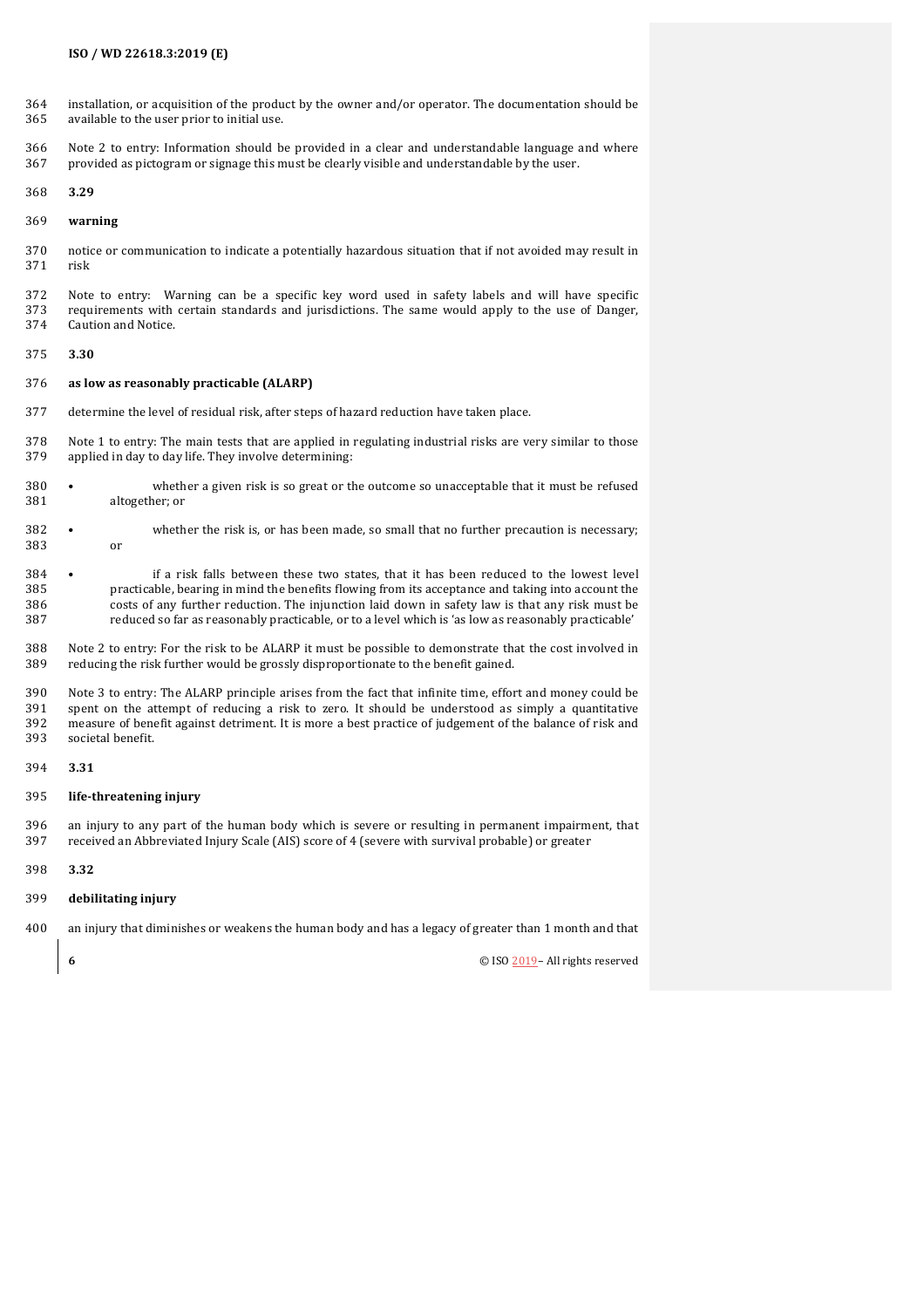- 401 could receive an Abbreviated Injury Scale (AIS) score of 3 (serious, but not life-threatening)
- 402 Note to entry: Debilitating injuries would include requiring surgery, concussions that require removal 403 from play to medical attention.
- 404 **3.33**

#### 405 **serious injury**

406 an acute physical injury requiring medical or surgical treatment or under the supervision of a qualified 407 doctor or nurse, provided in a hospital or clinic and includes injuries such as burns, factures, 408 lacerations, internal injury, injury to organ, concussion, internal bleeding, etc. that could receive an lacerations, internal injury, injury to organ, concussion, internal bleeding, etc. that could receive an 409 Abbreviated Injury Scale (AIS) score of 3 (serious, but not life-threatening). All evaluations have to be 410 considered in the light of the age of the user. considered in the light of the age of the user.

- 411 **3.34**
- 412 **age appropriate**

413 when selecting a product or equipment, it is important to know the age range of the persons, especially 414 children, who will use the product or equipment, as they will have various levels of skill, size, abilities 415 and development

416 Note to entry: A rough scale or age grouping may be 0-2, 2-5, 5-12, 12-14, 14-19 and may be governed 417 nationally according to structure of schooling.

#### 418 **3.35 Abbreviated Injury Scale (AIS)**

419 a numerical rating for quantifying the severity of injury to a human based on body region, anatomic 420 structure, level of injury and injury severity that must be used in the scope of standards intended for 421 safety or injury prevention. The range of severity is from 1-9.

# **Table 1** — **Abbreviated Injury Scale** (AIS)

| <b>Injury Severity</b>                                       | Abbreviated Injury<br>Score |
|--------------------------------------------------------------|-----------------------------|
| Minor injury                                                 | 1                           |
| Moderate injury                                              | $\overline{\mathcal{L}}$    |
| Serious, but not life-threatening                            | 3                           |
| Severe, potentially life-threatening, but survival<br>likely | 4                           |
| Critical with uncertain survival                             | 5                           |
| Un-survivable injury (maximum possible)                      | 6                           |
| Severity unknown                                             | q                           |

#### 423

424 The AIS system also considers

- 425 different parts of the body: 1 head, 2 face, 3 neck, 4 thorax, 5 abdomen, 6 spine, 7 upper 426 extremities, 8 lower extremity, 9 unspecified;
- 427 the type of anatomic structure: 1 whole area, 2 vessels, 3 nerves, 4 organs [including muscles

© ISO 2019 – All rights reserved **7**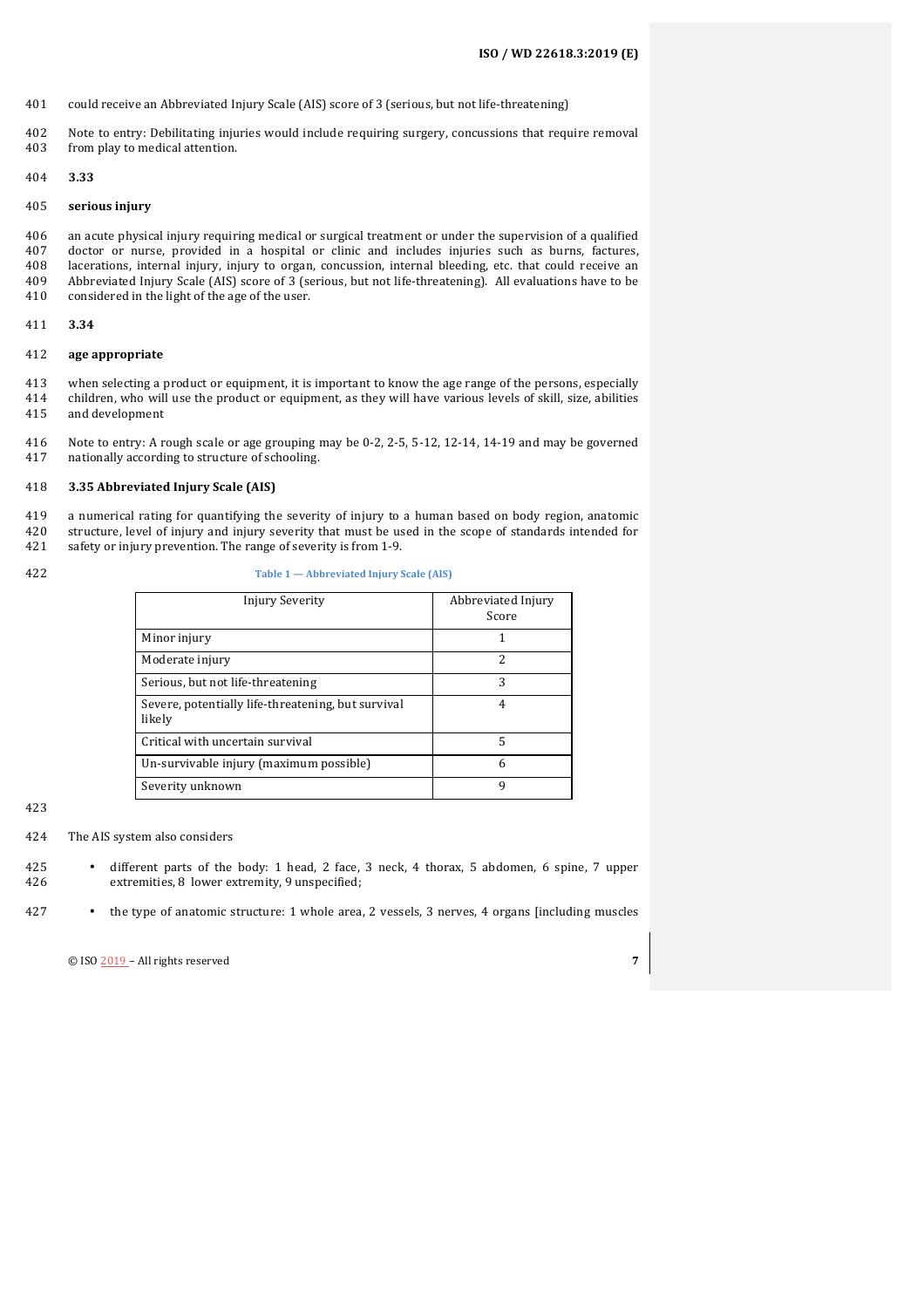- 428 and ligaments], 5 skeletal [including joints], 6 loss of consciousness;
- 429 head only or the entire body.
- 430 **3.36**
- 431 **inherently safe design**
- 432 measures taken to eliminate hazards  $(3.2)$  and/or to reduce risks  $(3.9)$  by changing the design or 433 operating characteristics of the product or system
- 434 **3.37**
- 435 **risk reduction measure**
- 436 protective measure, action or means to eliminate hazards  $(3.2)$  or reduce risks  $(3.9)$
- 437 EXAMPLE Inherently safe design (3.5); protective devices; personal protective equipment; information 438 for use and installation; organization of work; training; application of equipment; supervision.
- 439 **3.38**
- 440 **source**
- 441 an item or activity having a potential for a consequence
- 442 **3.39**
- 443 **surface**

444 A point of contact between the user and an element in play, recreation or sport. The properties of the 445 element could create a hazardous situation based on its composition and the nature of the potential 446 harm.

447 Note 1 to entry: A surface could be one that the user is in regular contact and be the potential for a 448 hazardous situation such as contain sharp points or edges, alternatively could through lack of friction 449 cause the user to loose contact with the surface unexpectedly.

450 Note 2 to entry: A surface could be a point of contact that a user might fall onto, and resulting in an 451 injury. This could also be a point of contact within the play, sport and recreation facility or 452 environment.

- 453 ISO and IEC maintain terminological databases for use in standardization at the following addresses:
- 454 ISO Online browsing platform: available at https://www.iso.org/obp
- 455 IEC Electropedia: available at http://www.electropedia.org/
- 456

**8**  $\bullet$  ISO 2019– All rights reserved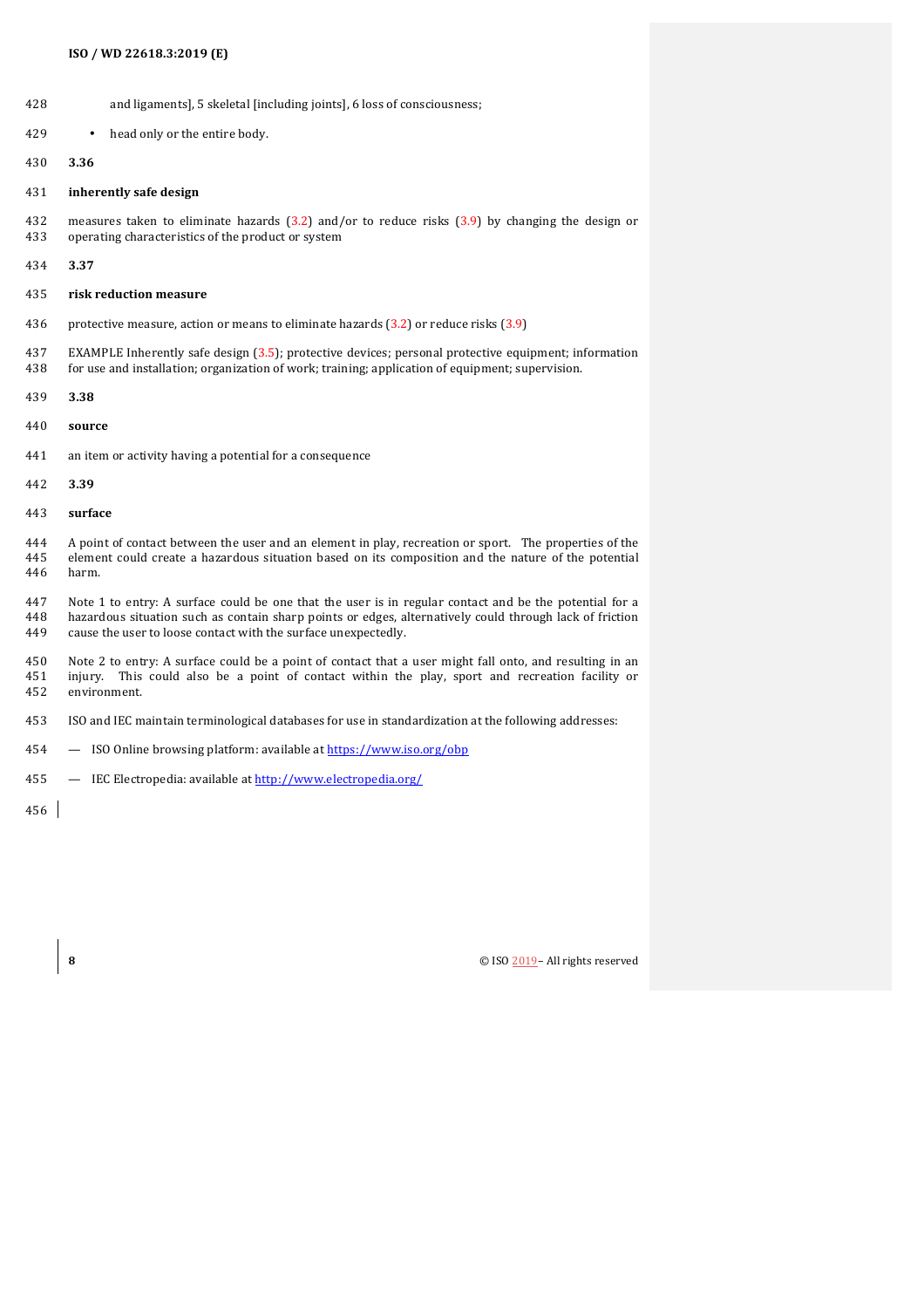#### 457 **4** Benefit/risk assessment process flow

#### 458 **4.1 General**

459 The establishment of the context shall be the first task performed when conducting a benefit/risk 460 analysis. 

#### 461 **4.1.1 Context**

462 Figure 1 graphically describes the relationship between the three different approaches to risk 463 assessment is made. The relationship between the methods exists in the overlapping areas in Figure  $1$ .

464 Figure 1 illustrates how different styles of risk assessment apply at different stages of a product  $/$ 465 facilities lifecycle. At the design stage what is mainly required is generic risk assessment. At the site 466 location benefit-risk assessment is important. At the activity leader stage dynamic risk assessment is 467 most important.

468 Note: It is not implied that, e.g., designers will only use generic risk assessment. Obviously, they too 469 need to be aware of the benefits of their designs. Likewise, activity leaders need to have some need to be aware of the benefits of their designs. Likewise, activity leaders need to have some 470 awareness of product design issues and which products are fit for the intended purpose.

- 471 Area 1 Dynamic and generic. **(Further text to be developed. Suggestions welcome.)**
- 472 Area 2 Generic and Site Specific *(Further text to be developed. Suggestions welcome.)*
- 473 Area 3 Dynamic and Site Specific *(Further text to be developed. Suggestions welcome.)*
- 474 Area 4 All methods (Further text to be developed. Suggestions welcome.)
- 475

#### Doug Nix 2019-10-29 15:24

**Deleted:** Three broad contexts are recognized: product and facility designers, site managers, and activity leaders. According to which of these contexts you inhabit, you will prefer a different style of risk assessment. In general, for product and facility designers, some form of product risk assessment would be appropriate, while for site operators, some form of benefit/risk assessment would be preferable, and for activity leaders, dynamic risk assessment is preferred. Doug Nix 2019-12-27 15:42

# **Deleted:** Figure 4

Doug Nix 2019-12-27

Deleted: Fig. 4

Doug Nix 2019-12-27

**Deleted:** Figure 4

Doug Nix 2019-10-29 15:51 Deleted:

© ISO 2019 – All rights reserved **9**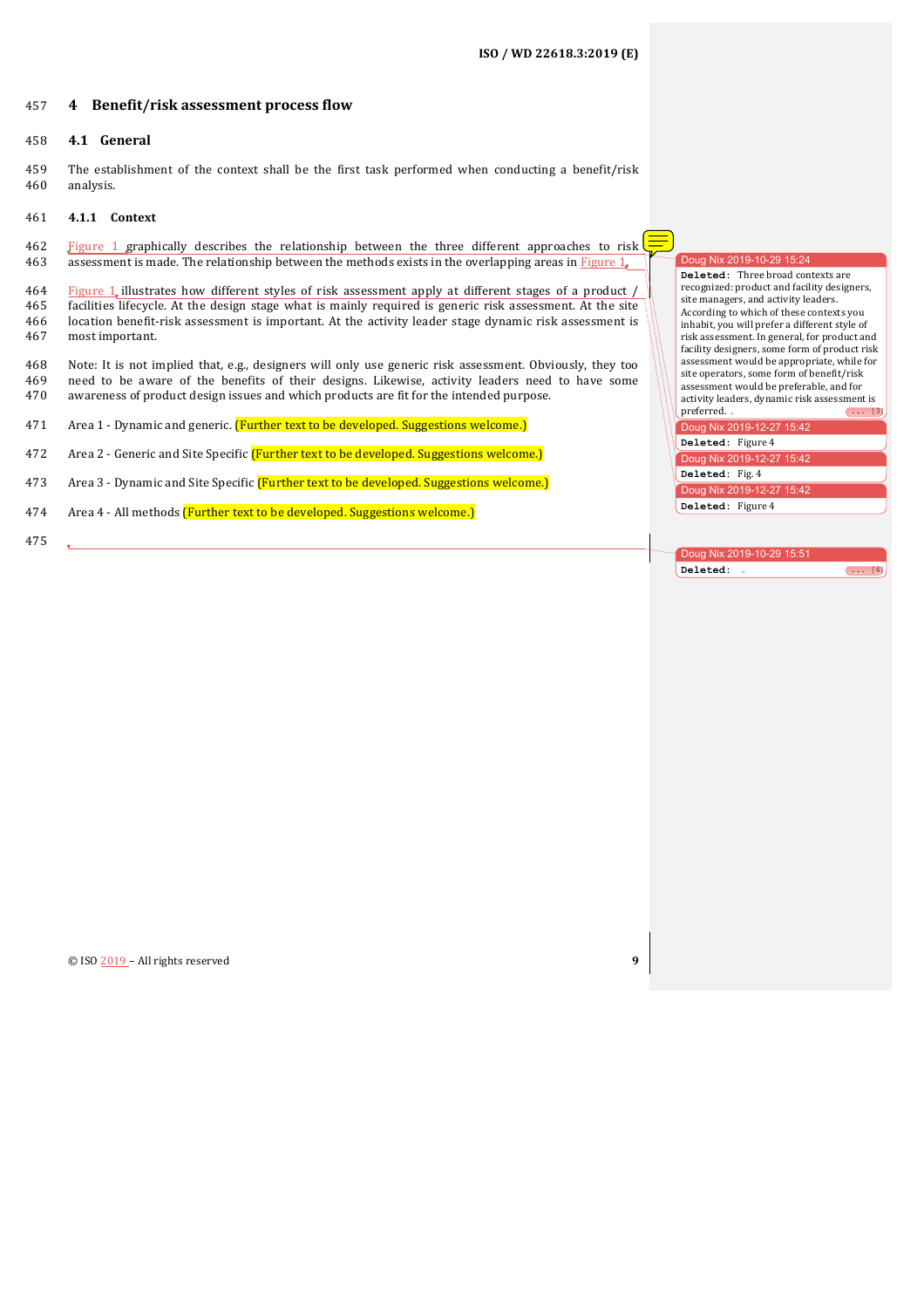

- 509 more product focused<br>510 equipment
- $-$  equipment
- 511 more theoretical due to the probability/likelihood aspects
- 512 "Equipment" includes elements that are intentionally brought into an environment for use in 513 activities.
- 514 include reference to intended use and foreseeable misuses

**10**  $\odot$  ISO 2019– All rights reserved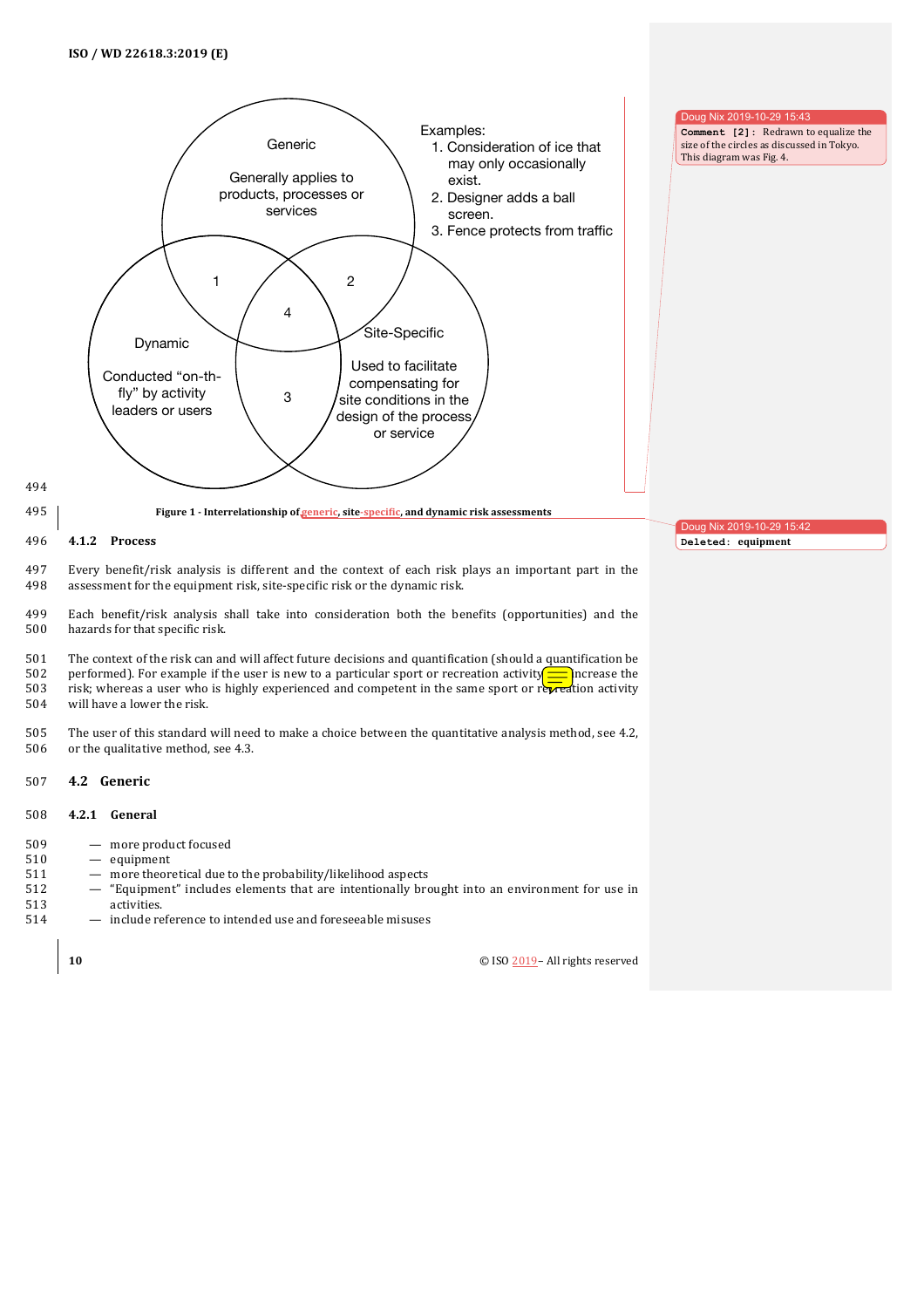- 516 The risk assessment process described in this document is based on ISO Guide 51, and falls into the
- 517 semi-quantitative approach to risk analysis. The basic process used remains the same regardless of the
- 518 scoring methodology chosen. Fig. 2 illustrates the process flow.

#### 519 **4.2.2 Overview**

- 520 Product risk assessment for sport and recreation can be expected, depending on circumstances, to 521 follow more closely the industrial model of risk assessment in that risk minimization will be the norm, 522 that is, products should not fail, e.g., climbing ropes, carabiners, play equipment structures etc..
- 523 On the other hand, the use of products such as playgrounds and climbing walls, etc., these will often 524 require a degree of in-built risk in order to provide challenge and developmental opportunities through 525 risk exposure. These risk assessments will be generic because they will likely be made far from the 526 environment in which the products are used and without local knowledge.

#### 527 **4.2.3** Product or service life cycle

- 528 Benefit/risk assessment shall be undertaken at each stage in the lifecycle of the product, process, or 529 service.
- 530 The benefit/risk assessment may include one or more of the stages of the lifecycle, as appropriate to the 531 scope and purpose of the assessment.
- 532 The following shall be taken into consideration during benefit/risk analysis:
- 533 a) human interaction during the entire lifecycle of the product, process, or service with respect to the 534 following:
- 535 i) design;
- 536 ii) construction or development of a facility or environment;
- 537 iii) transport, assembly, and installation of structures and components and surfacing and other 538 components in the environment;
- 539 b) commissioning or setting to use;
- 540 c) intended use of the structures and components and surfacing and other components in the 541 environment; and
- 542 d) decommissioning, dismantling and, as far as safety is concerned, disposal;

#### 543 **4.2.4 Life cycle stages**

- 544 Risk assessment shall be undertaken at each stage in the lifecycle of the product, process, or service. 545 The risk assessment may include one or more of the stages of the lifecycle, as appropriate to the scope
- 546 and purpose of the assessment.
- 547 The following shall be taken into consideration during risk analysis:
- 548 a) human interaction during the entire lifecycle of the product, process, or service with respect to the 549 following:
- 550 i) design;
- 551 ii) construction or development of a facility or environment;

 $\odot$  ISO <u>2019</u> – All rights reserved **11**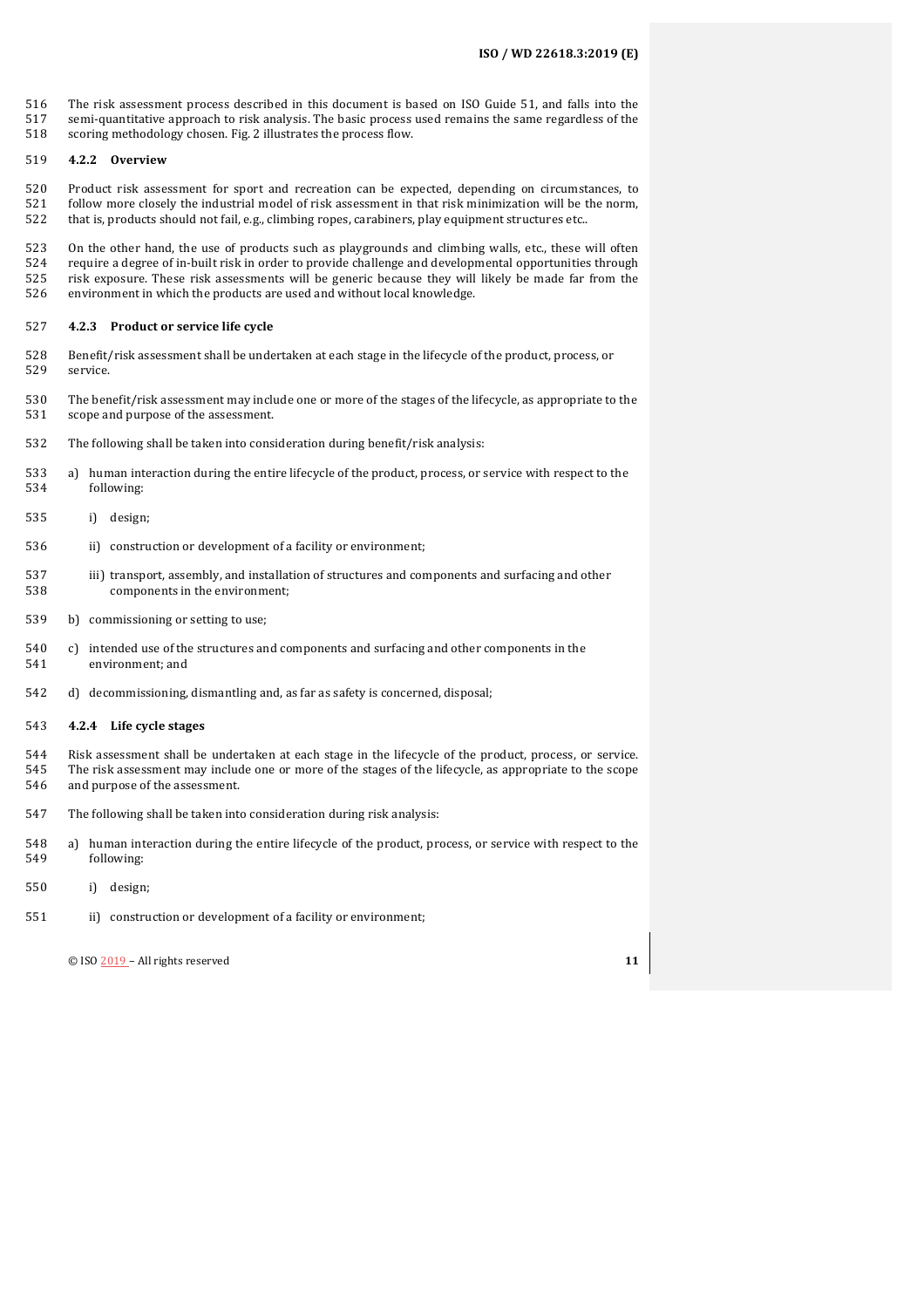- 552 iii) transport, assembly, and installation of structures and components and surfacing and other 553 components in the environment:
- 554 iv) commissioning or setting to use;
- 555 v) intended use of the structures and components and surfacing and other components in the 556 environment: and
- 557 vi) decommissioning, dismantling and, as far as safety is concerned, disposal;
- 558 b) the possible states of the structures and components and surfacing and other components in the 559 environment, as follows:
- 560 i) the structures and components and surfacing and other components in the facility or 561 environment perform the intended function (i.e., it operates normally); and
- 562 ii) the structures and components and surfacing and other components in the facility or 563 environment does not perform the intended function (i.e., it malfunctions or emergencies occur) 564 for a variety of reasons: and
- 565 c) actions or reasonably foreseeable misuse of the structures, components and surfacing and other 566 components in the facility or environment, e.g.,
- 567 i) loss of control of the structures and components of  $\frac{1}{\sqrt{1-\epsilon}}$  components in the facility of 568 environment by personnel;
- 569 ii) reflex actions of a person in case of malfunction, incident, or failure during the use of the 570 structures, components and surfacing and other components in the facility or environment;
- 571 iii) hazardous situations resulting from lack of concentration caused by the challenges of the 572 **activity** or interaction with other users;
- 573 iv) hazardous situations resulting from taking the path of least resistance in achieving success with 574 a challenge, resulting from pressures to keep the structures, components and surfacing and 575 other components in the facility or environment operational in all circumstances; and
- 576 v) hazardous situations arising from actions of persons in and around the facility or environment.
- 577 **Note:** The intent of item 4.1.2 (c)(v) is not to assign blame, but rather to ensure that the hierarchy of 578 *controls is applied.*
- 579 [Source CSA Z1002-12]

#### 580 **4.2.5 Intended Use**

- 581 When preparing a benefit/risk assessment for a sport and recreation for all ages and abilities, 582 developing an understanding of the intended use of the product, process or service is fundamental. The 583 intended use shall take into account at least:
- 584 a) The intended use of the sport or recreation product, process or service, i.e., following rules of the 585 game;
- 586 b) The reasonably foreseeable misuses of the sport or recreation product, process or service;
- 587 c) The ergonomics aspects, including the body sizes likely to be found in the intended user population, 588 strengths and postures, movement amplitudes, frequency of cyclic actions (see ISO 10075 and ISO

**12**  $\odot$  ISO 2019– All rights reserved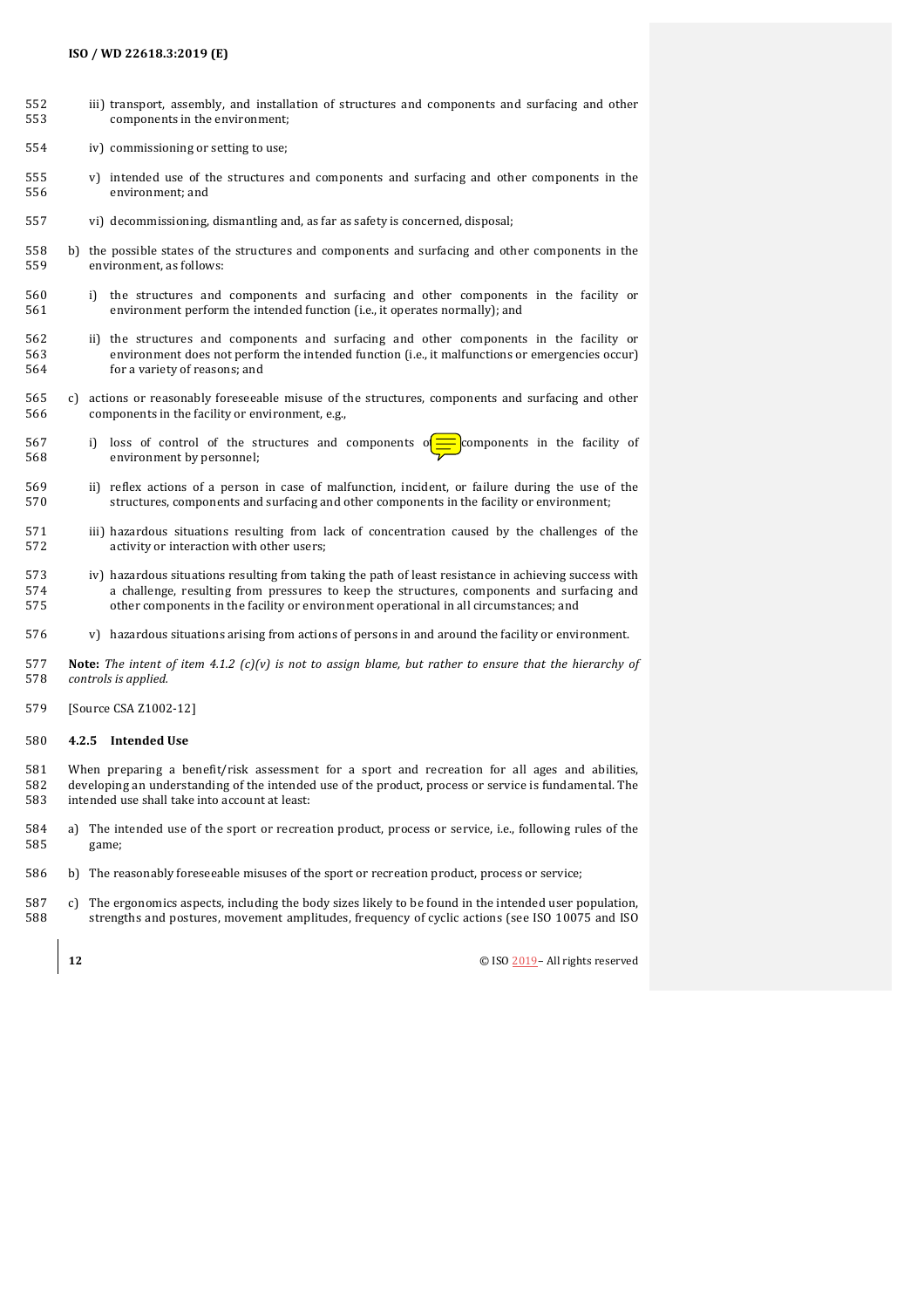#### 589 10075-2);

- 590 d) The expected cognitive and intellectual level of development in the intended user population, 591 including any limitations this might place on the user's ability to use the sport or recreation product, 592 process or service safely;
- 593 e) The use of the sport or recreation product, process or service by persons identified by sex, age, 594 dominant hand usage, or limiting physical abilities (visual or hearing impairment, size, strength, 595 etc.);
- 596 f) Any training or experience that could be required to allow for the safe use of the sport or recreation 597 product, process or service:
- 598 g) exposure of persons to the hazards associated with the sport or recreation product, process or 599 service where it can be reasonably foreseen:
- 600 i) persons likely to have a good awareness of the specific hazards;
- 601 ii) persons with little awareness of the specific hazards but likely to have a good awareness of site;
- 602 iii) persons likely to have very little awareness of the specific hazards.
- 603 If specific information is not available in relation to c), above, the responsible person(s) should take into 604 account general information on the intended user population (for example, appropriate anthropometric 605 data).
- 606 Intended use information should be assembled into an intended use statement that encompasses all of 607 the information related the intended use(s) and reasonably foreseeable misuse(s) of the sport or 608 recreation product, process or service. See X.X.X on Documentation for more information.
- 609 [SOURCE: ISO 12100:2010 with modifications and additions]

#### 610 **4.2.6 Reasonably Foreseeable Misuse**

- 611 Reasonably foreseeable misuse can be when a service is used by an unintended user, i.e., a mismatch 612 exists in physical size, age, skill, or physical ability, or when an intended user does something  $613$  unintended with the service.
- 614 Local play culture can result in reasonably foreseeable misuse when a mismatch exists between the 615 design of the service and the way the service is used.
- 616 There is a point where reasonably foreseeable misuse converts to abuse when:
- 617 the behaviour becomes culturally unacceptable or
- $618$  when behaviour is impaired by substances or
- 619 when the user ignores posted hazard warning signs and labels.

© ISO <u>2019</u> – All rights reserved **13**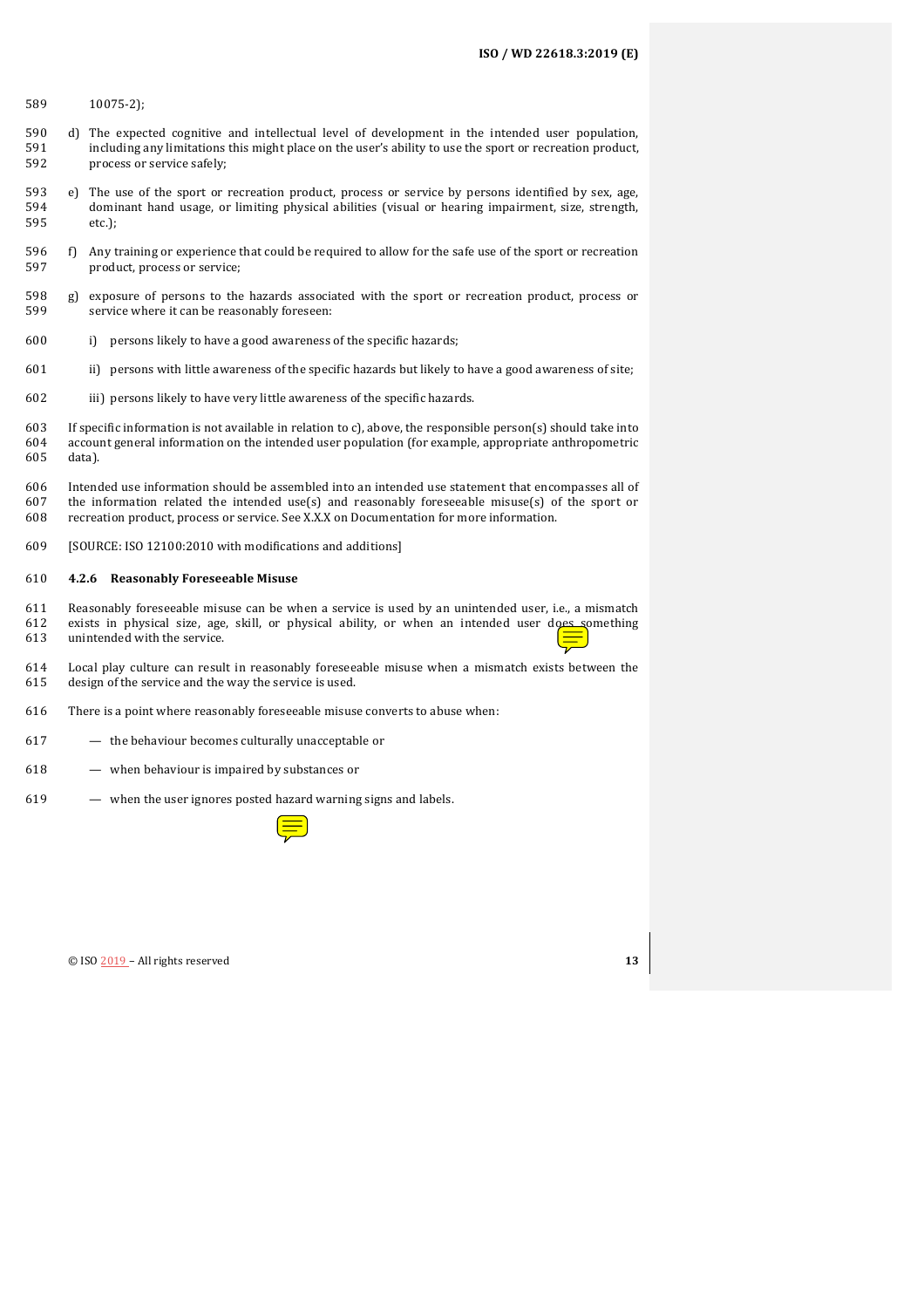

**14** © ISO <u>2019</u> - All rights reserved

620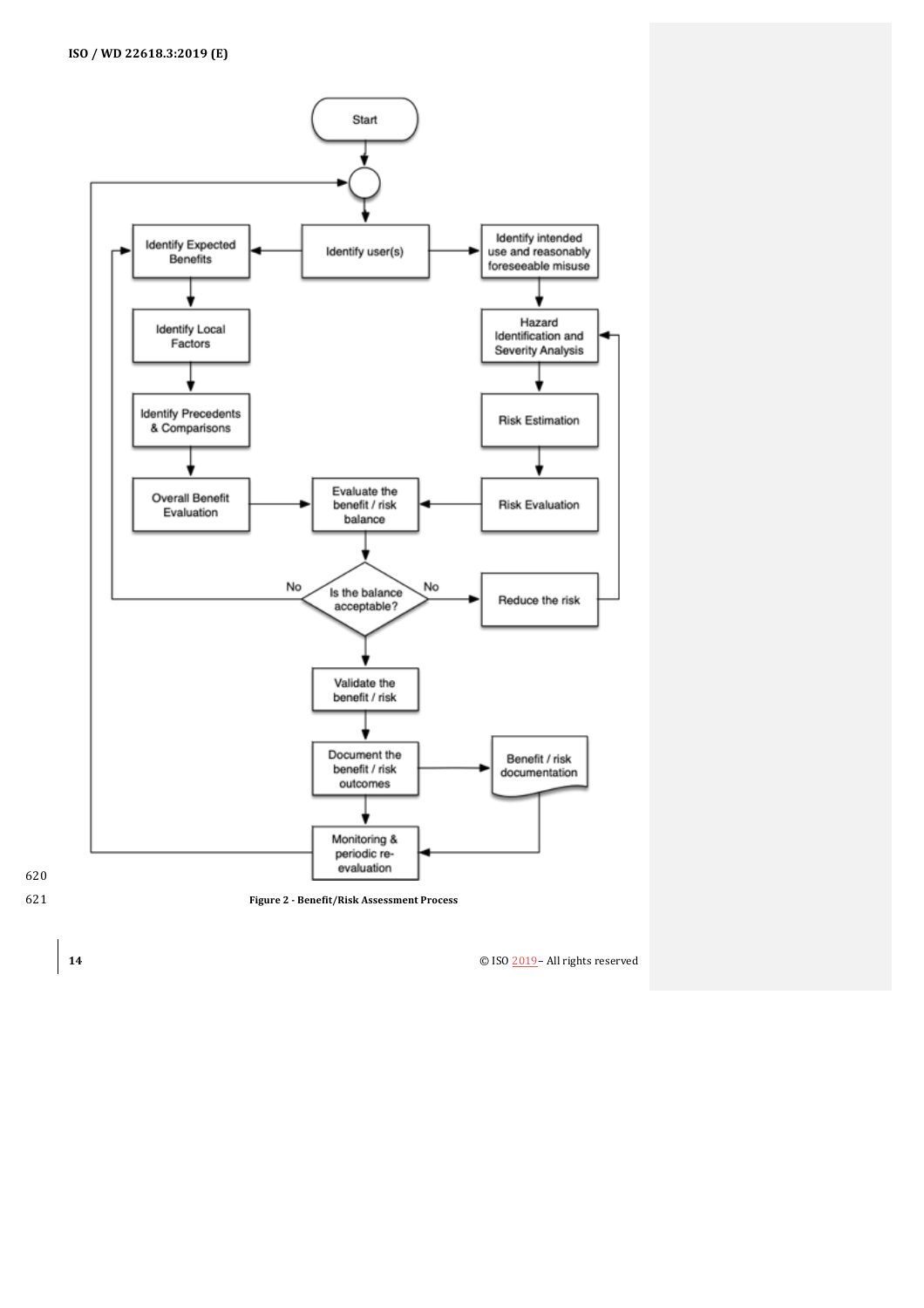#### 622 **4.3 Site Specific**

- 623 **4.3.1 General**
- 624 Site specific risk assessment includes the policy of the organization that is providing the facility or
- 625 activity, e.g., physical fitness programs for senior citizens. Also included is consideration of the 626 environmental factors, and the users that may be accessing the facility or the activity. Both physical site
- 627 and the service(s) provided on the site by the owner/operator should be assessed.
- 628 All of the analytical steps included in the equipment risk assessment, see 4.3, apply to the site specific 629 assessment, with the addition of the following considerations.
- 630 Site specific risk assessment can be used for permanent or temporary installations, e.g. a swimming 631 pool or a temporary sporting event.
- 632 NOTE 1 A site specific risk assessment for a swimming pool might include identifying a damaged diving 633 board, identifying a need to repair or replace the board.
- 634 NOTE 2 A baby pool might be located close to the deep end of a swimming pool. The owner/operator 635 might decide to install a barrier and signage to help keep separation between small children and deep 636 water.
- 637 NOTE 3 A playground is located in close proximity to a major roadway. The owner/operator might 638 consider installing fencing or other appropriate barriers to maintain separation between the children 639 and the traffic.
- 640 NOTE 4 The selection and layout of play equipment on a site would be part of a site-specific risk 641 assessment.

642 The site-specific risk assessment shall address the risks associated with the intended use(s), the

643 foreseeable misuse(s), and between individual pieces of equipment, the site where the equipment is to

- 644 be installed, and the intended users. The site designer shall review the compliance with established
- 645 equipment standards. In the absence of evidence of compliance, the residual risks determined by the 646 supplier(s), and subsequently shall evaluate the risk associated with the installation of the equipment
- 647 on the site.

#### 648 **4.3.2 Overview**

649 This situation arises for managers of recreational facilities including national parks, off-road cycling 650 trails, ski resorts etc., where there is a trade-off to be made between the benefits of exposure to these 651 environments and the associated risk of harm. Note that in some cases exposure to harm, and hence 652 challenge, is part of the benefit. The preferred risk  $\frac{1}{\sqrt{2}}$  ment tool here is likely to be some form of 653 benefit-risk assessment.

654 Site-specific risk assessment includes the whole facility taking into consideration the users of the site, 655 the environment, and the products and services that may be present on the site. In site-specific risk 656 assessment also considers the surroundings and the environmental conditions present on the site.

- 657 The risk assessment process may follow the same flow as that used for the generic risk assessment 658 method.
- 659 Used by facility operators to optimize benefits and risks of activities taking account of interactions 660 between users and hazards and making use of local knowledge.

© ISO 2019 – All rights reserved **15**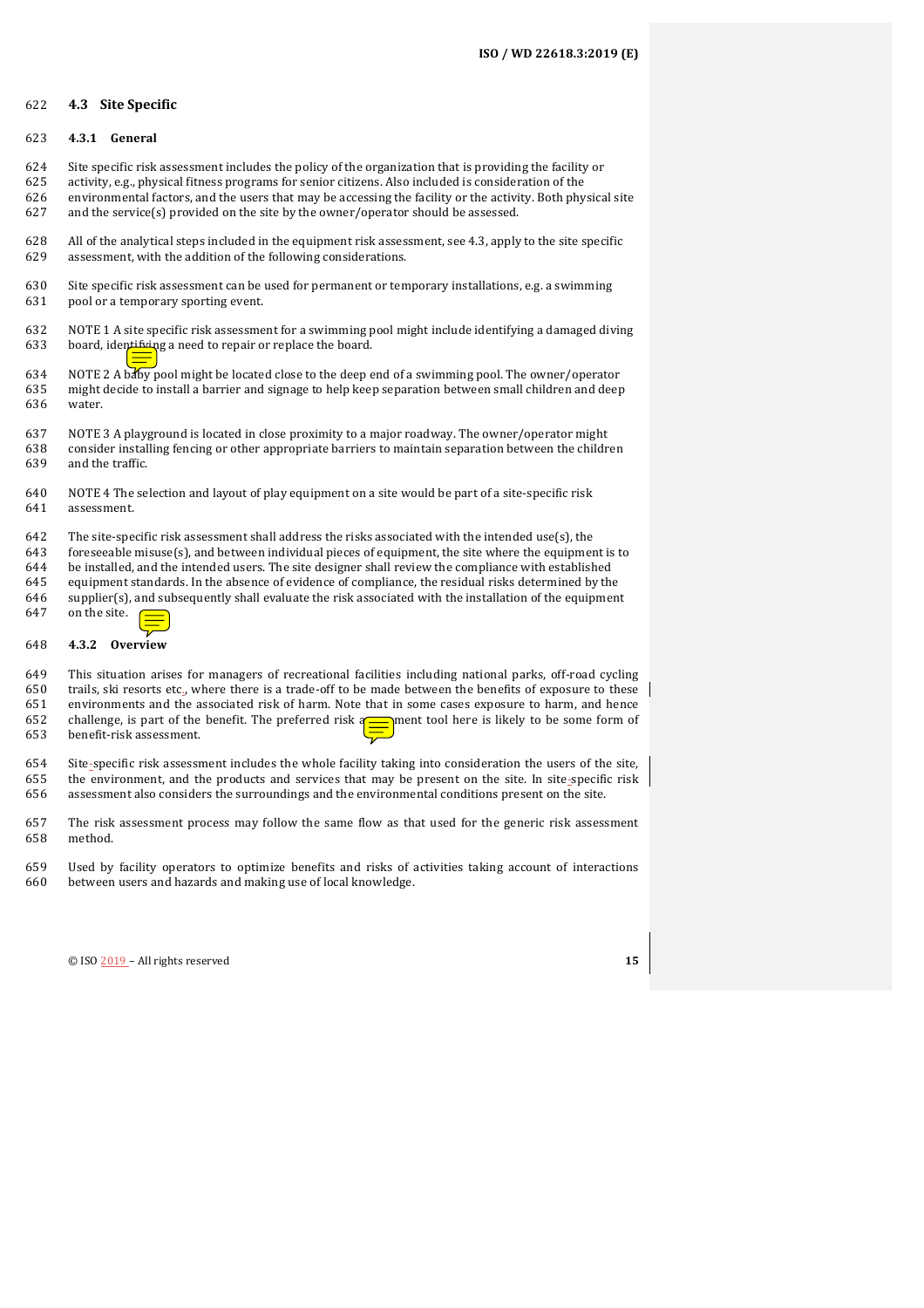- 661 **4.3.3 Benefit/risk matrix** 662 (Suggestions for proposed text welcomed.) 663 **4.3.3.1 Low Benefit / Low Risk** 664 — Watching TV 665 **4.3.3.2 Low Benefit / High Risk** 666 – Watching TV while consuming large quantities of high fat foods. 667 **4.3.3.3 High Benefit / Low Risk** 668 — Reading a book 669 — Walking in the park<br>670 — Watching TV while r  $-$  Watching TV while running on a treadmill or riding a stationary bicycle 671 **4.3.3.4 High Benefit / High Risk** 672 — Parkour 673 - Mountain biking 674 **4.3.4 Facility or Activity** 675 **4.3.4.1 General** 676 — Accessibility 677 **4.3.4.2 Facility policy** 678 (Suggestions for proposed text welcomed.) 679 680 **4.3.4.3 Activity Leader** 681 (Suggestions for proposed text welcomed.) 682 683 **4.3.5 Environmental factors**  $684 -$  How the environment can affect the activity or equipment. 685 – How the environment can affect the life time of the product. 686 **4.3.6** User or participant factors 687 — Number of users  $688$  - type of user (competence, age, ability...)<br> $689$  - size 689 — size
	- 690 weight
	- $691$   $-$  skill<br> $692$   $-$  user
		- user traffic flow patterns
	- $693$  UV/IR protection

**16** © ISO <u>2019</u>- All rights reserved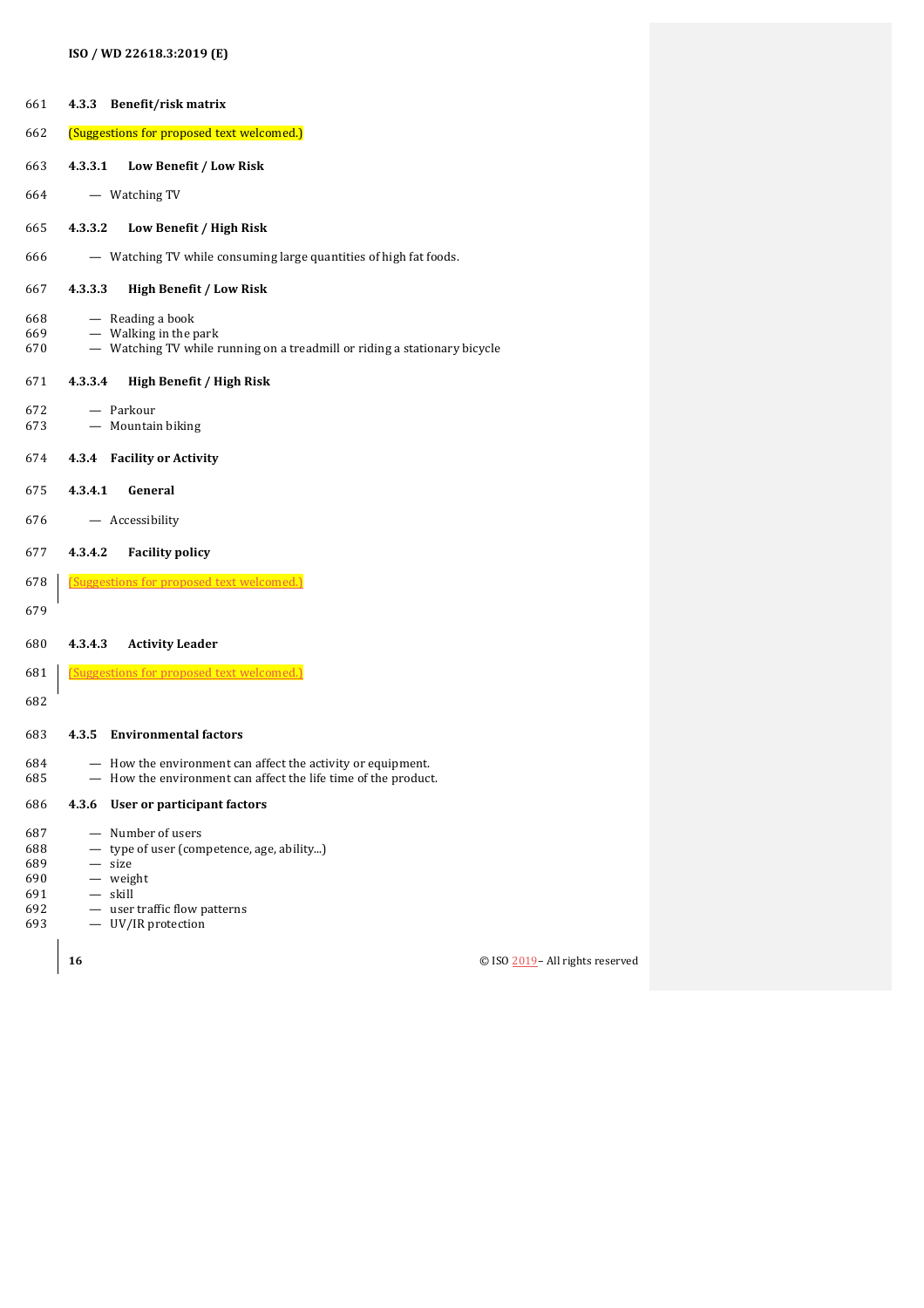



695 **Figure 3 - Benefit/Risk Matrix**



#### 697 **4.4.1 General**

698 The dynamic risk assessment method applies to active situations in which participants and activity 699 leaders are involved in some challenging activity. Risk assessment or benefit-risk assessment is here an 699 leaders are involved in some challenging activity. Risk assessment or benefit-risk assessment is here an <br>700 on-going mental process referred to as dynamic risk assessment (or dynamic RRA) predicated upon 700 on-going mental process, referred to as dynamic risk assessment (or dynamic BRA), predicated upon <br>701 the prior experience and abilities of participants. the prior experience and abilities of participants.

702 Figure  $1$ <sub>s</sub>hows three general forms of risk assessment which could be expected to be utilized in the 703 sport and recreational sector. The third of these is that specifically conducted by activity leaders such as 704 park rangers, sports coaches and play workers and is referred to as dynamic risk assessment or 705 dynamic BRA.

706 Dynamic risk assessment is a mental process, largely subconscious, which guides every action one<br>707 takes. The skill is acquired largely by trial and error as one grows and matures. Specialists in some sport takes. The skill is acquired largely by trial and error as one grows and matures. Specialists in some sport 708 or recreational activity will acquire particular abilities through their immersion in the activity or 709 environment, and this is what provides them with the competence to act as guides or facilitators.

#### 710 4.4.2 Features of dynamic risk assessment

711 Dynamic risk assessment is an on-going process in which a leader will continuously update here risk 712 assessment through observing such things as the behaviour of participants, their capabilities, fitness 713 and endurance, the environment and the weather. Decision making is largely subconscious. Because of 714 this and its on-going nature it is  $\sqrt{ }$  be expected that it could be recorded, and it may even be that the 715 reasons for a particular choice at  $\frac{1}{2}$  registic moment are elusive (as with firefighter decision making).

 $\odot$  ISO <u>2019</u> – All rights reserved **17** 

Doug Nix 2019-10-29 Deleted: Figure 4 Doug Nix 2019-10-29 16 Deleted: showed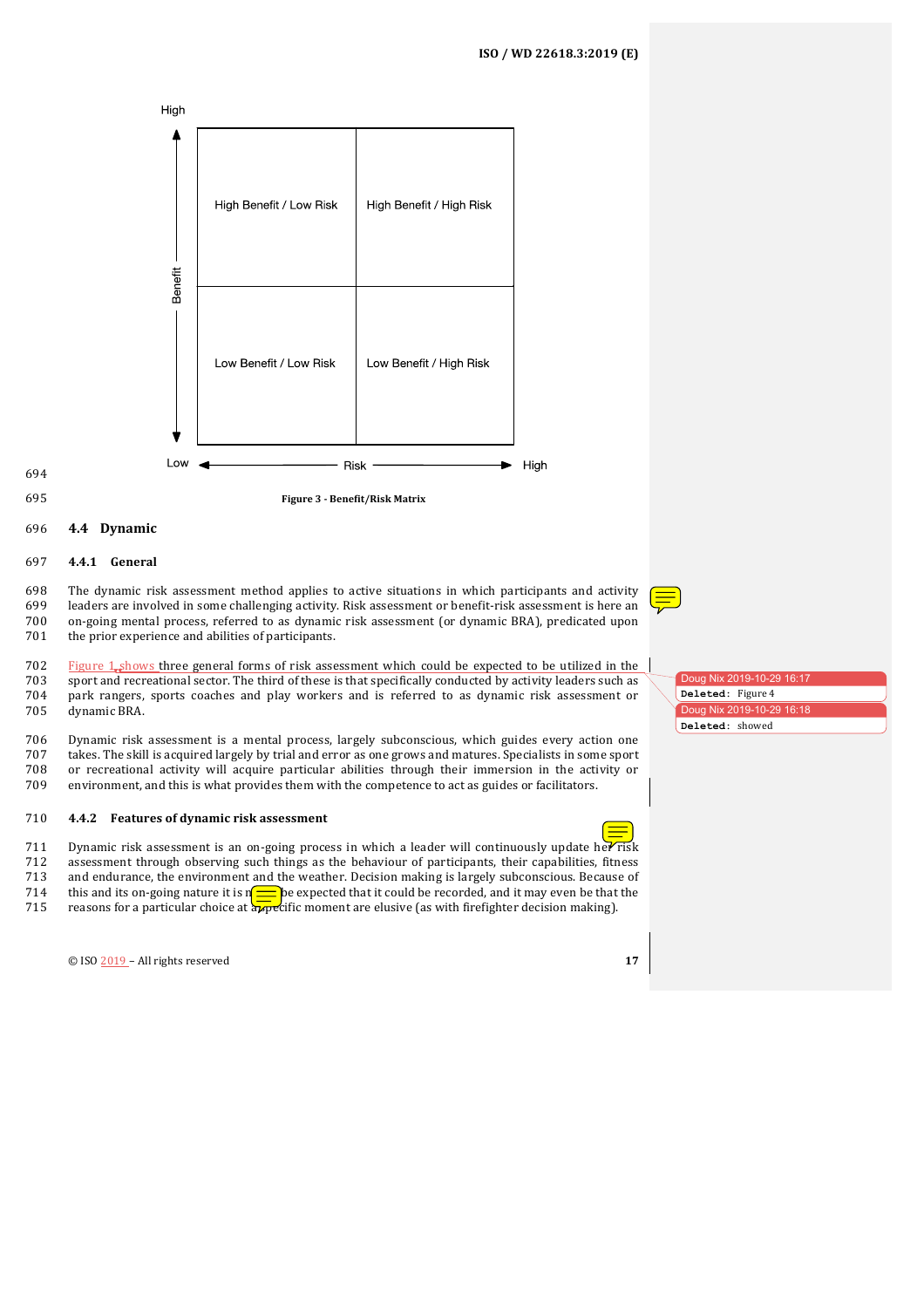#### **ISO / WD 22618.3:2019 (E)**

- 718 The Activity Leader shall conduct a dynamic risk assessment in real time during the activity. Dynamic Doug Nix 2019-10-29 16:19
- 719 risk assessments may be documented. Dynamic risk assessments typically result in immediate changes
- 720 to the site or activity.
- 721 NOTE 1 An example would be a lifeguard noting changes in water or weather conditions and adjusting 722 the activity of the participants dynamically during the activity.
- 723 NOTE 2 The lifeguard notices that users are behaving in an unacceptable way, instituting a change in 724 signage or behaviour.

#### 725 **4.4.2.1 Factors**

- $726$  peer pressure showing off
- 727 concentration of people on the site
- 728 boredom/thrill seeking
- 729 impairment
- 730 terrorism, bullying
- 731 vandalism
- 732 environment, weather conditions, lighting...

#### 733 4.4.2.2 Elements of dynamic risk assessment

734  $-$  Real time

## 735 | \_\_ subconscious/implicit based on previous experiences

- 736 not documented 737  $\Box$  part of the feedback  $\overline{wop}$  in thinking
- 738 learned protective component
- 739 biased based on experience
- 740 instinctual protective component
- $741$   $-$  done by everyone
- 742 Owner/Operator, Activity Leader, Country Rangers, User/Participant (sharp-end)<br>743 Observational, immediate
- Observational, immediate
- $\begin{array}{|c|c|}\n 744 & \text{Exponential} \\
 \hline\n 745 & \text{Variable based}\n \end{array}$ 
	- Variable based on experiential and cognitive ability
- 746 maintenance
- 747 Examples of dynamic risk assessments
- 748
- 749

#### 750 **4.5 Benefits assessment**

#### 751 **4.5.1 Benefits of sport and recreation**

752 The public health benefits of sport and recreation are now widely recognized but even so are probably 753 still under-valued. As research progresses new and surprising benefits are constantly identified for 754 persons of all ages and circumstances. The main objective of providers of sport and re $\frac{1}{\sqrt{2}}$  onal 755 facilities is to maximize the public's gain, which includes physical, mental and social wellbeing and facilities is to maximize the public's gain, which includes physical, mental and social wellbeing and 756 enjoyment. 

757 An unusual feature of sport and recreation is that exposure to hazards and risk-taking is not always 758 undesirable. For example, while a structurally unsound viewing platform would be unacceptable, the 759 risky experience of a wobbly bridge in a children's playground, or of a precipitous mountain biking trail,

**18**  $\qquad \qquad \bullet$  **18 C** 150 2019– All rights reserved

ug Nix 2019-10-29 16:20 **Formatted:** List Paragraph, Bulleted + Level: 1 + Aligned at: 0.25" + Indent at: 0.5"

**Deleted: Dynamic Risk Assessme** 

Doug Nix 2019-10-29 16:21

**Deleted: Figure 4—Interrelationship** of equipment, site and dynamic risk 764 **assessments**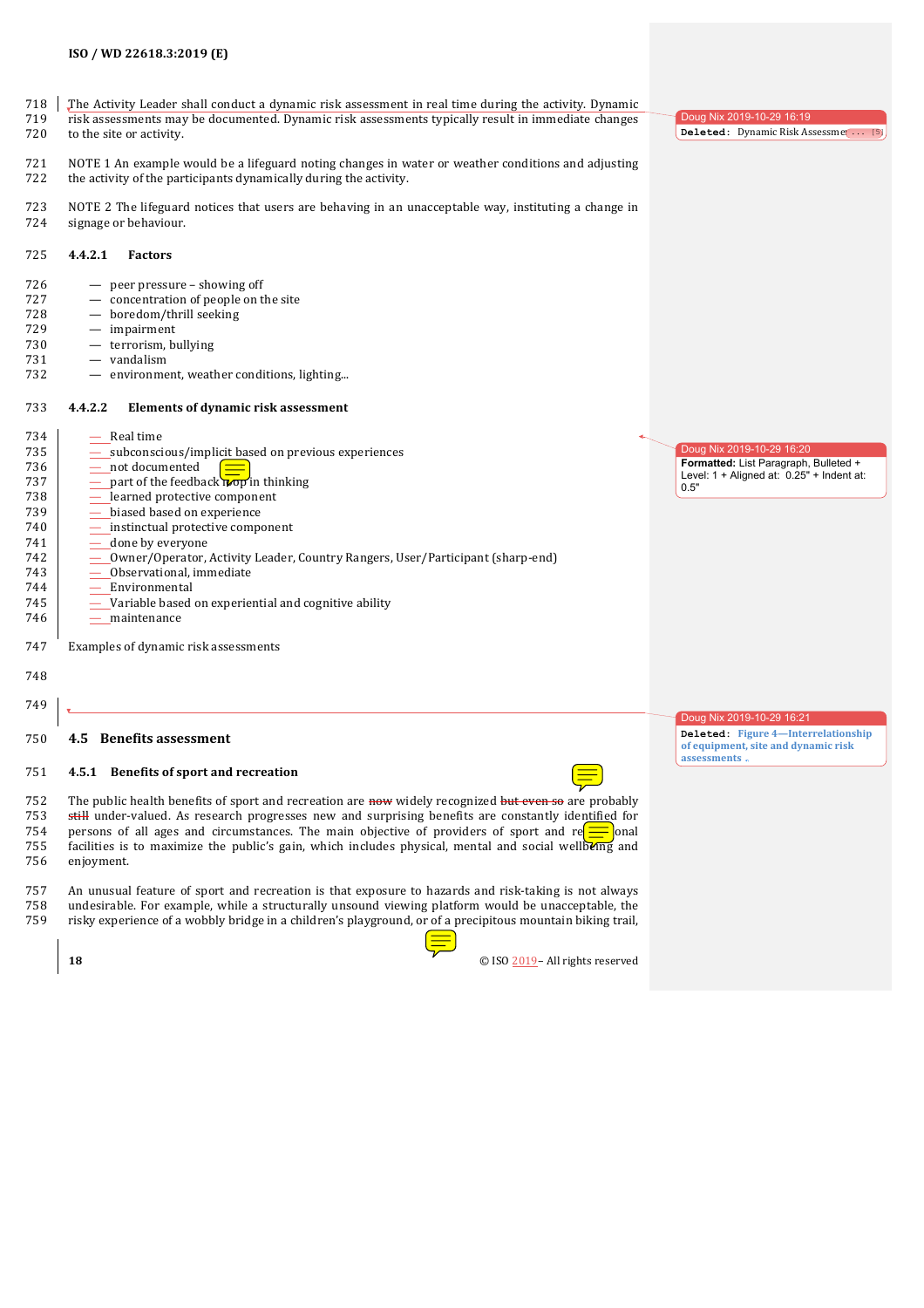765 might be acceptable because of developmental opportunities in the first example, and skill 766 enhancement and enjoyment in the second examples. The former could be classified as a 'bad' risk and 767 the latter two as 'good' risks.

768 In order to achieve this site operators need to have a clear policy setting out objectives. The approach to 769 risk assessment will differ from that used by product developers. Here the role of the site manager is to 769 risk assessment will differ from that used by product developers. Here the role of the site manager is to<br>770 consider both the benefits of the provision and the associated risks and strike a balance and the most consider both the benefits of the provision and the associated risks and strike a balance and the most 771 appropriate tool is likely to be benefit-risk assessment.

- 772 Types of benefits:
- 773 Physical,
- 774 Social,
- 775 Developmental,
- 776 Health,
- 777 Psychological/cognitive/emotional/spiritual,
- 778 etc.

#### 779 **4.5.2 Quantitative benefit analysis**

#### 780 **4.5.2.1 Quantifying benefits**

781 Quantifying of benefits is challenging due to human's tendency to accept the benefit as "normal" 782 situation. Injuries in contrast are easily exaggerated both in own thoughts and in public discussions

783 Experts who created this ISO standard have consensus for the hypothesis that benefits from  $\frac{1}{2}$  are 783 Experts who created this iso standard have consensus for the *sypement* and the poth for 784 greater  $\frac{1}{\sqrt{2}}$  most of the common risks. Only question is how much and  $\frac{1}{\sqrt{2}}$  we to quantify the both for 785 comparing the chapter creates the first theory to estimate the ration  $\frac{1}{\sqrt{1-\lambda}}$  een benefits and the risk 786 from  $\frac{\partial u}{\partial x}$  at  $\frac{\partial u}{\partial y}$  es.

#### 787 **4.5.2.2 Starting points**

788 This chapter uses RAPEX directive (EU 2019/417) as a risk assessment method because it provides a 789 tool to calculate likelihood for accident and provides acceptable risk level. In principle however, any 790 risk assessment method should give similar results.

791 The RAPEX risk assessment method uses four level injury scale and gives acceptable likelihood for each. 792 A simplified presentation of the injury levels and acceptable likelihoods for a specific accident during

793 equipment's remaining lifetime is in  $Table 1$ .

794

© ISO <u>2019</u> – All rights reserved **19** 



Doug Nix 2019-12 Deleted: table 1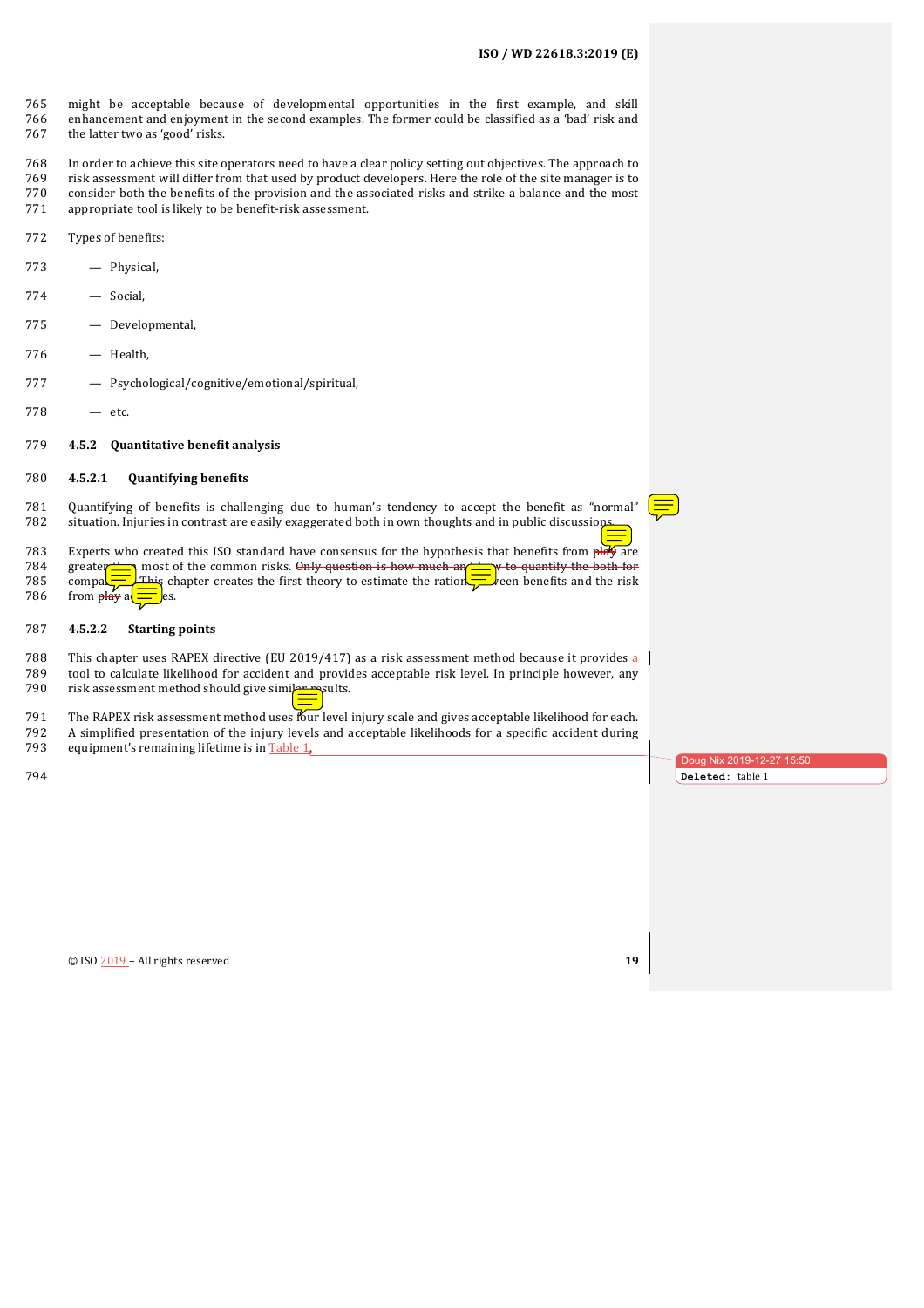#### **Table 1 - RAPEX** risk assessment's levels of injuries

|                                                                      | Level 1     | Level 2         | Level 3                         | Level 4           |
|----------------------------------------------------------------------|-------------|-----------------|---------------------------------|-------------------|
| <b>Description</b>                                                   | "Bruise"    | "Bone fracture" | "Permanent loss<br>of function" | "Death"           |
| Acceptable<br>likelihood during<br>equipment's<br>remaining lifetime | 1/10        | 1/1000          | < 1/10000                       | < 1/100000        |
| Acceptable<br>likelihood during<br>single use                        | < 1/1000000 | < 1/100000000   | $< 1/1$ 000 000 000             | < 1/1000000000000 |

797

798 Note.  $\overline{M}$  acceptable likelihood given in RAPEX directive is for equipment's remaining lifecycle and for 799 all users together. Considering that approximate lifecycle is 20 years and the daily number of users is all users together. Considering that approximate lifecycle is 20 years and the daily number of users is 800 15, the likelihood for acceptable accident during a single use is  $1/100\ 000$  times smaller the smaller the table. likelihood given in the table.

#### 802 **4.5.2.3 Comparison between risk and benefit**

803 It is necessary to recognize the benefit side's counter-terms to those which are used to quantify injuries.

- 804 **Hazard** is a thing that exposes a user to  $\frac{1}{\sqrt{2}}$  thing bad. A thing that exposes user to something good is the **activity** itself. the **activity** itself.
- 806 Risk is nothing unintended whereas its positive counterpart is **voluntarily engaged opportunity**.
- 807 **Injury** is the result of negative incident. Positive incident is **benefit.**



- 810 The next step is to understand what the counter-benefits to levels of injuries are.
- 811 **Injury level 1**  $\approx$  "Bruise" <=> Momentary benefit such as joy.
- 812 Likelihood for this benefit when using an equipment could be  $> 1/20$  (engaging to 10 activities for 813 example within the duration of 15 mins brings the benefit with 50% certainty)

**20**  $\degree$  ISO 2019– All rights reserved

Doug Nix 2019-12-27 15:51 **Deleted:** . 2014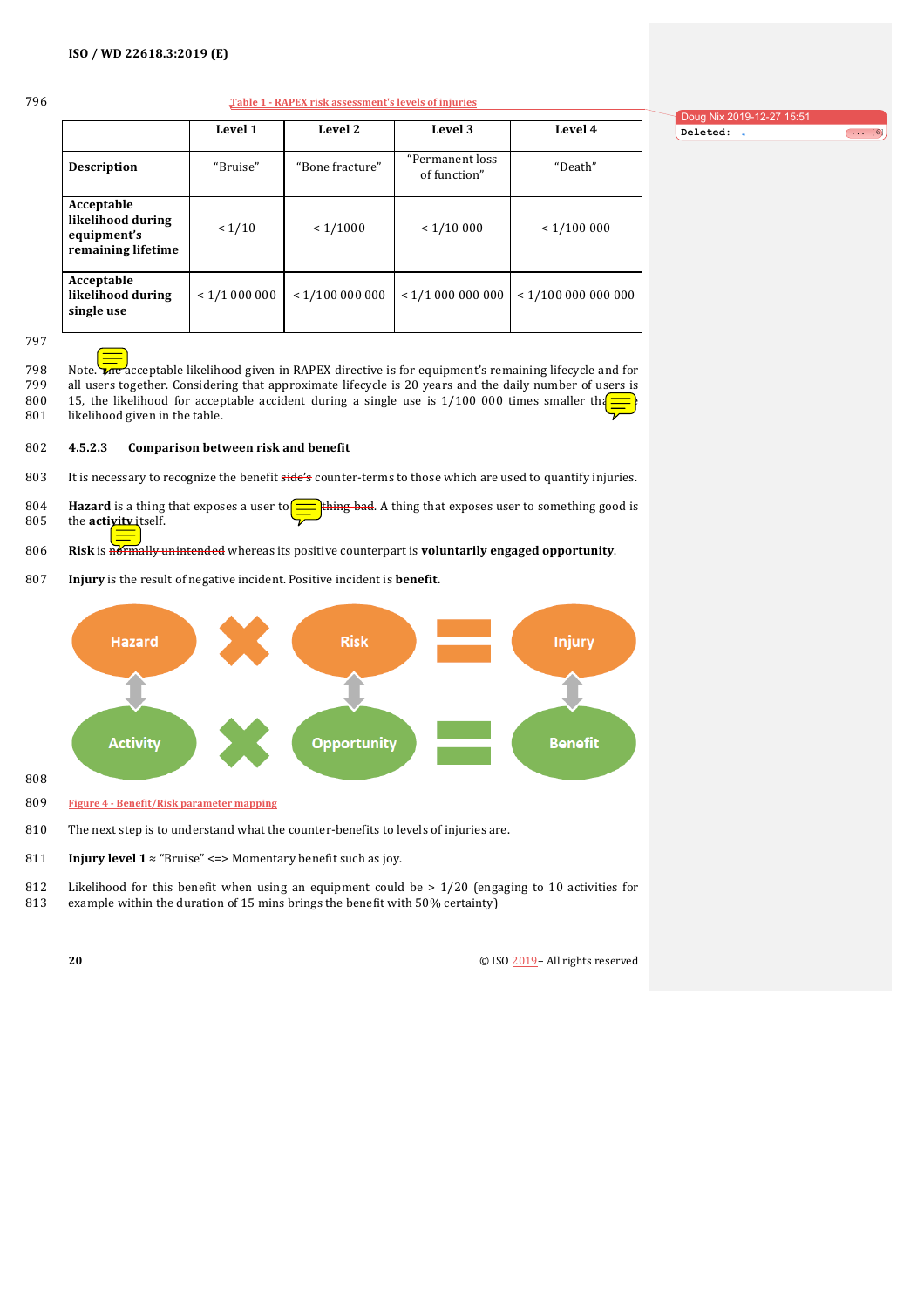- 816 **Injury level 2**  $\approx$  "Bone fracture" <=> Short term benefit such as learning a skill faster than without the 817 activity or getting acquainted with new people.
- 818 Likelihood for this benefit when using an equipment could be  $> 1/1000$  (engaging to 10 activities 2-3 819 times a week for a month brings the benefit with  $10\%$  certainty)
- 820 **Injury level 3**  $\approx$  "Permanent loss of function" <=> Permanent improvement in lifestyle such as finding a 821 friend or adopting an active lifestyle.
- 822 Likelihood for this benefit when using an equipment could be > 1/50 000 (engaging to 10 activities 2-3 823 times a week for 4 years brings the benefit with  $10\%$  certainty)
- 824 **Injury level 4** ≈ "Death" <=> Protection from causes of premature death such as depression (suicides) and obesity (diabetes and heart decease). and obesity (diabetes and heart decease).
- 826 Likelihood for this benefit in equipment could be  $> 1/1000000$  (engaging to 10 activities 2-3 times a 827 week for 20 years brings the benefit with 5 % certainty)

828 Note. The level 4 estimate is derived from statistics in the following way: Under 19 years olds committed annually 40 suicides in Finland during past 20 years, this is 1/30 000 from the 1,2 million committed annually 40 suicides in Finland during past 20 years, this is  $1/30000$  from the 1,2 million 830 population of  $\frac{1}{\sqrt{1-\theta}}$  age. At year 2017 total of 857 persons who were under 59 years old died to diabetes 831 and heart decease in Finland. This is 1/4 700 from the 4,0 million population of this age. Likelihood for 832 dying only for these two reasons is 1/4100. Playing protects from these two premature deaths with 833 likelihood of 1/100 000 if it is considered plausible that increased physical activity decreases 834 depression and obesity by less than 5 %.

#### 835 **4.5.2.4 Benefit evaluation**

836 When comparing likelihoods for benefits to the likelihood for injuries as written before, it seems that 837 the benefits are 20 000 to 100 000 times greater than risks as listed in Table 2.

**Table 2 - Calculating benefit** / **risk ratios** 

|         | Acceptable risk       | <b>Estimated benefit</b> | Ratio (benefit / risk) |  |
|---------|-----------------------|--------------------------|------------------------|--|
| Level 1 | < 1/1000000           | 1/20                     | 50 000                 |  |
| Level 2 | < 1/100000000         | 1/1000                   | 100 000                |  |
| Level 3 | < 1/1000000000        | 1/50 000                 | 20 000                 |  |
| Level 4 | $<$ 1/100 000 000 000 | 1/1 000 000              | 100 000                |  |

839

840 These numbers however reflect "common sense" and assumption that current equipment in the market 841 reflect the benefit / risk ratio which the society seems to accept.

842 As a rough estimate, it could be concluded that when benefit / risk ratio is

843 • less than 10 000, the benefit necessarily doesn't justify the risk.

844 • 10 000 to 100 000, the benefit justifies the risk.

845 • greater than 100 000, the benefit highly outweighs the risk.

846

 $\odot$  ISO <u>2019</u> – All rights reserved **21**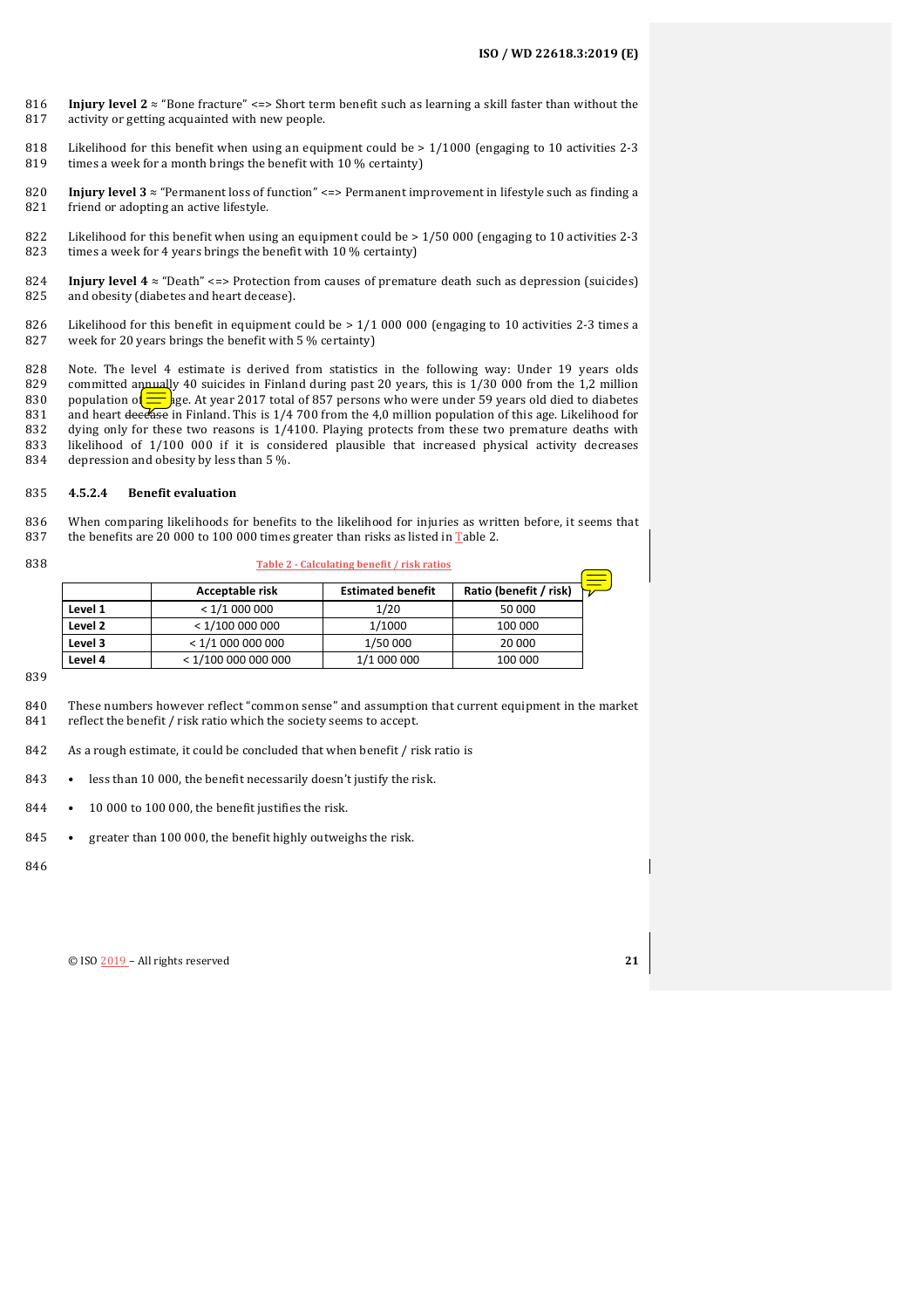#### 847 **4.5.3** Benefit enhancement

- 848 Benefits that can be enhanced:
- 849 Physical,
- 850 Social,
- 851 Developmental,
- 852 Health,
- 853 Psychological/cognitive/emotional/spiritual,
- 854 etc.

855 (additional proposals for text welcomed)

#### 856 **4.6 Oualitative Benefit-Risk assessment**

#### 857 **4.6.1 Conduct of the Benefit-Risk assessment**

858 Unlike conventional risk assessment, benefit-risk assessment explicitly brings together consideration of 859 risks and benefits when deciding on appropriate responses in what is known as a compensatory 860 decision process. Responses could be in the form of, for example, engineering controls, behavioural 861 measures, advice and warnings.

862  $\parallel$  Judgments about the balance between risks and benefits can be seen as complicated because they 863 involve many factors and are often partly subjective. For example, the age, ability, fitness and 864 expectations of users will be influential as well as the presence of physical hazards and other local 865 environmental and cultural considerations. So, whether designing a hiking trail or a waterslide, multiple 866 factors will need to be considered. However, the reality is that all such decisions are of this nature factors will need to be considered. However, the reality is that all such decisions are of this nature 867 unless heavily circumscribed, but heavily circumscribed decisions are unlikely to yield the optimum 868 results through neglect of relevant factors.

869 Some recreational environments may also involve complex structures which go beyond everyday 870  $\vert$  experience and judgments. For example, such things as structural stability, water hygiene, head traps or experience and judgments. For example, such things as structural stability, water hygiene, head traps or 871 structures built into trees, for instance, may require technical knowledge and specialist expertise. 872 However, other cases will not involve such expertise and decisions can be based on everyday 873 experience, skills, knowledge and local awareness. Different situations will require different types and 874 levels of personal or technical expertise and what is needed should be decided on a case-by-case basis.

#### 875 4.6.2 The process stages

#### 876 **4.6.2.1 General**

877 The first stage is to identify the intended benefits of the activity which can be wide-ranging. At 878 Appendix 1 can be found a worked example which has been provided by the UK Play Safety Forum. The Appendix 1 can be found a worked example which has been provided by the UK Play Safety Forum. The 879 example deals with children's play situations but can be adapted for other sports and recreational 880 facilities and activities.

881 Secondly, the risks of harm are recorded. At this point the site-specific nature of the assessment is 882 enjoined. Local factors such as organizational policies, environmental factors, anticipated user groups, 883 user interests and motivations are considered.

**22**  $\odot$  ISO  $\frac{2019}{-}$  All rights reserved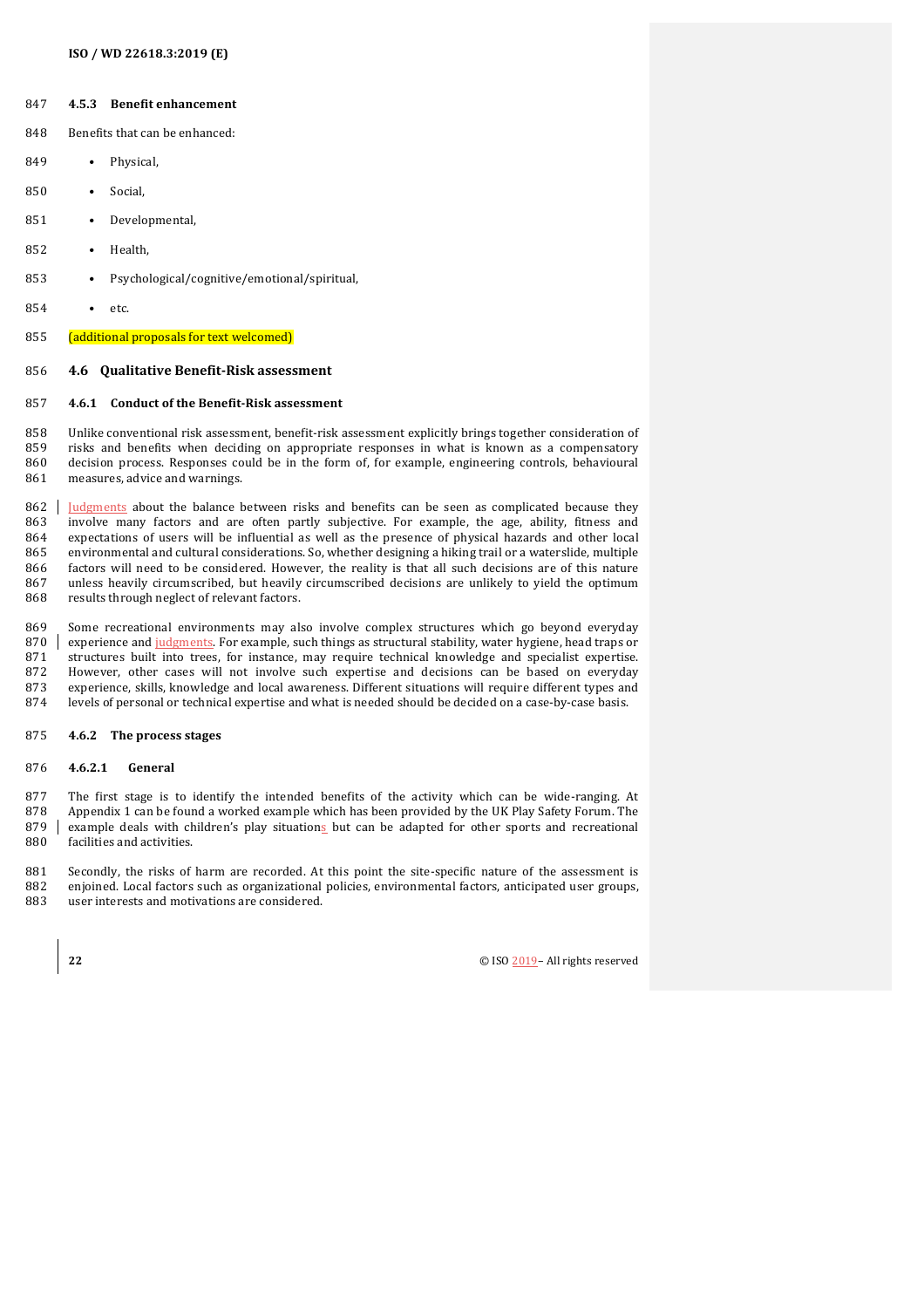884 These two inputs are then brought together in a decision process. This can be aided by recourse to a set on the second to the product of the published research, historical evidence, and precedents from other agencies w published research, historical evidence, and precedents from other agencies with similar situations and 886 objectives.

887 In some jurisdictions it would be expected that a record would be kept of the decision process.

### 888 **4.6.2.2 Features of the benefit-risk assessment process**

889 Benefit-risk assessment as currently practiced differs significantly from sport and recreational product 890 risk assessment. Historically the latter tends to follow a quasi-scientific approach to hazard 891 identification and risk assessment which is reductionist in nature. In contrast, benefit-risk assessment 892 as it has evolved is much closer to an holistic process. It does not attempt to break the process down 893 into stages as is done in product risk assessment and, for example, give numerical ratings to risks and 894 benefits and compare the two. It relies instead on the decision-making ability of those with extensive 895 experience of the locality and / or activity, and it uses a narrative style to record the findings and 896 decision process.

897 This is not to say that users of the benefit-risk paradigm must not use numerical rating schemes. That is 898 a choice and it is recognized that such devices are widely used in industry and beyond. However, 899 current opinion is that numeric rating schemes are in reality not more objective than holistic decision 900 processes, nor more reliable, and users should be aware of this (see ISO  $31010$ ).

#### 901 **4.7 Risk Assessment**

#### 902 **4.7.1 General**

903 Risk is a combination of primary elements: a loss or harm, and the probability or likelihood of that 904 harm. When considering risk to people, particularly children, the elderly or those with disabilities, who 905 are a known vulnerable part of the population, risk is broken down into a combination of the severity of 906 injury and the likelihood of that injury occurring.



907

908 **Figure 5** - Contribution of risk assessment to the risk management process [ISO 31010:2009, Fig. 1]

909 When considering the Severity of Harm, two aspects need to be determined:

- 910 The range of harm that could result, and
- $911 -$ The most probable degree of harm likely in the circumstances
- 912

 $\odot$  ISO <u>2019</u> – All rights reserved **23**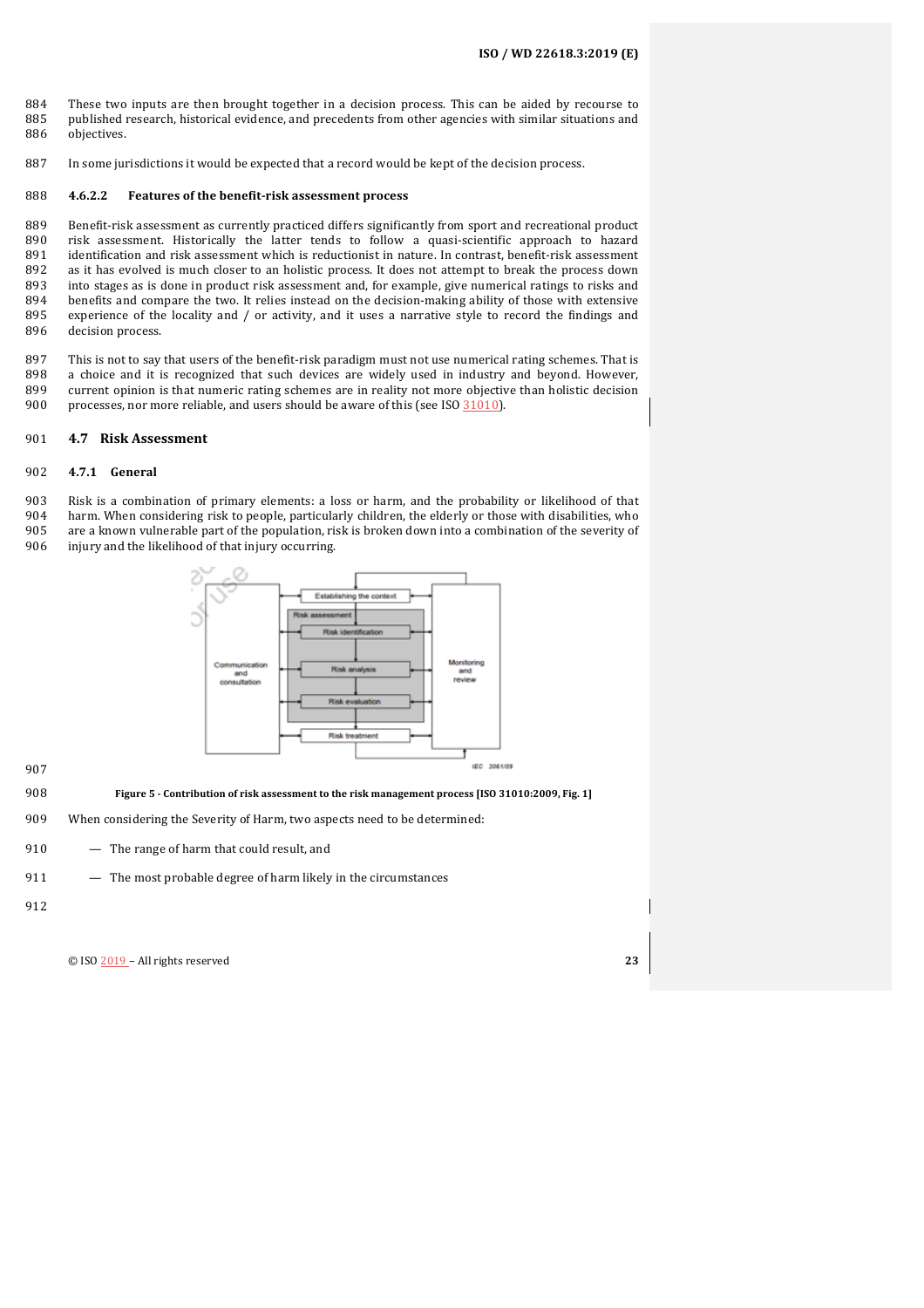#### **ISO / WD 22618.3:2019 (E)**

- 913 When considering the Likelihood of Harm, this parameter is broken down into at least three related
- 914 parameters:
- $915$  Exposure to the hazard in terms of frequency and duration
- 916 Likelihood of the exposure resulting in harm, the Likelihood of the Hazardous Event, and
- 917 The Possibility to Avoid or Limit Harm.
- 918 The relationship between these parameters is shown in **Error! Reference source not found.**
- 919



- 925 b) semi-quantitative; and
- 926 c) quantitative.

927 The primary difference between the three classifications is the use of numeric data and mathematical 928 analysis techniques to combine parameters affecting risk as opposed to using judgment based on 929 experience. The fundamentals of the techniques remain the same regardless of which type of analysis is chosen. chosen.

931 The above list hierarchy starts with the methods that anyone can use and moves to the highest level of 932 techniques that can require special technical skills to apply correctly.

933 Where a decision can be made regarding risk control based on a simple assessment method, this 934 decision should be taken without further analysis; otherwise, more-complex assessment methods might 935 be required to effectively assess the risk.

- 936 [SOURCE: CSA Z1002-12 A.2]
- 937

**24**  $\odot$  ISO  $\frac{2019}{-}$  All rights reserved

Doug Nix 2019-12-27 16:13 Deleted: Figure 6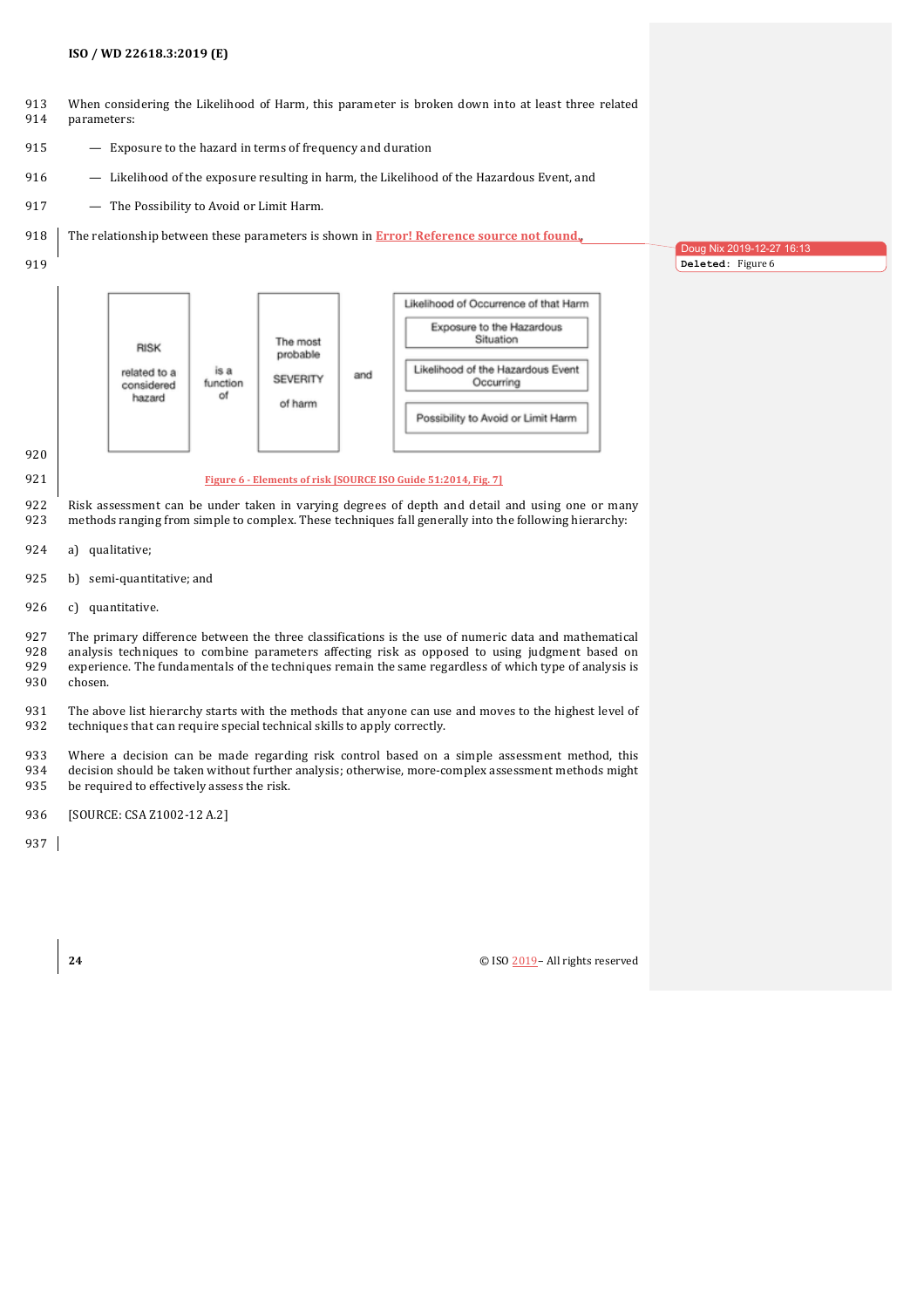| 939        | 4.7.2 Intended use(s) and foreseeable misuse(s)                                                                                                                                                     |                           |         |
|------------|-----------------------------------------------------------------------------------------------------------------------------------------------------------------------------------------------------|---------------------------|---------|
| 940        |                                                                                                                                                                                                     | Doug Nix 2019-10-31 16:54 |         |
| 941        | 4.7.3 Hazard identification and analysis                                                                                                                                                            | Deleted: .                | $($ [7] |
| 942        | [SOURCE: CSA Z1002-12, with modifications]                                                                                                                                                          |                           |         |
| 943        | 4.7.3.1<br>General                                                                                                                                                                                  |                           |         |
| 944        | The responsible party should identify and analyze hazards and hazardous situations.                                                                                                                 |                           |         |
| 945        | 4.7.3.2<br><b>Hazard identification</b>                                                                                                                                                             |                           |         |
| 946<br>947 | Harm to persons is created by exposure to hazards. Hazards may include the conventional concepts,<br>and may also include prevention of participation in activities that bring benefit to the user. |                           |         |
| 948        | Hazard identification shall take into account:                                                                                                                                                      |                           |         |
| 949<br>950 | a) reasonably foreseeable hazards, hazardous situations, and hazardous events, and the potential<br>harm to users of the facility, or environment;                                                  |                           |         |
| 951<br>952 | b) the different materials, parts, mechanisms, and activities provided by the structures, components or<br>apparatus;                                                                               |                           |         |
| 953        | c) the environment in which the activities are intended to be used;                                                                                                                                 |                           |         |
| 954        | d) fore seeable misuse of the structures, components or apparatus;                                                                                                                                  |                           |         |
| 955<br>956 | cognitive demands and psychosocial aspects that could contribute to the presence of hazards or<br>e)<br>hazardous situations (see CSA Z1002-12 Annex B); and                                        |                           |         |
| 957        | f) all relevant phases of the lifecycle of the product, environment or space (see box).                                                                                                             |                           |         |
| 958        | Note: Monitoring of facility and space and over time can contribute to hazard identification.                                                                                                       |                           |         |
| 959        | 4.7.3.2.1 Identification of hazard sources                                                                                                                                                          |                           |         |
| 960<br>961 | Sources of hazards and hazardous situations shall be identified. Sources can include, but are not limited<br>to, the following:                                                                     |                           |         |
| 962        | a) objects (e.g., equipment, materials, etc.);                                                                                                                                                      |                           |         |
| 963        | b) chemicals;                                                                                                                                                                                       |                           |         |
| 964        | c) biological agents;                                                                                                                                                                               |                           |         |
| 965        | d) physical agents (e.g., sources of energy, high or low temperatures, etc.);                                                                                                                       |                           |         |
| 966        | e) animals;                                                                                                                                                                                         |                           |         |
| 967        | people and play, recreation or sport environment users; and<br>f)                                                                                                                                   |                           |         |
| 968        | physical or cognitive interaction of the user with the product or space.<br>g)                                                                                                                      |                           |         |
| 969        | Note: See CSA Z1002-12 Annex B for more information on hazard sources.                                                                                                                              |                           |         |
|            | © ISO 2019 - All rights reserved<br>25                                                                                                                                                              |                           |         |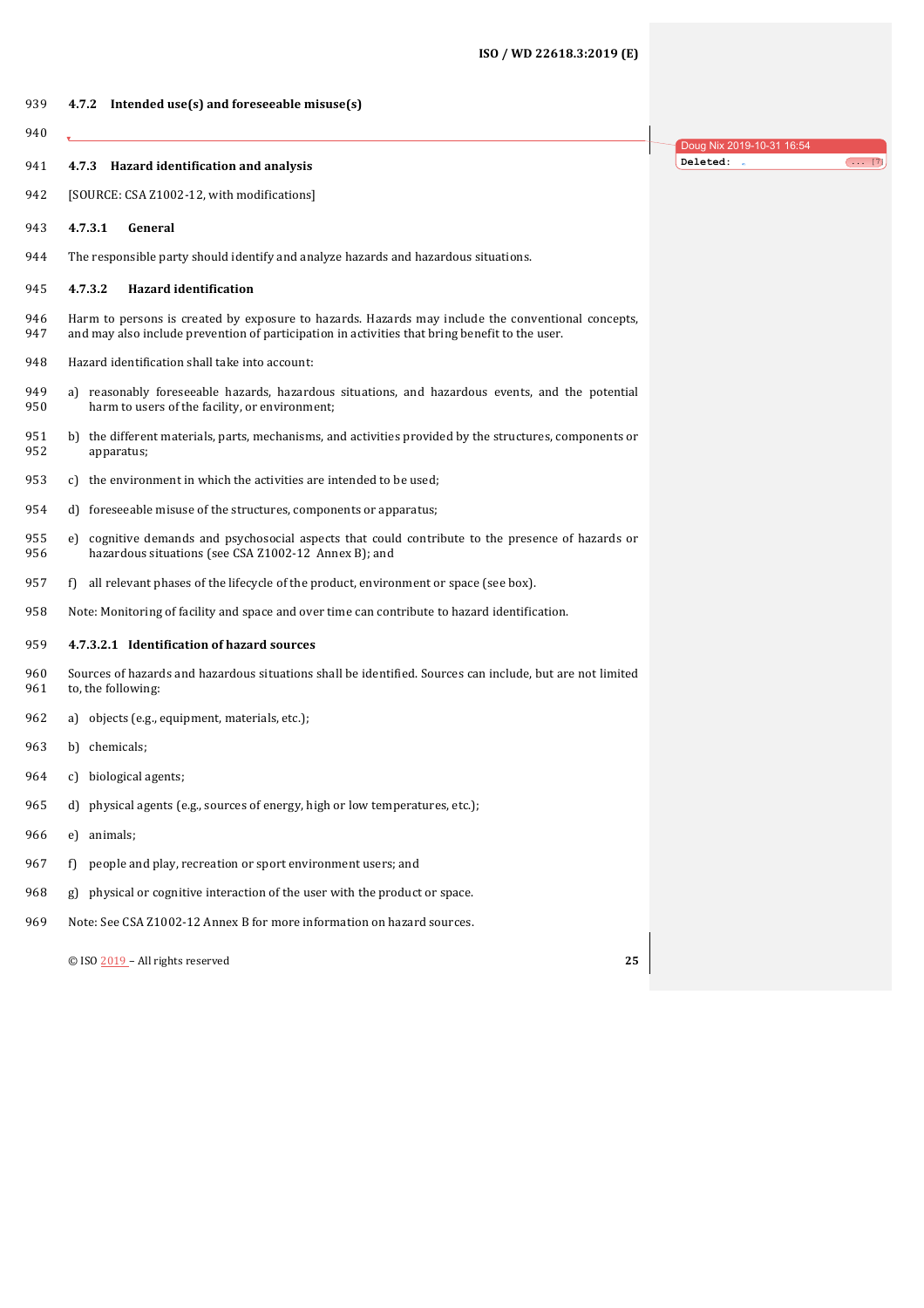#### 972 4.7.3.2.1.1 Analysis of hazard sources

- 973 Each source should be analyzed, based on available data, to determine how it can potentially harm a 974 user of or bystander in the environment.
- 975 The analysis should include the:
- 976 a) characteristics of the source;
- 977 b) conditions under which the source can cause harm, including the
- 978 i) amount (i.e., concentration, intensity, or force) of the source that can cause harm through a particular means: particular means;
- 980 ii) means by which the source can cause harm (e.g., inhalation, ingestion, absorption, injection, 981 or transference of energy); and
- 982 iii) frequency and/or duration of exposure of a user to the source at the amount and through a 983 particular means at which the source can cause harm;
- 984 c) interaction of the user with the source; and
- 985 d) the potential severity of harm presented by the hazard.
- 986 NOTE Frequency and severity are used as inputs to the analysis of hazard sources to help determine 987 whether and how the source has the potential to cause harm.

#### 988 4.7.3.2.1.2 Analysis of multiple sources

- 989 When multiple sources have been identified, the analysis shall include the effect of any overlap, 990 interaction, or accumulation of the sources. When two or more risks in a single scenario are not 991 connected to a single user scenario, they are assessed as separate risks.
- 992 Analysis of hazard sources should be based on
- 993 a) scientific data (e.g., material safety data sheets, engineering data sheets, and physical demands tables); tables);
- 995 b) systematic team approaches;
- 996 c) inductive reasoning techniques;
- 997 d) incident histories;
- 998 e) taking of measurements (e.g., air samples and noise, force, and distance measurements);
- 999 f) reviewing playing space organization;
- 1000 g) observation of users in similar circumstances; and
- .001 h) consultation with users, caregivers, and other stakeholders.

# 1002 **4.7.3.2.2 Activity identification**

003 User activities associated with sources of hazards should be identified. The identification of activities  $004$  should include:

**26** © ISO <u>2019</u> - All rights reserved

Doug Nix 2019-10-31 16: Deleted: equipment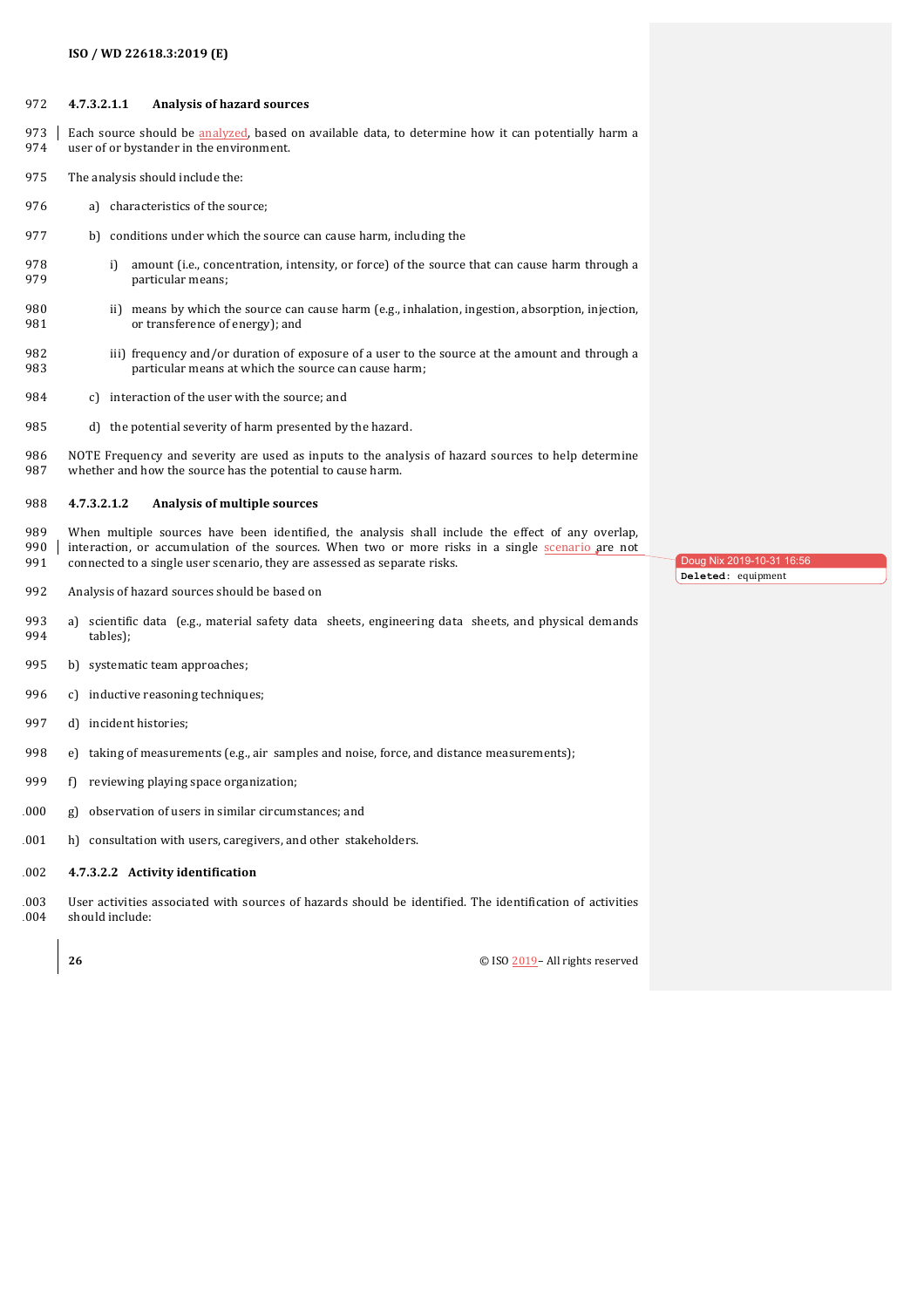- 006 a) user interaction with structures, components and surfacing and other components in the facility. 007 environment and space:
- .008 b) the environment; and
- .009 c) cognitive demands.
- 1010 **4.7.3.2.3 Hazard elimination**
- 011 Only after hazards have been identified can steps be taken to eliminate them or reduce risks. For the .012 purpose of risk assessment, it is assumed that, when present, a hazard, or a combination of hazards, will 013 lead to harm if measures are not taken to eliminate hazards or implement protective measures.
- .014 When a hazard cannot be immediately eliminated, interim controls shall be implemented until the risk .015 assessment is complete and permanent controls can be implemented. This would apply to existing .016 facilities or environments installed prior to the publishing of this Standard.

#### 1017 **4.7.4 Risk analysis**

- 1018 **4.7.4.1 General**
- 019 Risk analysis includes the estimation of the severity of harm and the likelihood of occurrence of harm in 1020 accordance with 4.7.4.2 and 4.7.4.3.

#### 1021 **4.7.4.2 Severity of harm**



1022 The risk analysis process shall include a scale to determine the severity of harm.  $\pi r e^t$  scale chosen .023 should produce results that will best serve the risk reduction process.

024 The severity of harm resulting from a hazardous event or combination of hazardous events can be 025 determined by estimating the potential degree of injuries, illness, or damage to the physical or mental .026 health of the users.

#### 1027 **4.7.4.3 Likelihood of occurrence of potential severity of harm**

#### 1028 **4.7.4.3.1 General**

- .029 The likelihood of occurrence of potential severity of harm is a function of
- $1030$  a) exposure of persons to the hazard(s) or hazardous situation(s), including any overlap, interaction, .031 or accumulation from multiple sources (see 4.3.4.3.2);
- $1032$  b) the occurrence of the hazardous event (see 4.3.4.3.3); and
- $1033$  c) the possibility of avoiding or limiting the harm (see 4.3.4.3.4).

#### 1034 **4.7.4.3.2 Exposure**

.035 When determining the overall exposure of users to a hazard or hazardous situation, the following shall 1036 be considered:

- 1037 a) need for exposure;
- .038 b) nature of exposure
- .039 c) time spent exposed;
- .040 d) number of persons exposed; and
- .041 e) frequency of exposure.

© ISO <u>2019</u> – All rights reserved **27**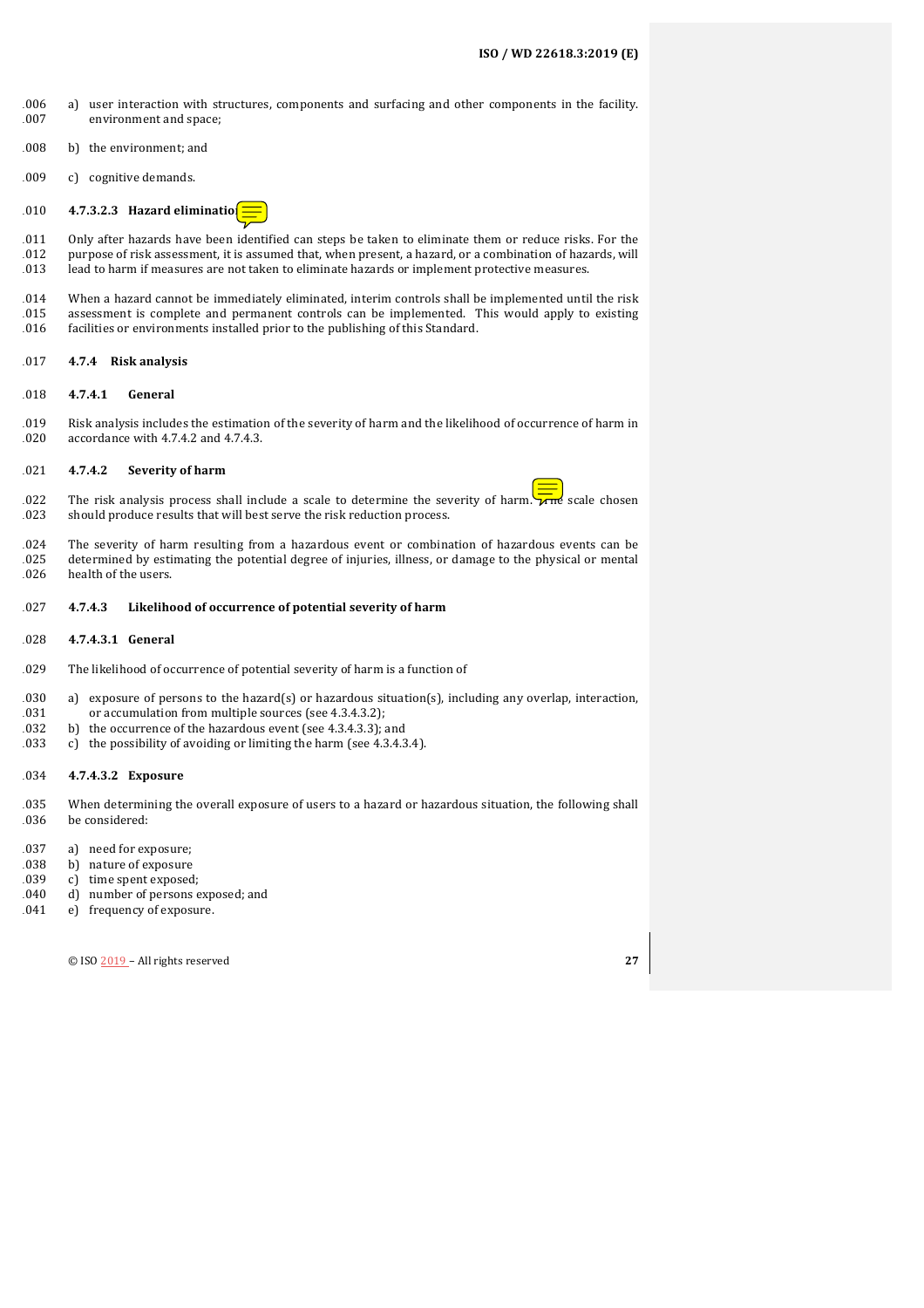#### 1042 **4.7.4.3.3 Probability of occurrence of the hazardous event**

043 When estimating the probability of the occurrence of a hazardous event, the following factors shall be 1044 considered:

#### .045 a) reliability and other statistical data;

- 046 b) accident history;
- $1047$  c) history of damage to health; and
- 048 d) reasonably foreseeable use of the facility, environment, component or the space by the users.

#### 1049 **4.7.4.3.4 Possibility of avoiding or limiting the harm**

- .050 When estimating the possibility of avoiding or limiting harm, the following factors shall be considered:
- 1051 a) how quickly the hazardous situation could lead to harm (e.g., suddenly, quickly, or slowly);
- 1052 b) the physical ability of the user to avoid or limit harm (e.g., physical condition, physical attributes, .053 reflexes, and agility); and
- .054 Note: The intent of this Item is to identify situations where the physical demands of the task might .055 exceed the user's physical abilities, which could result in harm. This should be used to help identify .056 effective controls to protect the user.
- 057 c) the cognitive ability of the user to detect and understand the sequence of events that could lead to a 1058 hazardous situation or harm.
- 1059 Note: See Annex A of CSA Z1002-12 for additional guidance on risk analysis.

#### 1060 **4.8 Risk Evaluation**

#### 1061 **4.8.1 General**

- .062 The purpose of risk evaluation is to make decisions about
- 063 a) whether an activity should be provided in a public, unsupervised setting, taking into consideration .064 the type of facility and the presence of supervision;
- .065 b) which risks need to be controlled;
- $1066$  c) the priority with which the risks will be addressed; and
- .067 d) future actions.

#### 1068 **4.8.2 Comparison to risk criteria**

 $1069$  The risk criteria shall follow local legislation and regulations. Where no risk criteria is set by legislation 070 or regulation, the risk criteria may be set by the responsible person, sports federation or by national or .071 regional bodies based on risk appetite.

- .072 The level of risk shall be compared to the risk criteria to make risk control decisions.
- 073 If the result of the risk evaluation shows that the risk level complies with the existing risk criteria, then
- $1074$  no justification based on the benefits of the activity is required. However, where the risk criteria are 075 exceeded, comparison of the risk with the benefits can be used to justify the activity.

Doug Nix 2019-10-31 17:07 **Comment** [3]: Unresolved in the Tokyo meeting.

**28**  $\odot$  ISO  $\frac{2019}{-}$  All rights reserved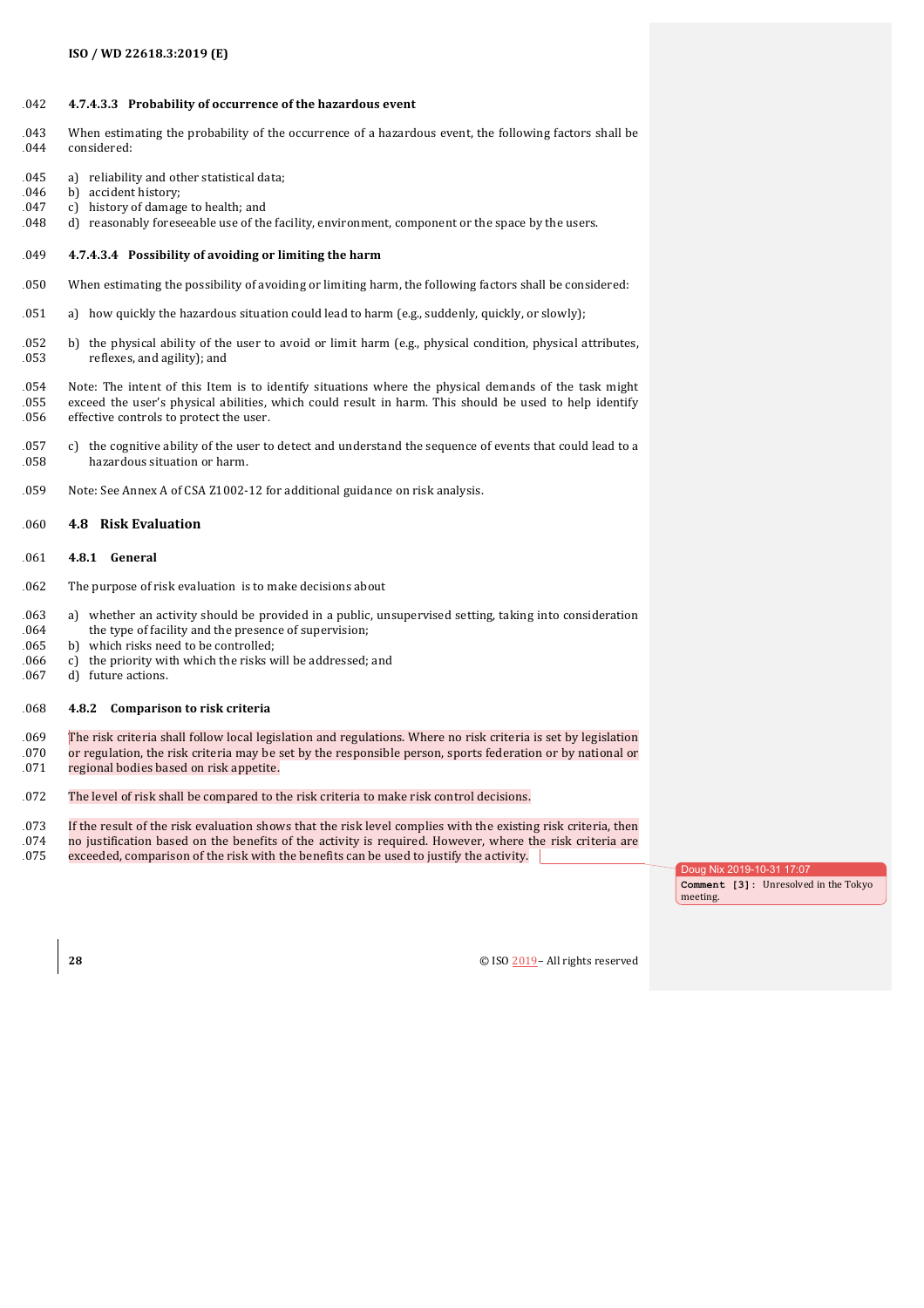#### 1076 **4.9 Likelihood analysis**

#### 1077 **4.9.1 Likelihood of occurrence of potential severity of harm**

#### 1078 **4.9.1.1 General**

- 1079 The likelihood of occurrence of potential severity of harm is a function of
- 080 a) exposure of users and bystanders to the hazard(s) or hazardous situation(s), including any overlap,
- 1081 interaction, or accumulation from multiple sources (see Clause 6.1.2);
- 1082 b) the occurrence of the hazardous event (see Clause 6.1.3); and
- 1083 c) the possibility of avoiding or limiting the harm (see Clause 6.1.4).

#### 1084 **4.9.1.2 Determining exposure**

 $1085$  When determining the overall exposure of users to a hazard or hazardous situation, the following .086 should be considered:

- 1087 a) need for exposure;
- .088 b) nature of exposure;
- .089 c) time spent exposed;
- .090 d) number of persons exposed; and
- 1091 e) frequency of exposure.

#### 1092 **4.9.1.3 Estimating the likelihood of occurrence of the hazardous event**

- .093 When estimating the likelihood of the occurrence of a hazardous event, the following factors should be 1094 considered:
- .095 a) reliability and other statistical data;
- .096 b) accident history; and
- 1097 c) history of damage to health.

#### 1098 **4.9.1.4 Estimating the possibility of avoiding or limiting harm**

1099 When estimating the possibility of avoiding or limiting harm, the following factors should be considered: considered:

- 101 a) how quickly the hazardous situation could lead to harm (e.g., suddenly, quickly, or slowly);
- 102 b) the physical ability of the user to avoid or limit harm (e.g., physical condition, physical attributes, .103 reflexes, and agility); and

104 Note: The intent of this item is to identify situations where the physical demands of the activity might 105 exceed the user's physical, or cognitive abilities, which could result in harm. This should be used to help .106 identify effective controls to protect the user.

107 c) cognitive ability of the user to detect and understand the sequence of events that could lead to a 108 hazardous situation or harm and the consequences that could result from the action. This will .109 include an assessment of the user to judge the level of challenge being presented and applying their .110 ability to avoid the hazard.

© ISO 2019 – All rights reserved **29**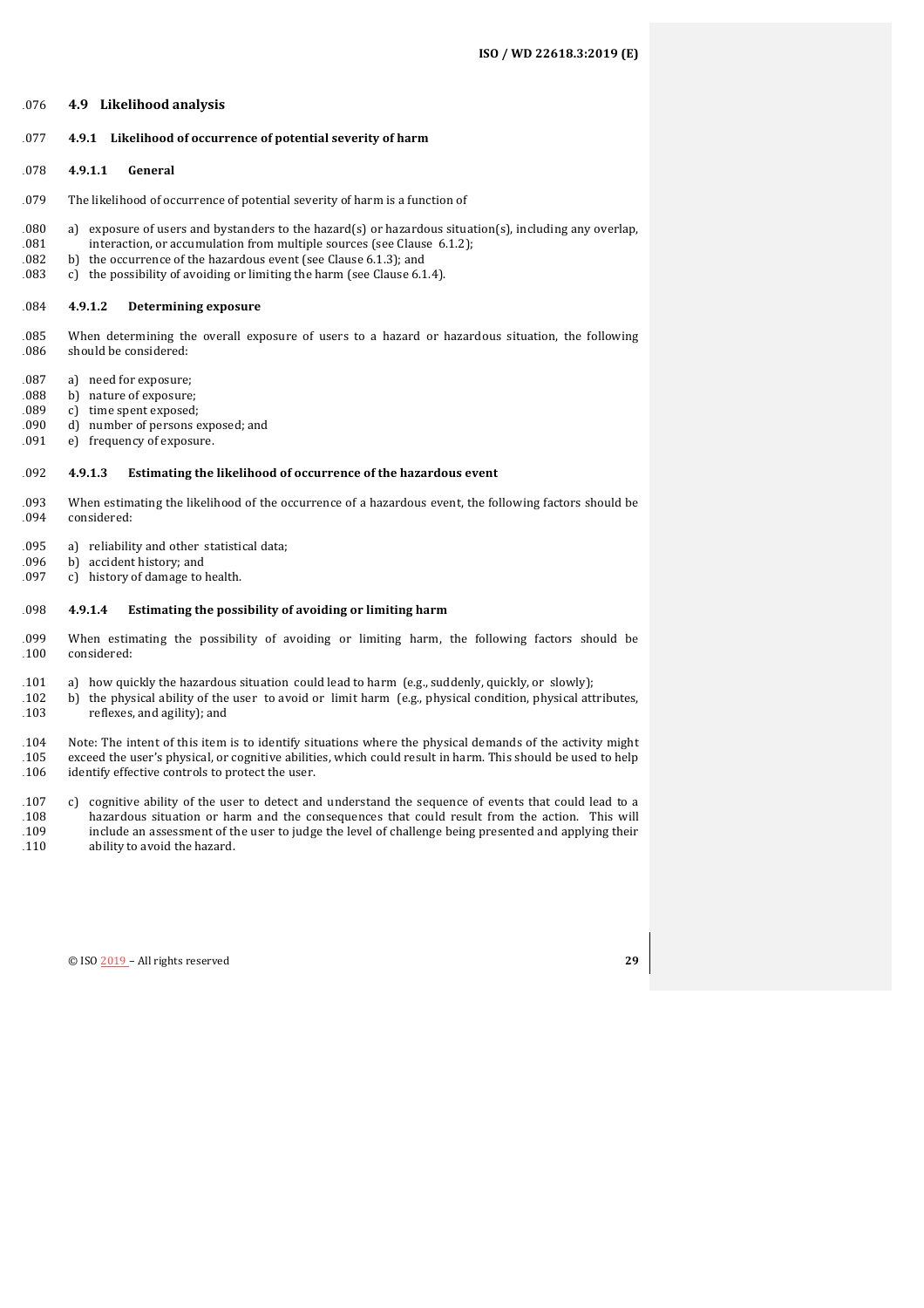#### **ISO / WD 22618.3:2019 (E)**

#### 1111 **4.9.1.5 Level of risk**

- .112 The estimation of likelihood and severity of harm shall be combined to determine the level of risk of a
- 113 hazard or hazardous situation. The level of risk shall be expressed in suitable terms for the type of risk .114 and in a form that aids risk evaluation.

#### 1115 **5 Determining the benefit/risk balance**

- .116 After the assessment of benefits and risks, a comparison shall be made.
- .117 Where the risk meets the risk criteria, then the benefits need not justify the risks.
- .118 Where the risk is greater than the risk criteria would normally allow, then the benefits shall outweigh 119 the added risk $\frac{1}{2}$
- .120 If the balance is found to exist, this can be reported in a narrative fashion.

#### 121 **6 Benefit enchancement and risk control**

#### 1122 **6.1 General**

123 Following the evaluation of the benefits and the analysis of the risks, the balance between the benefits 124 and the risks should be considered, see Figure X (flowchart). If the balance is unsuitable, the risks may 125 be controlled or the benefits may be enhanced to achieve a suitable balance. be controlled or the benefits may be enhanced to achieve a suitable balance.

126 Note: For example, if an activity has graduated levels of risk based in part on some aspect of activity, then 127 the user can pick a level of risk that is appropriate for their particular skill level. If the risk is not increased, 128 users might eventually lose interest in the activity.

#### 129 **6.2 Benefit enhancement**

- 130 Benefit enhancement is the process of improving the health and welfare of the group served by the .131 service. The benefits can be enhanced in many ways, for example:
- $1132 -$  increase the challenge in the activity
- .133 increase the skill level required of the activity
- $1134 -$  increase the social benefits of the activity
- $1135 1135$  increase the exposure to nature and the elements

#### 1136 **6.3 Risk control**

137 Risk control is the process of increasing or decreasing the level of risk to achieve a suitable balance. 138 Decreasing the risk may be the easiest approach to correcting the balance, however, in some 139 circumstances, increasing the risk may also increase the benefits of the activity, thereby achieving a .140 suitable balance.

- .141 Risk control measures can include:
- $142 -$  Increasing the surveillance of the activity

**30**  $\odot$  ISO  $\frac{2019}{-}$  All rights reserved

Nix 2019-10-31 1143 **Deleted: Risk control**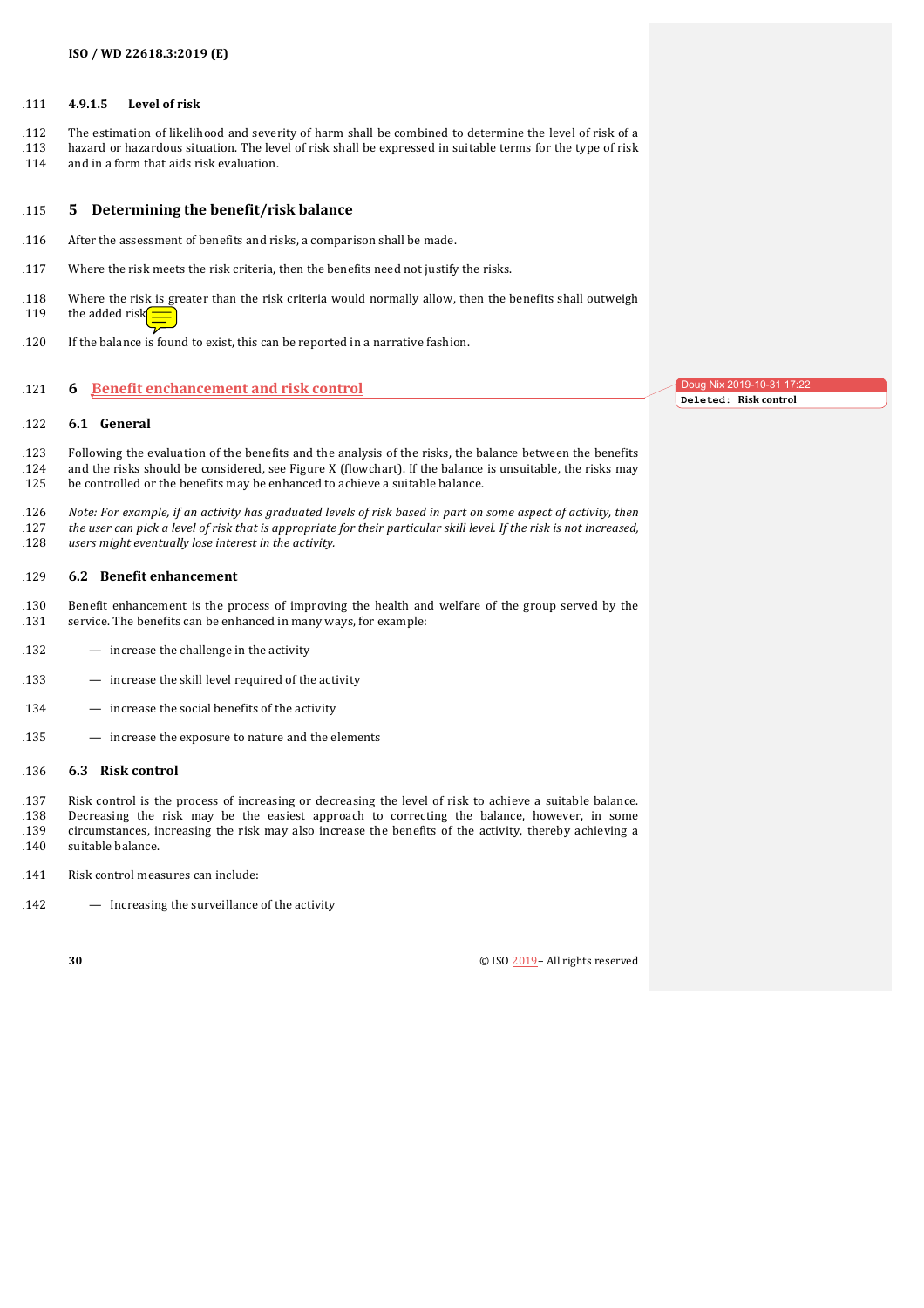#### $144 -$  Adding engineering controls

### 1145 **7 Documentation**

#### 1146 **7.1 General**

- .147 All of the analytical processes shall be documented at a general level.
- .148 The particulars and the qualifications of the assessor(s) shall be recorded in the documentation.

#### 1149 **7.2 Benefit assessments**

.150 The benefit assessment shall be documented. If an established method is used, the provenance of the 151 method shall be documented. If no established method is used, then the approach and rationale used in 152 the analysis shall be documented. the analysis shall be documented.

#### 1153 **7.3 Risk assessments**

154 The risk assessment shall be documented. Scoring methods used in the risk assessment shall have the 155 provenance of the scales documented. provenance of the scales documented.

#### 1156 **7.4 Benefit/Risk Balance**

157 The method used to determine the benefit/risk balance shall be documented including the approach .158 and rationale used in the analysis.

#### 1159 **8 Training and competency**

### 1160 **8.1 General**

- .161 A competent person or a competent body shall provide evidence of the claimed competency.
- 1162 Competent organizations shall provide training based on recognized methods. Trainers shall have .163 documented expertise in benefit/risk assessment and in training methods and techniques.

#### 1164 **8.2 Content**

- .165 The training program shall be comprehensive, covering all aspects of this standard.
- $166$  The training program shall provide documentation of the learning objectives and the limits of the .167 training program.
- .168 Continuing education is expected for competent persons.

#### 1169 **8.3 Required competency**

- .170 Dunning-Krueger "You don't know what you don't know!"
- .171 Competency is defined as a combination of knowledge and experience. Competent persons shall have a 172 minimum level of experience following the initial training before they begin to practice unsupervised.

© ISO 2019 – All rights reserved **31**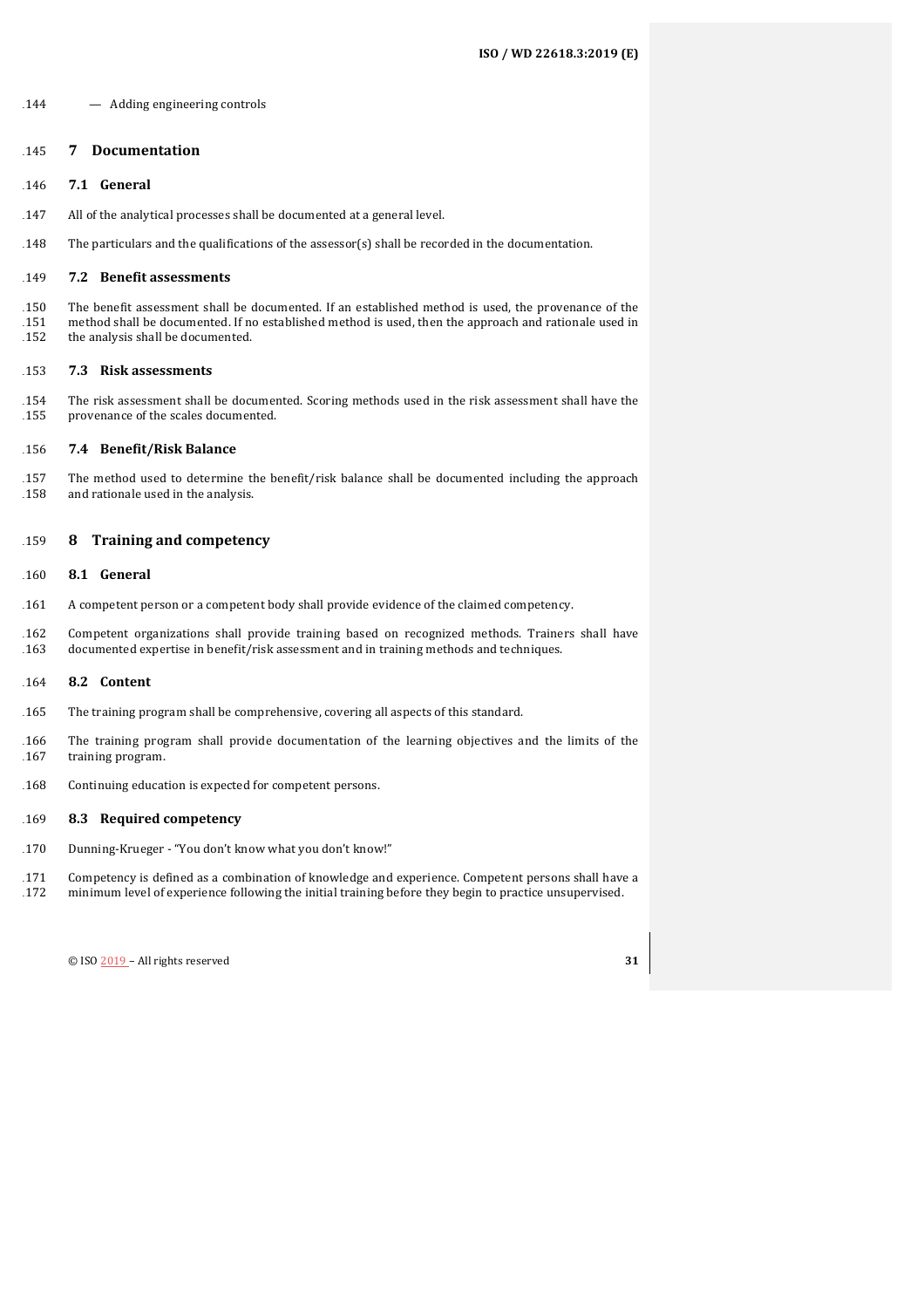### 1173 **9 Performance evaluation**

#### 1174 **9.1 General**

.175 The effectiveness of the benefit/risk assessment shall be evaluated. The evaluation of the benefits, risks, .176 enhancements and controls shall include:

.177 a) the verification, e.g., does the assessment cover the correct service,

- .178 b) validation, e.g., have all aspects of the service been included in the assessment, and
- 179 c) acknowledgement of the results of the assessment, e.g., the assessors should affirm the results for 180 the assessment.
- 181 The verification shall ensure that the benefit/risk assessment reflects the actual configuration of the 182 service, including the equipment, and site specific aspects. service, including the equipment, and site specific aspects.

#### 1183 **9.2 Periodic Evaluation**

# 1184 **9.2.1 General**

185 The accuracy and comprehensiveness of the benefit/risk assessment for the service shall be reviewed .186 and evaluated periodically. The frequency of the evaluation shall be determined by the responsible

1187 person(s).

**32** © ISO <u>2019</u> - All rights reserved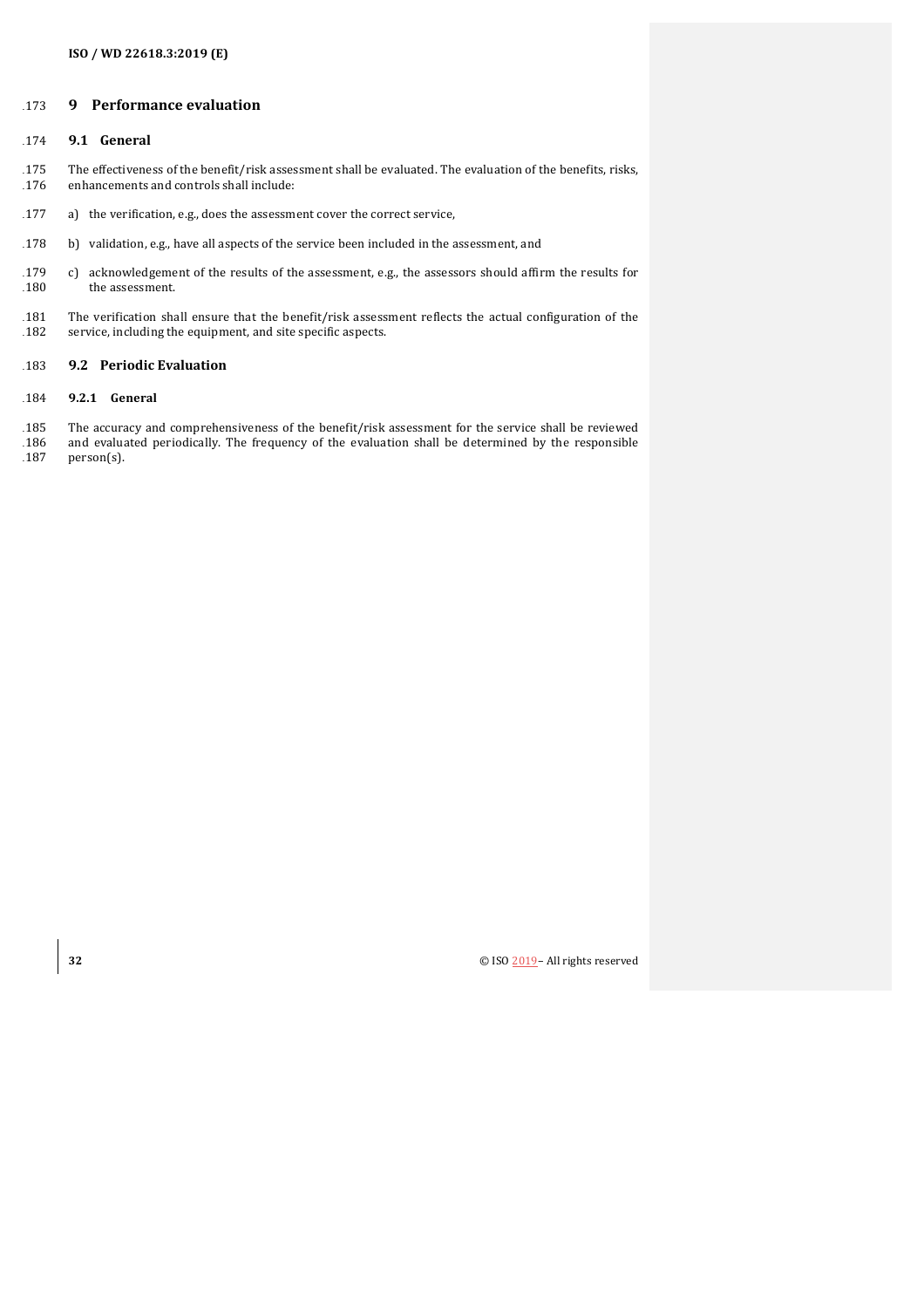| .188 | Annex A                                          |
|------|--------------------------------------------------|
| -189 | (informative)                                    |
| -190 |                                                  |
| -191 | <b>Play Safety Forum Risk-Benefit Assessment</b> |

192 (Text to be taken from the RBA needs to be discussed and agreed upon before insertion in this annex.)

© ISO 2019 – All rights reserved **33**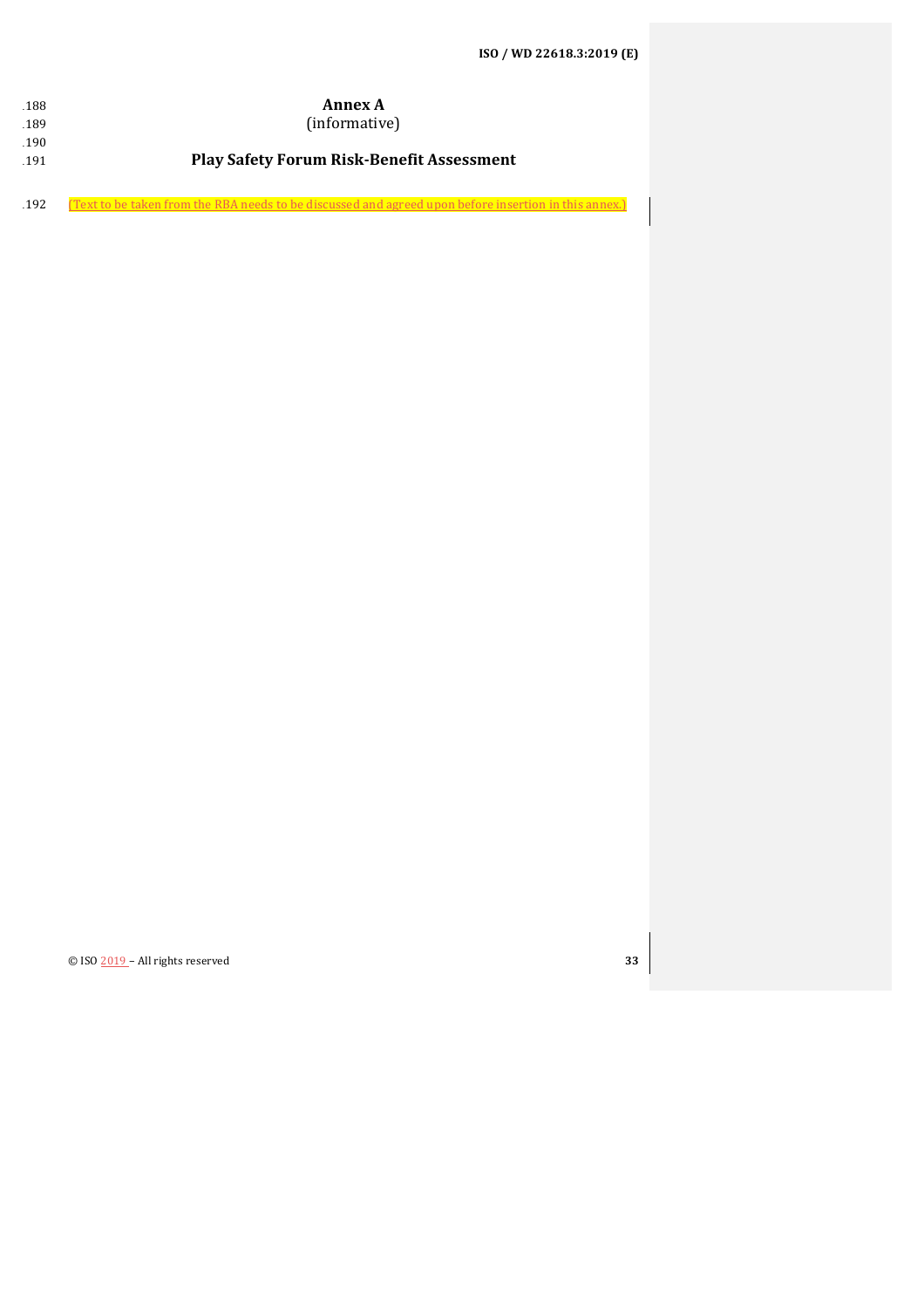| -193 | Annex B                   |
|------|---------------------------|
| -194 | (informative)             |
| -195 |                           |
| -196 | <b>Risk Scoring Tools</b> |

#### 1197 **B.1 Risk Scoring Tools**

.198 [SOURCE: CSA Z1002-12, Annex A with modifications]

#### 1199 **B.1.1 General**

.200 The primary objective of the users of a risk-scoring tool is to rank the different hazardous situations in .201 accordance with the risk of injury to a user in order to assess risks, evaluate the results, and prioritize .202 interventions. Risk assessment is a process that is most effective when undertaken by a 1203 multidisciplinary team but does not preclude an individual from completing an assessment. The<br>1204 ultimate purpose of the risk assessment is the selection and implementation of appropriate preventive ultimate purpose of the risk assessment is the selection and implementation of appropriate preventive .205 and protective measures.

- 1206 **B.1.2 Key features**
- 1207 **B.1.2.1 Forms**
- .208 Risk scoring tools can have different forms, e.g.,
- .209 a) two-dimensional matrices;
- .210 b) matrices greater than two-dimensional;
- .211 c) risk graphs;
- .212 d) numerical operation methods;
- .213 e) graphical methods; and
- .214 f) hybrid methods using several approaches.
- 1215 **B.1.2.2 Risk Parameters**
- .216 Some of the parameters used in risk scoring tools are
- .217 a) severity of harm;
- .218 b) likelihood of occurrence of harm;
- .219 c) frequency and/or duration of exposure;
- .220 d) probability of occurrence of a hazardous event; and
- .221 e) technical and human possibilities to avoid or limit the harm.
- 1222

**34** © ISO <u>2019</u> - All rights reserved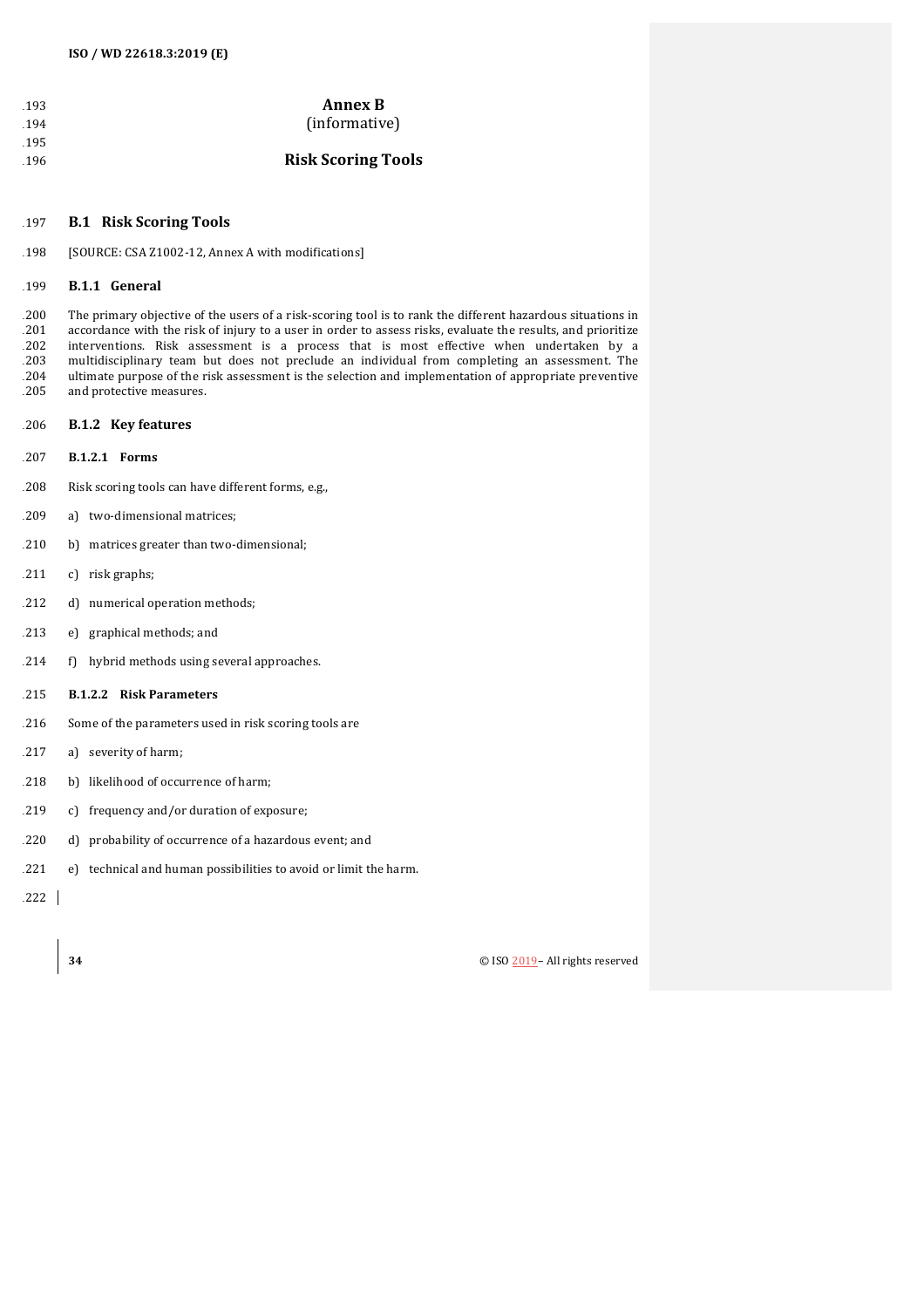#### 1223 **B.1.2.3** Risk assessment tools

- .224 Risk assessment tools vary based on
- .225 a) the descriptions and definitions of each parameter;
- $1226$  b) the number of parameters;
- $1227$  c) the granularity of the scales of the parameters;
- .228 d) the methods used to calculate and describe the risk; and
- 1229 e) the methods used to classify or evaluate the final result.
- .230 This variation is a reflection of the different needs of users of these tools (i.e., tools can be modified and 1231 custom-made).

#### .232 **B.1.2.4** Selection or design of a risk assessment tool

- .233 Considerations when choosing or designing a risk assessment tool should include the following:
- 1234 a) the number of parameters (two or four parameters depending on the amount of detail required);
- 1235 b) the relative weight or contribution of each parameter should be carefully defined prior to the use of .236 the tool in order to avoid a condition where one parameter overly influences the risk level;
- 1237 c) the care that has been taken with regard to defining and documenting each parameter (e.g., differentiating between the likelihood of harm and the probability of the hazardous event) differentiating between the likelihood of harm and the probability of the hazardous event)
- 1239 d) the care that has been taken with regard to defining and documenting the scales for each .240 parameter. If one word is used to define a level within a parameter scale, additional information .241 should be provided to help users choose an appropriate threshold;
- 1242 e) the use of at least three levels for the severity parameter. Tools with two levels for this parameter 1243 tend to make it more difficult to properly recognize some intermediate situations, producing odd 1244 risk estimation results in some circumstances (the majority of risk assessment tools use between<br>
245 three and five levels); three and five levels);
- 1246 f) the use of at least three levels for the likelihood of harm parameter in or der to be consistent with .247 the majority of risk assessment tools; Note: Chinniah, et al. [3] advises using between three and five .248 levels to be consistent with the majority of risk assessment tools.
- 249 g) the use of at least four levels of risk. Tools with fewer risk levels over estimate risk in many .250 circumstances. (These levels of risk are the output of risk analysis);
- .251 h) the avoidance of discontinuities or gaps in scales for parameters; Note: Discontinuities or gaps in .252 the scale make it difficult to define exposure that does not fit the chosen parameters. For example, if .253 parameters of once per contact with a specific element vs. once per trip to the sport or recreation .254 facility or environment are chosen, a frequency of exposure of twice per day does not fit either .255 parameter and can lead to errors. The frequency of exposure could be better defined with a .256 reference such as X per contact with the component or activity
- .257 i) the avoidance of using the same word or phrase to describe two different parameters or thresholds .258 within the same parameter scale;

© ISO 2019 – All rights reserved **35**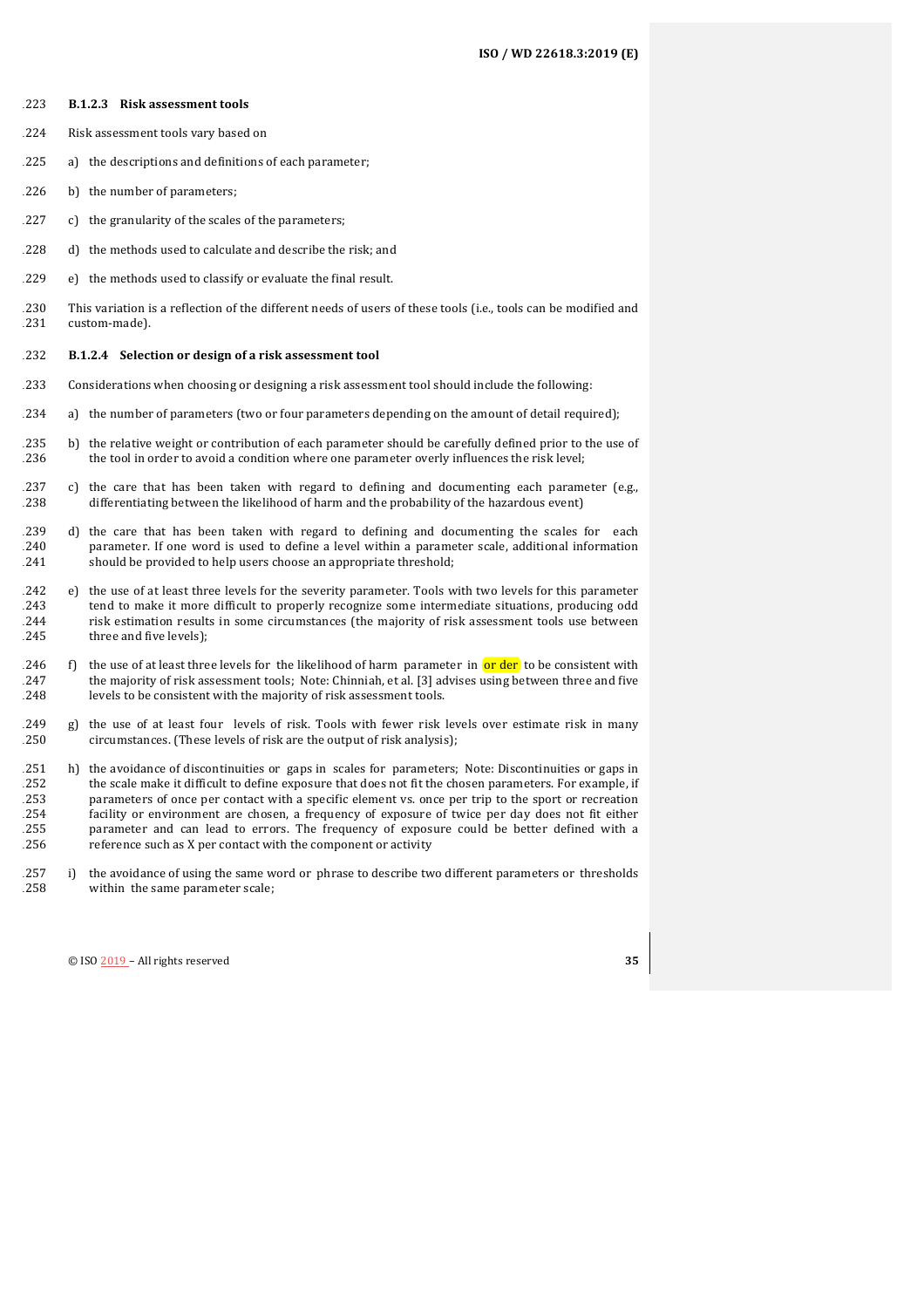- $1259$  j) the ability of the input parameters to provide an even distribution of output risk levels. This .260 implies that each level of each parameter throughout the entire range of inputs should provide .261 reasonable access to a good number of risk levels and that no output risk level predominates in the 1262 risk matrix;
- 1263 k) the avoidance of tools whose outputs are overly sensitive to a single incremental change of an input. .264 Such discontinuities affect the distribution of the results and also lead to a parameter that .265 contributes unevenly in the determination of the risk; and
- $1266$  l) the importance of choosing or designing risk assessment tools appropriate to the scope of the risk  $1267$  assessment. The scope of the risk assessment can be used to determine the parameters that are 1268 required and the scale ranges that are needed within the parameters, e.g., a tool in which multiple 1269 deaths are required in order to reach maximum risk output is undesirable.

#### 1270 **B.1.3 Severity parameter**

#### 1271 **B.1.3.1 General**

.272 A key element in the development of a risk characterization is the severity of harm, actual and potential, .273 to the user of any aspect of the sport or recreation facility or environment. Injury severity is relatively .274 easy to understand, as the assessor should have experience with injury descriptions and the associated .275 severity. The assessor should select severity parameters that use at least three degrees and understand .276 that utilizing more levels can add clarity to the results.

.277 The assessor should select a severity parameter that is widely used to allow for transparency, .278 consistency and flexibility to the risk assessment at any time within the life cycle of the structures, .279 components and surfacing and other components in the environment, e.g., AIS Scale, Health Canada or .280 RAPEX scales.

#### .281 **B.1.3.2** Abbreviated injury scale

1282 The Abbreviated Injury Scale (AIS), developed and maintained by the Association for the Advancement 1283 of Automotive Medicine, is an anatomically based 6 level scale using medical terminology to describe  $1284$  injuries and their severity. The levels are (1) minor, (2) moderate, (3) serious, (4) severe, (5) critical, .285 (6) maximum (untreatable). Many medical institutions assign an AIS code to the patient record at the .286 time of intake, assessment or admission or following the review of the medical records. The AIS scale is .287 referenced in the ISO/TR 20183.

#### 1288 **B.1.3.3 Health Canada scale**

.289 Health Canada provides a "Consumer Product Safety Program Risk Characterization Methodology" 1290 under the Health Canada Consumer Products Safety Program. This document uses a scale of five<br>
1291 severity levels: (1) Minor, (2) Moderate, (3) Severe, (4) Life-threatening or Disabling and (5) Fatal. severity levels: (1) Minor, (2) Moderate, (3) Severe, (4) Life-threatening or Disabling and (5) Fatal. 1292 Health Canada also provides the Health Canada Injury Coding Manual. This document places (3) Severe<br>1293 and (4) Life-Threatening or Debilitating under a single severity of "Significant". The Coding Manual and (4) Life-Threatening or Debilitating under a single severity of "Significant". The Coding Manual .294 provides injury descriptions that should be of assistance to the assessor in categorizing injury and 1295 severity.

#### 1296 **B.1.3.4 RAPEX Scale**

.297 The risk scoring tool described in the EU Commission Decision [5] includes a scenario based approach 1298 using a severity scale that includes four degrees of severity with variable meaning depending on the  $299$  type of injury, e.g., bruise, laceration, concussion, entrapment, etc. type of injury, e.g., bruise, laceration, concussion, entrapment, etc.

**36** © ISO 2019– All rights reserved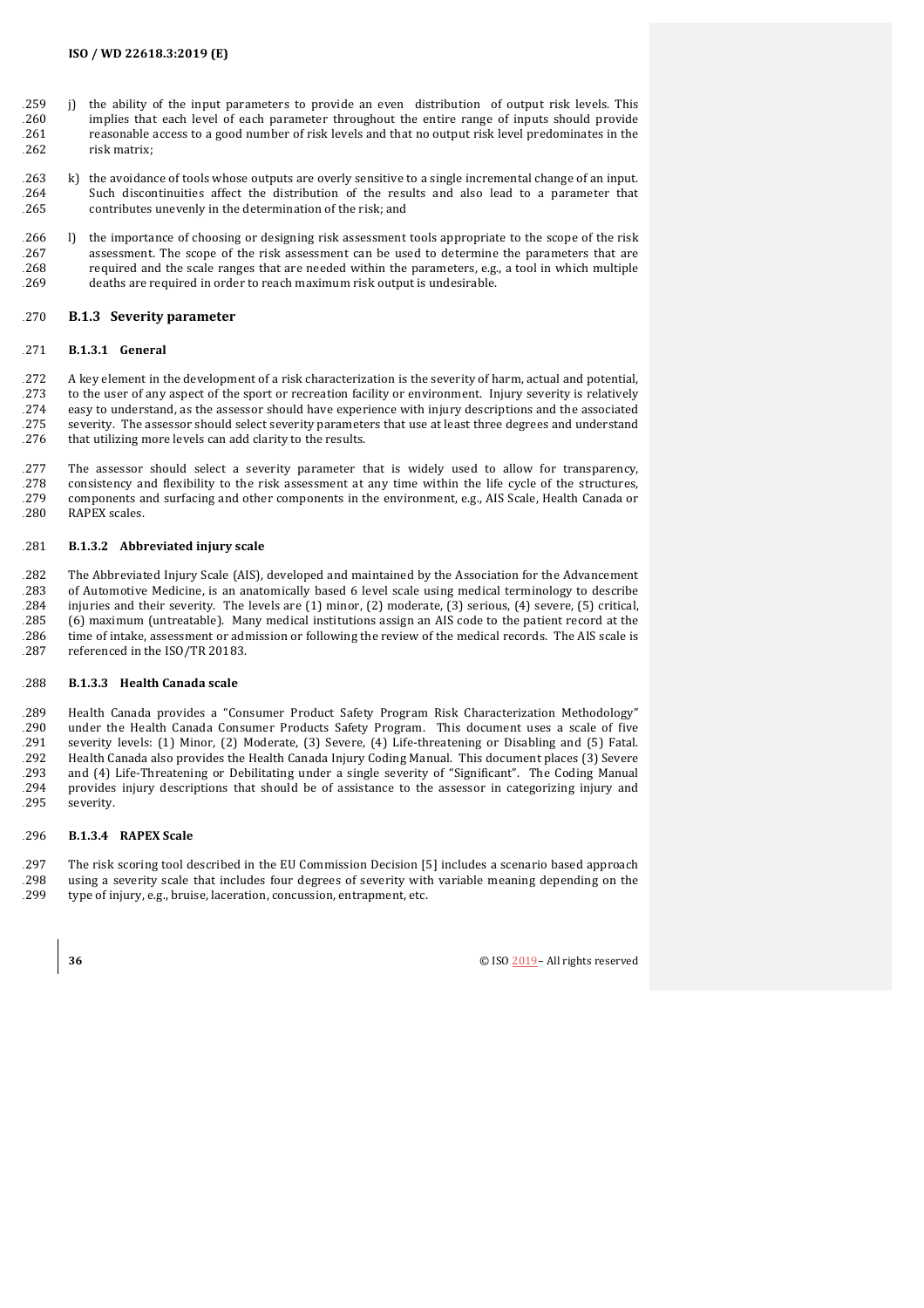#### 1300 **B.1.3.4.1 Likelihood parameter**

#### 1301 **B.1.3.4.1.1 General**

1302 Probability provides a numeric measurement of outcome and therefore becomes a part of the .303 determination of risk. It is not always possible to provide a numeric value, but the outcome is .304 expressed in words which can be assigned a numeric value.

#### 1305 **B.1.3.4.1.2 Qualitative measures**

 $1306$  Likelihood is the term we use when dealing with qualitative probability. This change in terminology is .307 used to remind us that we do not have actual numeric data to work with. For example, likelihood might .308 be described as "negligible", or "unlikely" or "certain". If these descriptions were used in a 1309 semiquantitative scale, then we might write "0 - Negligible" or "1 - Unlikely" or "5 - Certain."

.310 When using likelihood to define potential outcome it is beneficial to use at least five degrees, e.g., .311 negligible, unlikely, possible, probable, certain.

.312 Once the likelihood or probability is converted to a number the formula  $R = S \times P$ , where R is Risk, S is .313 Severity, and P is Probability, can be applied and S and P are called risk parameters. For some .314 applications this could be overly simplistic, therefore other methods of evaluating the risk may be used.

#### 1315 **B.1.3.4.2 Frequency and duration of exposure parameter**

#### 1316 **B.1.3.4.2.1 General**

.317 The Frequency and Duration parameter deals with how often a person is exposed to the hazard or the .318 duration they are exposed to the hazard or both. For the situations found in the sport and recreation, .319 the frequency of exposure is often determined by the user and a matter of choice.

.320 There will be circumstances where the user can be placed in a hazardous situation based poor choice or .321 the consequence of a failure to achieve a challenge. The assessor should consider the duration of

.322 exposure in to all aspects or levels of exposure.

#### 1323 **B.1.3.4.2.2 Duration**

.324 The duration is the length of time the user is exposed to the hazard.

#### 1325 **B.1.3.4.2.3 Frequency**

.326 The frequency and duration are combined to consider the total exposure.

#### .327 **B.1.3.4.3** Probability of the hazardous event

1328 The hazardous event is the instant in time when the harm is done to the exposed user. The first .329 requirement is that a hazard must exist. This hazard may be static or continuously present and need an .330 action on the part of a user or a person interacting with the user to create the hazardous event.

#### .331 **B.1.3.4.4** Possibility to avoid or limit harm

1332 A significant aspect of harm prevention is the avoidance of harm. The Possibility to avoid or limit harm .333 is not an engineering mechanism with the apparatus as avoidance is user related. The assessor must .334 consider that based on knowledge, skill level, age or other factors, if the user is likely to make the



© ISO <u>2019</u> – All rights reserved **37** 

.335 decision to avoid the harm.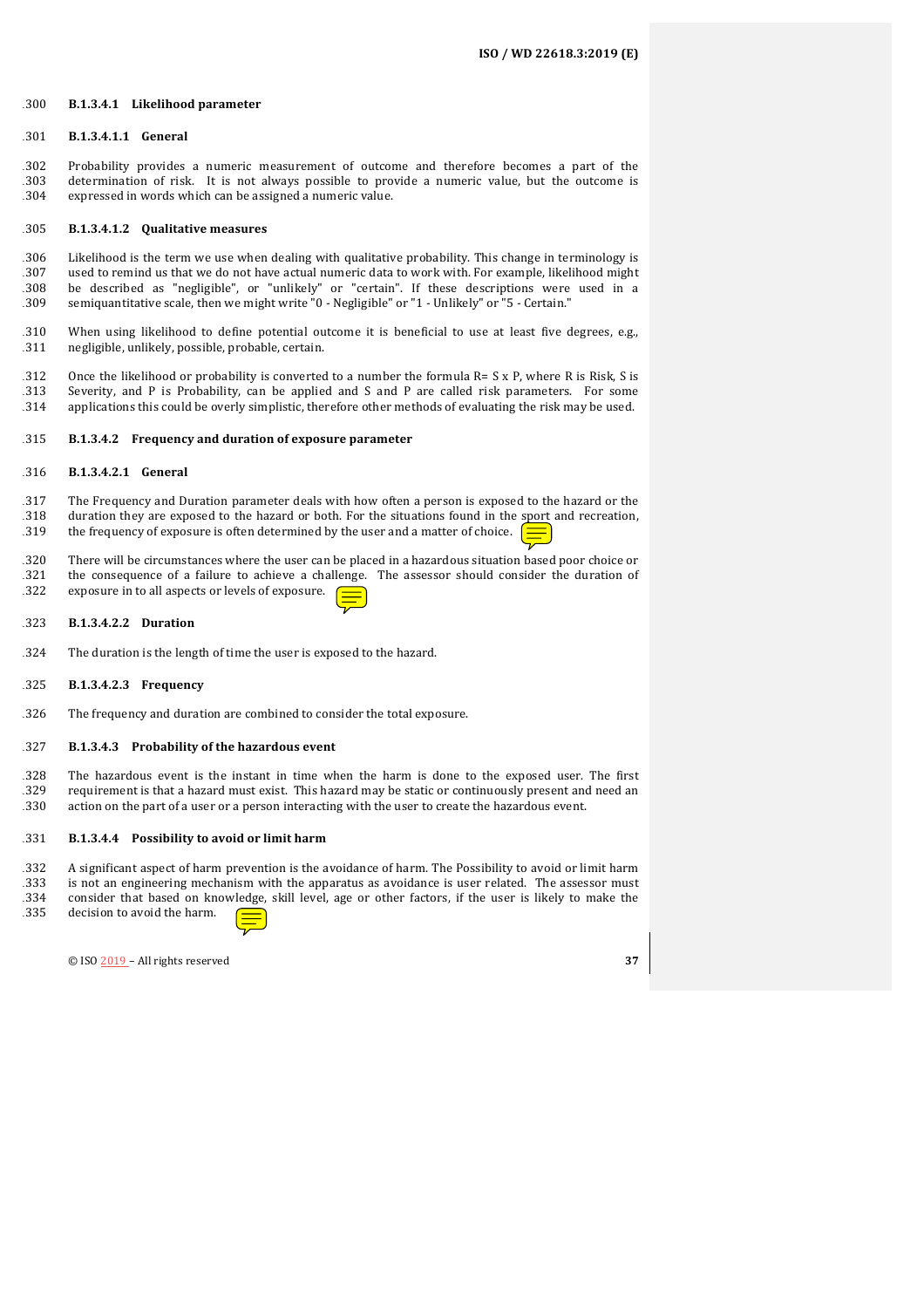# 1336 **B.2 Example Risk Scoring Tool**

#### 1337 **B.2.1 General**

.338 The risk assessment will be further developed to be:

.339 Risk = Severity x Frequency and Duration x Probability of the Hazardous Event x Possibility to Avoid 1340 harm

.341 There are many risk scoring tools that can be used to measure the risk. A risk-scoring tool should .342 incorporate at least 3 levels of severity and 5 would be ideal. A risk-scoring tool should incorporate at .343 least 3 levels of probability of harm and more would be assistive in refining the assessment of risk.

.344 Table 2 is a sample scoring tool, where Class =  $[Pr x (Fr + Av)]$  and Pr is the Probability of the Hazardous 1345 Event, Fr is the Frequency/Duration of the Exposure and Av is the Possibility to Avoid or Limit Harm.

| ۰,<br>٦<br>۰,<br>× | I<br>×<br>۰. |  |
|--------------------|--------------|--|
|                    |              |  |

1346 **Table B.3 - Risk Scoring Matrix**

|          | <b>Probability of Injury Class</b> |           |           |           |            |  |
|----------|------------------------------------|-----------|-----------|-----------|------------|--|
| Severity | $3 - 10$                           | $11 - 20$ | 21-30     | $31 - 40$ | $41 - 50$  |  |
|          | $12 - 40$                          | $44 - 80$ | 84-120    | 124-160   | 164-200    |  |
|          | $9 - 30$                           | $33 - 60$ | $63-90$   | 93-120    | 123-150    |  |
|          | $6 - 20$                           | $22 - 40$ | $42 - 60$ | $62 - 80$ | 82-100     |  |
|          | $3-10$                             | $11 - 20$ | $21 - 30$ | $31 - 40$ | $41 - 5 -$ |  |

1347

1348 The risk ranking can be established from the scoring tool as outlined in Table B.3.

1349 **Table B.4 - Approximate Risk Ranges**

| <b>Approximate Risk Ranges</b>                    |      |          |      |           |  |  |  |
|---------------------------------------------------|------|----------|------|-----------|--|--|--|
| 151-200<br>21-100<br>11-20<br>101-150<br>$1 - 10$ |      |          |      |           |  |  |  |
| Very Low                                          | 1.0W | Moderate | High | Verv High |  |  |  |
|                                                   |      |          |      |           |  |  |  |

1350

# 1351 **B.3** Other methods

.352 There are many methods of risk assessment and the assessor is encouraged to review the methods that .353 are available. The tool being used to determine the risk of harm should be comprehensive and take on a .354 system approach rather than a segmented approach as the sports and recreation includes the entire .355 environment with structures, surfaces and most importantly the vulnerable users.

356

**38** © ISO <u>2019</u> - All rights reserved

Doug Nix 2019-12-27 16:13 Deleted: Table A.1